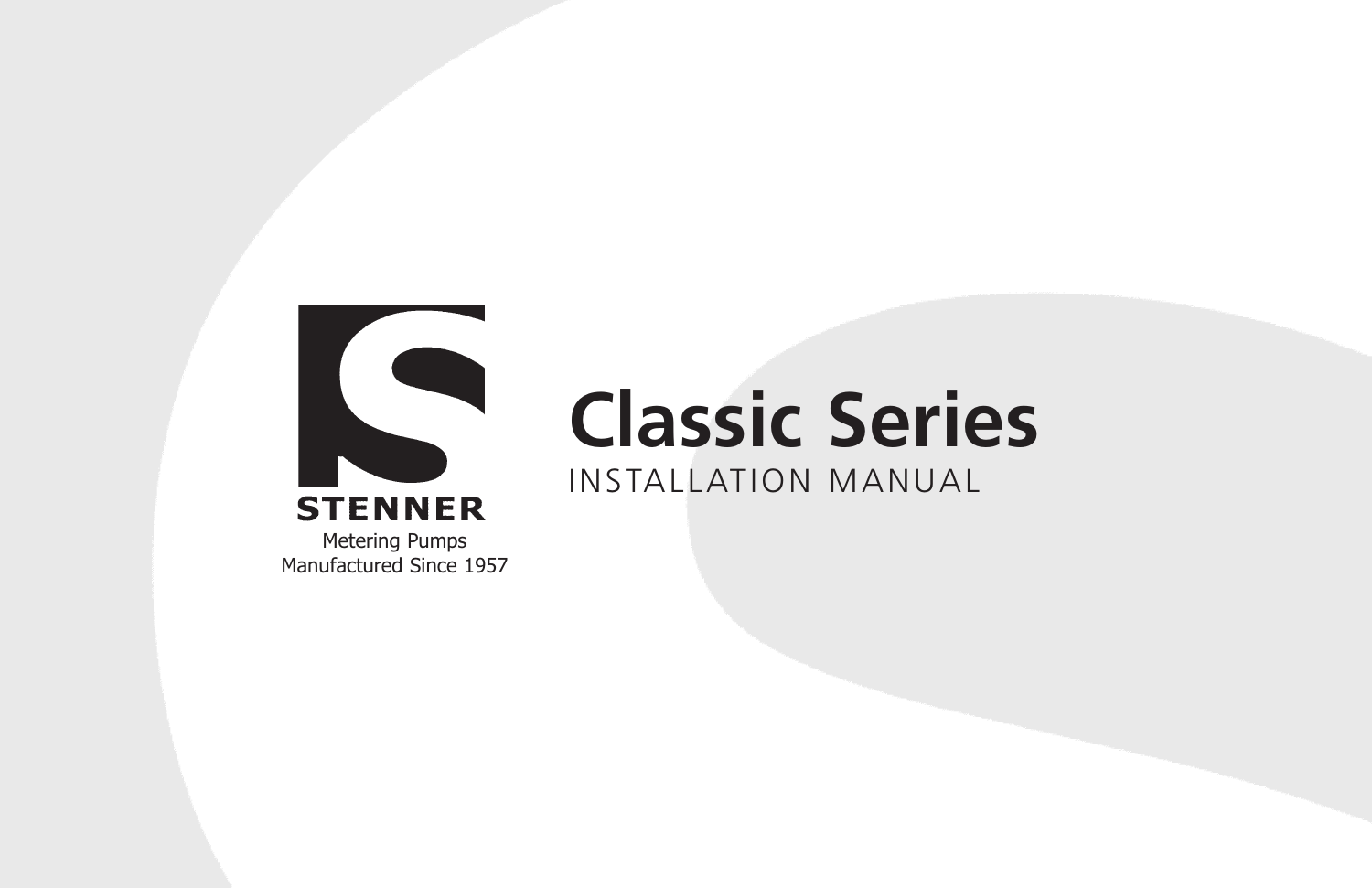# Table of Contents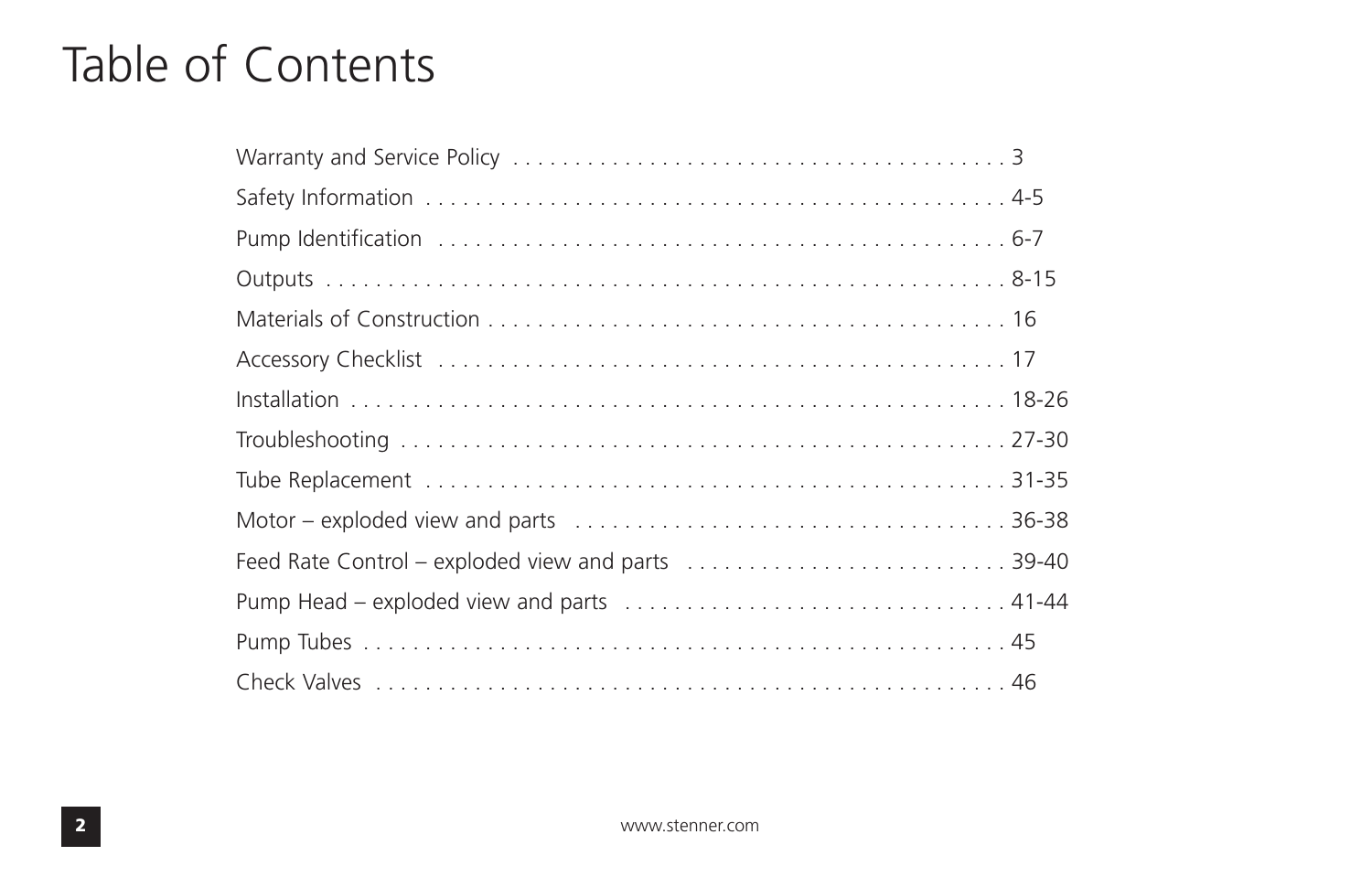# Warranty and Service Policy

#### **Damaged or Lost Shipments**

UPS and prepaid truck shipments: Check your order immediately upon arrival. All damage must be noted on the delivery receipt. Call Stenner Customer Service at 800-683-2378 for all shortages and damages within seven (7) days of receipt.

#### **Returns**

Stenner offers a 30-day return policy on factory direct purchases. Except as otherwise provided, no material will be accepted for return after 30 days from purchase. To return merchandise at any time, call Stenner at 800- 683-2378 for a Returned Goods Authorization (RGA) number. A 15% re-stocking fee will be applied. Include a copy of your invoice or packing slip with your return.

#### **Limited Warranty**

G. H. Stenner & Co., Inc. will for a period of one (1) year from the date of purchase (proof of purchase required) repair or replace – at our option – all defective parts. G. H. Stenner & Co., Inc. is not responsible for any removal or installation costs. Pump tube assemblies

and rubber components are considered perishable and are not covered in this warranty. Pump tube will be replaced each time a pump is in for service, unless otherwise specified. The cost of the pump tube replacement will be the responsibility of the customer. G. H. Stenner & Co., Inc. will incur shipping costs for warranty products shipped from our factory in Jacksonville, Florida. Any tampering with major components, chemical damage, faulty wiring, weather conditions, water damage, power surges, or products not used with reasonable care and maintained in accordance with the instructions will void the warranty. G. H. Stenner & Co., Inc. limits its liability solely to the cost of the original product. We make no other warranty expressed or implied.

#### **Disclaimer**

The information contained in this manual is not intended for specific application purposes. G. H. Stenner & Co., Inc. reserves the right to make changes to prices, products, and specifications at any time without prior notice.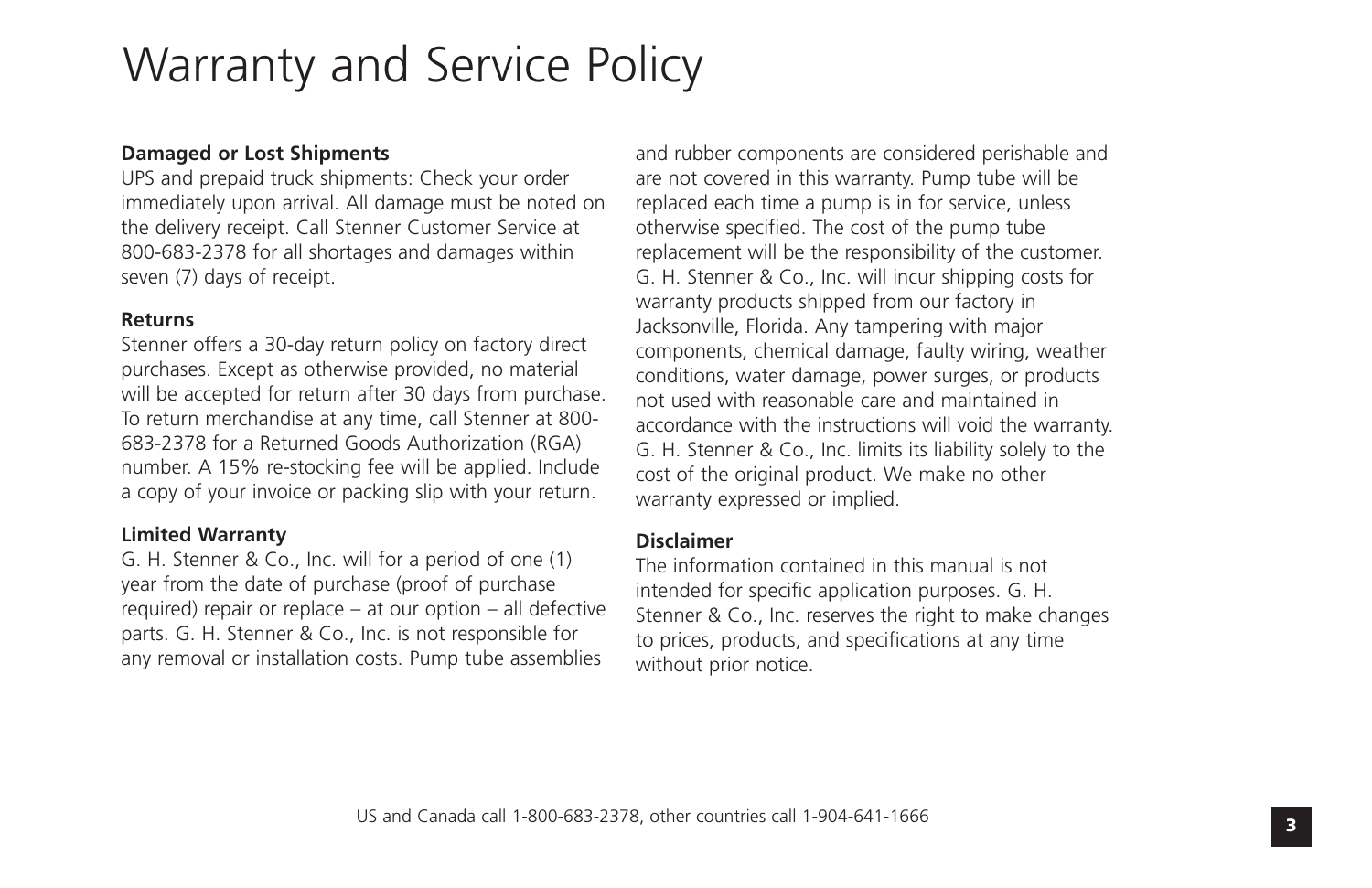# Safety Information

**A** WARNING | Warns about hazards **that CAN cause death, serious personal injury, or property damage if ignored.**

## **A WARNING | ELECTRIC SHOCK HAZARD:** Pump

supplied with grounding power cord and attached plug. To reduce risk of electrical shock, connect only to a properly grounded, grounding type receptacle.

## **RISQUE DE CHOC ELECTRIQUE: AVERTISSEMENT**

Cette pompe est équipée d'une fiche de mise à terre. Pour réduire le risque de choc électrique, s'assurer que la fiche est bien raccordée à une prise de courant avec une connexion de mise à terre.

 $\mathcal{P}\left(\mathbf{D}\right)$  **DO NOT** alter the power cord or plug end.

**DO NOT** use receptacle adapters.

 $\sqrt{\left(\frac{1}{2}\right)}$  **DO NOT** use pump with a damaged or altered power cord or plug. Contact the factory or an authorized service facility for repair.



**HIS PRODUCT HAS BEEN ESTED AND CERTIFIED B** CORDING TO NSE/ANSLE1 FOR **FERIALS SAFETY ONLY** 

## **ELECTRIC SHOCK HAZARD**

## **A WARNING | HAZARDOUS VOLTAGE:**

**DISCONNECT** power cord before removing motor cover for service. **Electrical service by trained personnel only.**

## **A WARNING** | EXPLOSION HAZARD:

This pump is not explosion proof. **Do Not** install or operate in an explosive environment.

## **A WARNING RISK OF CHEMICAL EXPOSURE:**

Potential for chemical burns, fire, explosion, personal injury, or property damage. To reduce risk of exposure, the use of proper personal protective equipment is mandatory.

## **A WARNING | RISK OF FIRE HAZARD:**

**Do Not** install or operate on any flammable surface.

## **A WARNING | RISK OF CHEMICAL OVERDOSE:**

To reduce risk, follow proper installation methods and recommendations. Check your local codes for additional guidelines.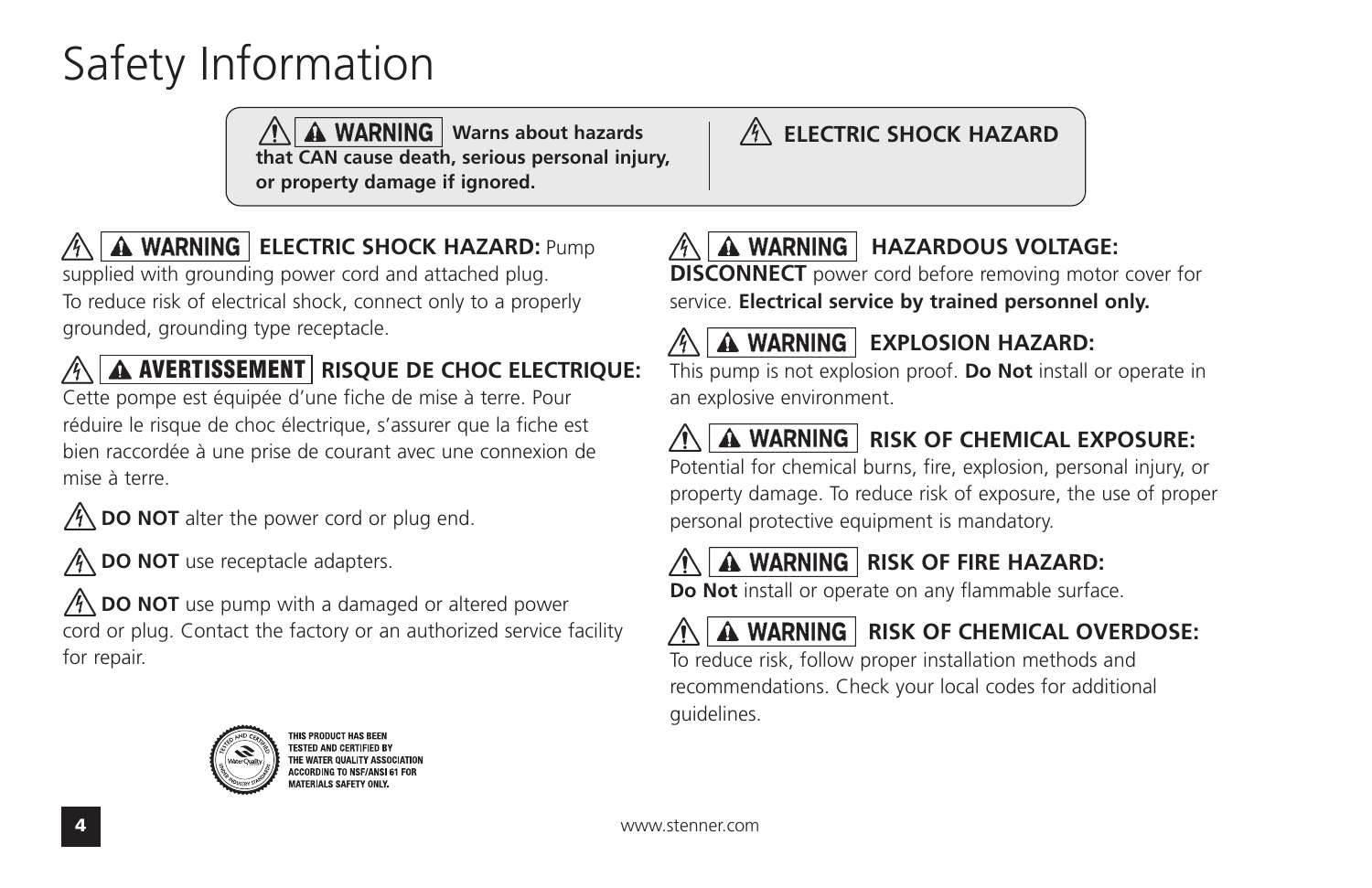# Safety Information continued

#### **A CAUTION** Warns about hazards that WILL or CAN **cause minor personal injury or property damage if ignored.**

## **A CAUTION** PLUMBING:

Chemical feed pump installation must always adhere to your local plumbing codes and requirements. Be sure installation does not constitute a cross connection. Check local plumbing codes for quidelines.

#### **NOTICE: Indicates special instructions or general mandatory action.**

**NOTICE:** This metering pump is portable and designed to be removable from the plumbing system without damage to the connections.

**NOTICE:** This metering pump and its components have been tested for use with the following chemicals: Sodium Hypochlorite (10-15%), Muriatic Acid (20-22 Baume, 31.5% Hcl), and Soda Ash.

**NOTE:** Cette a pompe de dosage et ses composants ont été testés pour utilisation avec les produits chimiques suivants; Hypochlorite de Sodium (solution de 10-15%); Acide Muriatique (20-22 Baume, 31.5% Hcl); Cendre de Soude.

**This is the safety alert symbol. When displayed in this manual or on the equipment, look for one of the following signal words alerting you to the potential for personal injury or property damage.**

**PUMP SUITABLE FOR USE OUTDOORS** when installed with a Stenner Rain Roof Part No. MP90000.

Electrical installation should adhere to all national and local codes. Consult a licensed professional for assistance with proper electrical installation.

 $\sqrt{N}$  Removing power from pool/spa recirculation pump must also remove power from pump.

The use of an auxiliary safety device (not supplied), such as a flow switch or sensor, is recommended to prevent feed pump operation in the event of a recirculation pump failure or if flow is not sensed.

 $\bigwedge$  Point of chemical injection should be beyond all pumps, filters, and heaters.

## **PUMP INTENDED FOR INDOOR USE.**

Cette pompe est prévue pour utilisation à l'intérieur.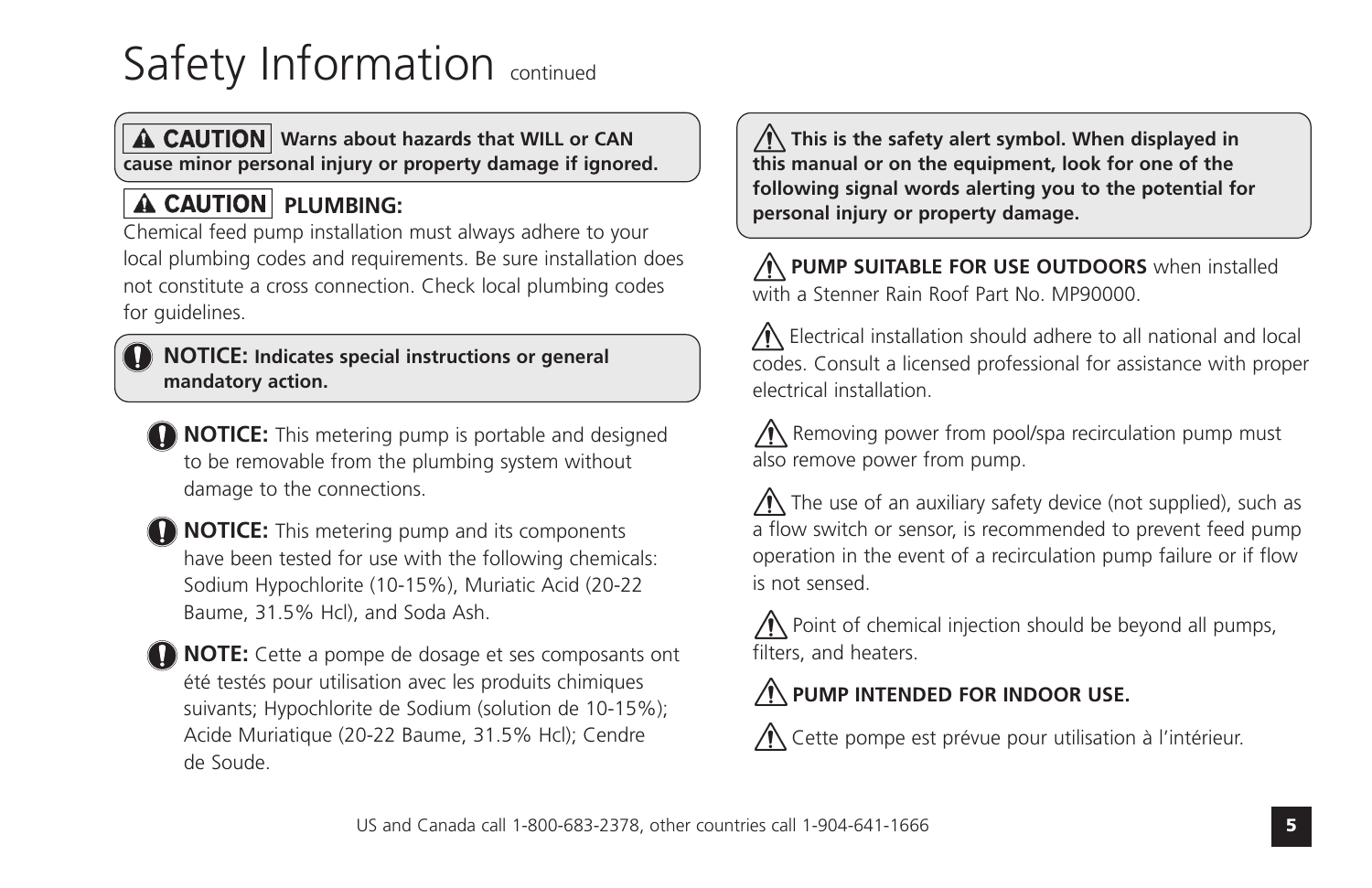# Pump Identification

Identify your pump using the label on the box or the pump.

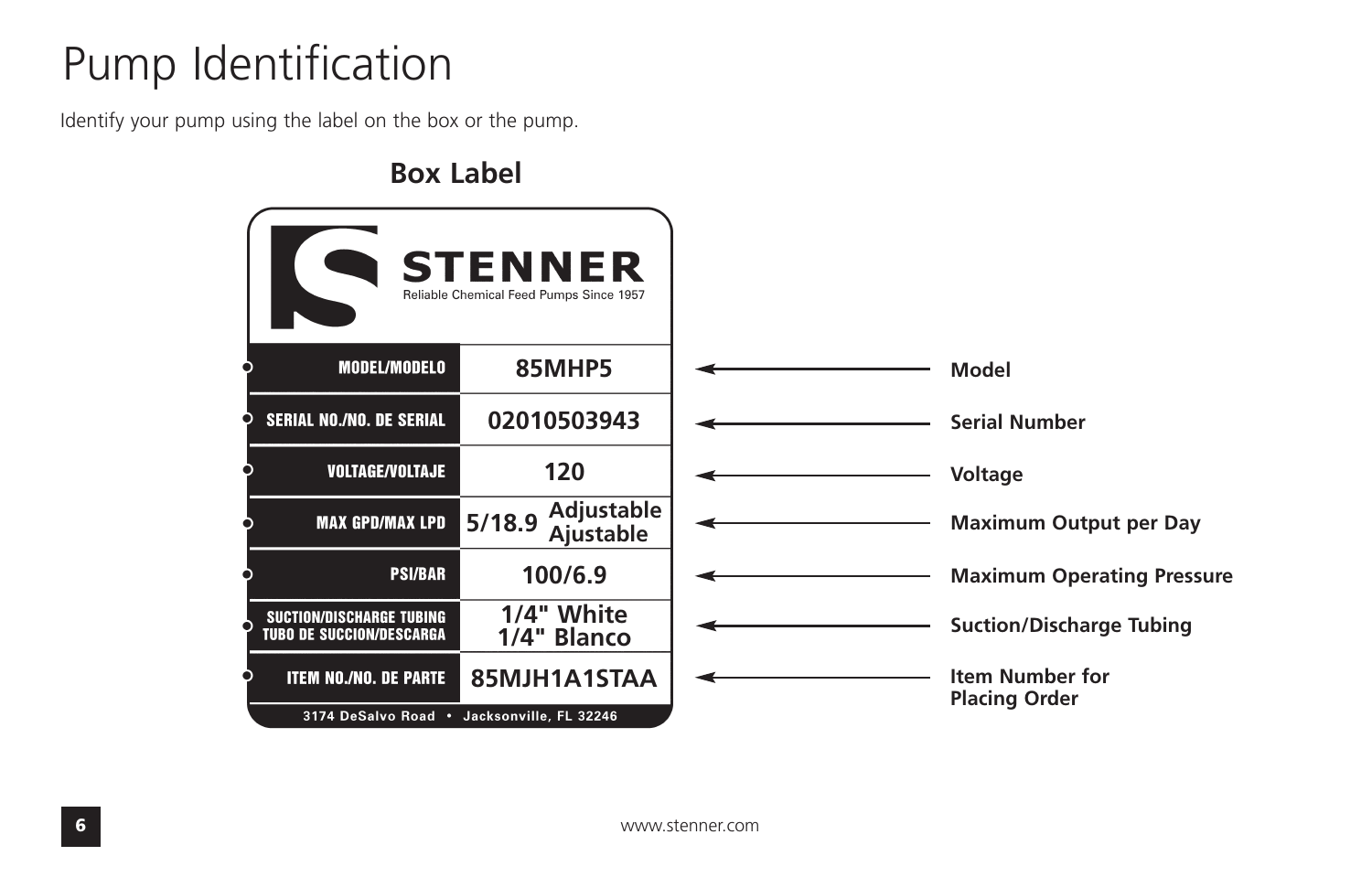# Pump Identification continued

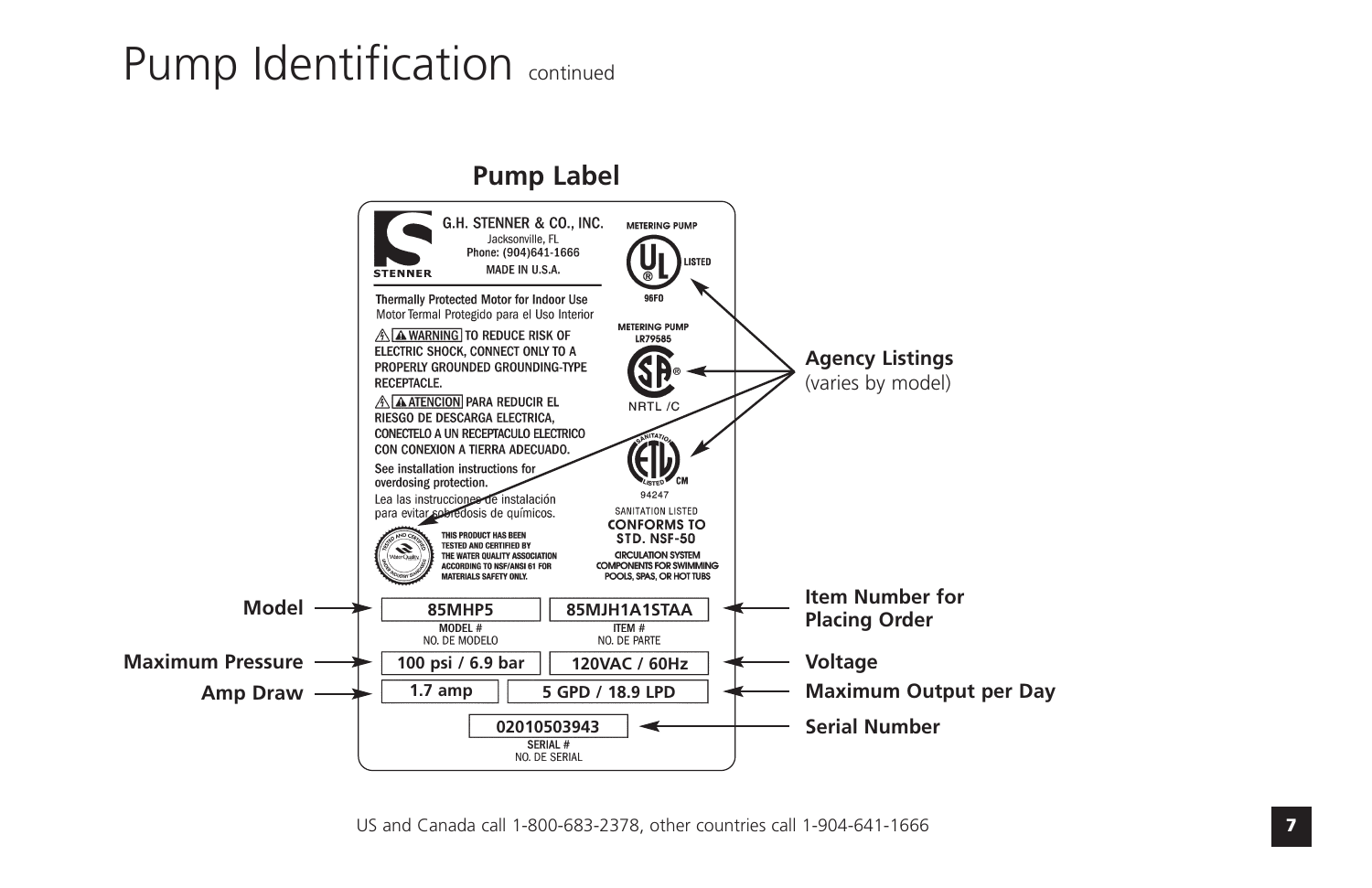# Outputs 45 series

#### The dial ring for adjustable pumps is marked L-10; L=5%, 1-10 indicates 10% increments of maximum output. (20:1 Turndown Ratio)

|                                                  |                                       |                                   |                           | Approx. Outputs @ 60 Hz - |                     |                    |                      |                           |                          | Approx. Outputs @ 50 Hz-  |                           |  |
|--------------------------------------------------|---------------------------------------|-----------------------------------|---------------------------|---------------------------|---------------------|--------------------|----------------------|---------------------------|--------------------------|---------------------------|---------------------------|--|
| <b>Single Head</b><br><b>Model</b>               | <b>Maximum</b><br><b>Pressure</b>     | <b>Pump Tube</b><br><b>Number</b> | <b>gallons</b><br>per day | <b>liters</b><br>per day  | qallons<br>per hour | liters<br>per hour | ounces<br>per minute | milliliters<br>per minute | <b>liters</b><br>per day | <b>liters</b><br>per hour | milliliters<br>per minute |  |
| Adjustable<br>45MHP2*<br>45M1                    | 100 psi / 6.9 bar<br>25 psi / 1.7 bar | #1                                | $0.2$ to $3.0$            | 0.8 to 11.4               | 0.01 to 0.13        | 0.03 to 0.48       | 0.02 to 0.27         | 0.56 to 7.92              | 0.6 to 9.1               | 0.03 to 0.38              | 0.42 to 6.32              |  |
| <b>Fixed Output</b><br>45MPHP2*<br>45MP1         | 100 psi / 6.9 bar<br>25 psi / 1.7 bar |                                   | 3.0                       | 11.4                      | 0.13                | 0.48               | 0.27                 | 7.92                      | 9.1                      | 0.38                      | 6.32                      |  |
| Adjustable<br>45MHP10*<br>45M2                   | 100 psi / 6.9 bar<br>25 psi / 1.7 bar | #2                                | 0.5 to 10.0               | 1.9 to 37.9               | 0.02 to 0.42        | 0.08 to 1.58       | 0.04 to 0.89         | 1.32 to 26.32             | 1.5 to 30.3              | 0.06 to 1.26              | 1.04 to 21.04             |  |
| <b>Fixed Output</b><br>45MPHP10*<br><b>45MP2</b> | 100 psi / 6.9 bar<br>25 psi / 1.7 bar |                                   | 10.0                      | 37.9                      | 0.42                | 1.58               | 0.89                 | 26.32                     | 30.3                     | 1.26                      | 21.04                     |  |
| Adjustable<br>45MHP22*<br>45M3                   | 100 psi / 6.9 bar<br>25 psi / 1.7 bar | #7<br>#3                          | 1.1 to 22.0               | 4.2 to 83.3               | 0.05 to 0.92        | 0.18 to 3.47       | 0.10 to 1.96         | 2.92 to 57.85             | 3.3 to 66.6              | 0.14 to 2.78              | 2.29 to 46.25             |  |
| <b>Fixed Output</b><br>45MPHP22*<br>45MP3        | 100 psi / 6.9 bar<br>25 psi / 1.7 bar | #7<br>#3                          | 22.0                      | 83.3                      | 0.92                | 3.47               | 1.96                 | 57.85                     | 66.6                     | 2.78                      | 46.25                     |  |
| Adjustable<br>45M4                               | 25 psi / 1.7 bar                      | #4                                | 1.7 to 35.0               | 6.4 to 132.5              | 0.07 to 1.46        | 0.27 to 5.52       | 0.15 to 3.11         | 4.44 to 92.01             | 5.1 to 106.0             | 0.21 to 4.42              | 3.54 to 73.61             |  |
| <b>Fixed Output</b><br><b>45MP4</b>              | 25 psi / 1.7 bar                      |                                   | 35.0                      | 132.5                     | 1.46                | 5.52               | 3.11                 | 92.01                     | 106.0                    | 4.42                      | 73.61                     |  |
| Adjustable<br>45M5                               | 25 psi / 1.7 bar                      | #5                                | 2.5 to 50.0               | 9.5 to 189.3              | 0.10 to 2.08        | 0.40 to 7.89       | 0.22 to 4.44         | 6.60 to 131.46            | 7.6 to 151.4             | 0.32 to 6.31              | 5.28 to 105.14            |  |
| <b>Fixed Output</b><br><b>45MP5</b>              | 25 psi / 1.7 bar                      |                                   | 50.0                      | 189.3                     | 2.08                | 7.89               | 4.44                 | 131.43                    | 151.4                    | 6.31                      | 105.14                    |  |

**\*pump supplied with injection check valve for 26-100 psi applications**

NOTICE: The information within this chart is solely intended for use as a guide. The output data is an approximation based on pumping water under a controlled testing environment.<br>Many variables can affect the output of th  $\mathbf 0$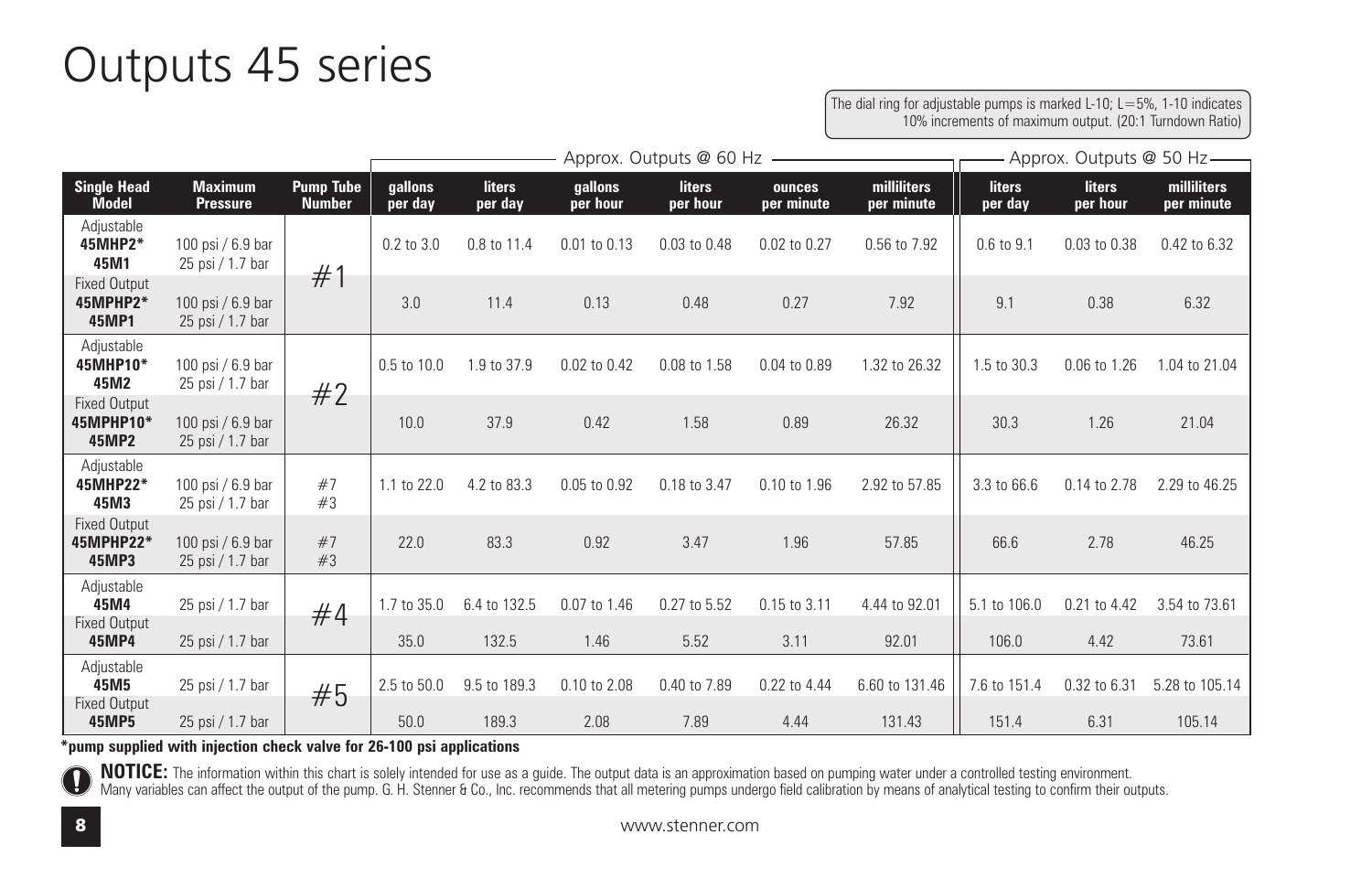# Outputs 85 series

The dial ring for adjustable pumps is marked L-10; L=5%, 1-10 indicates 10% increments of maximum output. (20:1 Turndown Ratio)

|                                                  |                                       |                                   | Approx. Outputs @ 60 Hz - |                   |                     |                           |                      |                           | Approx. Outputs @ 50 Hz - |                           |                           |
|--------------------------------------------------|---------------------------------------|-----------------------------------|---------------------------|-------------------|---------------------|---------------------------|----------------------|---------------------------|---------------------------|---------------------------|---------------------------|
| <b>Single Head</b><br><b>Model</b>               | <b>Maximum</b><br><b>Pressure</b>     | <b>Pump Tube</b><br><b>Number</b> | qallons<br>per day        | liters<br>per day | qallons<br>per hour | <b>liters</b><br>per hour | ounces<br>per minute | milliliters<br>per minute | <b>liters</b><br>per day  | <b>liters</b><br>per hour | milliliters<br>per minute |
| Adjustable<br>85MHP5*<br>85M1                    | 100 psi / 6.9 bar<br>25 psi / 1.7 bar | #1                                | 0.3 to 5.0                | 1.1 to 18.9       | 0.01 to 0.21        | 0.05 to 0.79              | 0.03 to 0.44         | 0.76 to 13.13             | 0.9 to 15.1               | 0.4 to 0.63               | 0.63 to 10.49             |
| <b>Fixed Output</b><br>85MPHP5*<br>85MP1         | 100 psi / 6.9 bar<br>25 psi / 1.7 bar |                                   | 5.0                       | 18.9              | 0.21                | 0.79                      | 0.44                 | 13.13                     | 15.1                      | 0.63                      | 10.49                     |
| Adjustable<br>85MHP17<br>85M2                    | 100 psi / 6.9 bar<br>25 psi / 1.7 bar | #2                                | 0.8 to 17.0               | 3.0 to 64.4       | 0.03 to 0.71        | 0.13 to 2.68              | 0.07 to 1.51         | 2.08 to 44.65             | 2.4 to 51.5               | 0.10 to 2.15              | 1.67 to 35.76             |
| <b>Fixed Output</b><br>85MPHP17*<br><b>85MP2</b> | 100 psi / 6.9 bar<br>25 psi / 1.7 bar |                                   | 17.0                      | 64.4              | 0.71                | 2.68                      | 1.51                 | 44.65                     | 51.5                      | 2.15                      | 35.76                     |
| Adjustable<br><b>85MHP40</b><br>85M3             | 100 psi / 6.9 bar<br>25 psi / 1.7 bar | #7<br>#3                          | 2.0 to 40.0               | 7.6 to 151.4      | 0.08 to 1.67        | 0.32 to 6.31              | 0.18 to 3.55         | 5.27 to 105.14            | 6.1 to 121.1              | 0.25 to 5.05              | 4.24 to 84.10             |
| <b>Fixed Output</b><br>85MPHP40*<br>85MP3        | 100 psi / 6.9 bar<br>25 psi / 1.7 bar | #7<br>#3                          | 40                        | 151.4             | 1.67                | 6.31                      | 3.55                 | 105.14                    | 121.1                     | 5.05                      | 84.10                     |
| Adjustable<br>85M4                               | 25 psi / 1.7 bar                      | #4                                | 3.0 to 60.0               | 11.4 to 227.1     | 0.13 to 2.5         | 0.48 to 9.46              | 0.27 to 5.33         | 7.92 to 157.71            | 9.1 to 181.7              | 0.38 to 7.57              | 6.32 to 126.18            |
| <b>Fixed Output</b><br><b>85MP4</b>              | 25 psi / 1.7 bar                      |                                   | 60.0                      | 227.1             | 2.50                | 9.46                      | 5.33                 | 157.71                    | 181.7                     | 7.57                      | 126.18                    |
| Adjustable<br>85M5                               | 25 psi / 1.7 bar                      | #5                                | 4.3 to 85.0               | 16.3 to 321.8     | 0.18 to 3.54        | 0.68 to 13.40             | 0.38 to 7.55         | 11.32 to 223.40           | 13.0 to 257.4             | 0.54 to 10.73             | 9.03 to 178.75            |
| <b>Fixed Output</b><br><b>85MP5</b>              | 25 psi / 1.7 bar                      |                                   | 85.0                      | 321.8             | 3.54                | 13.40                     | 7.55                 | 223.40                    | 257.4                     | 10.73                     | 178.75                    |

**\*pump supplied with injection check valve for 26-100 psi applications**

NOTICE: The information within this chart is solely intended for use as a guide. The output data is an approximation based on pumping water under a controlled testing environment.<br>Many variables can affect the output of th

US and Canada call 1-800-683-2378, other countries call 1-904-641-1666 **9**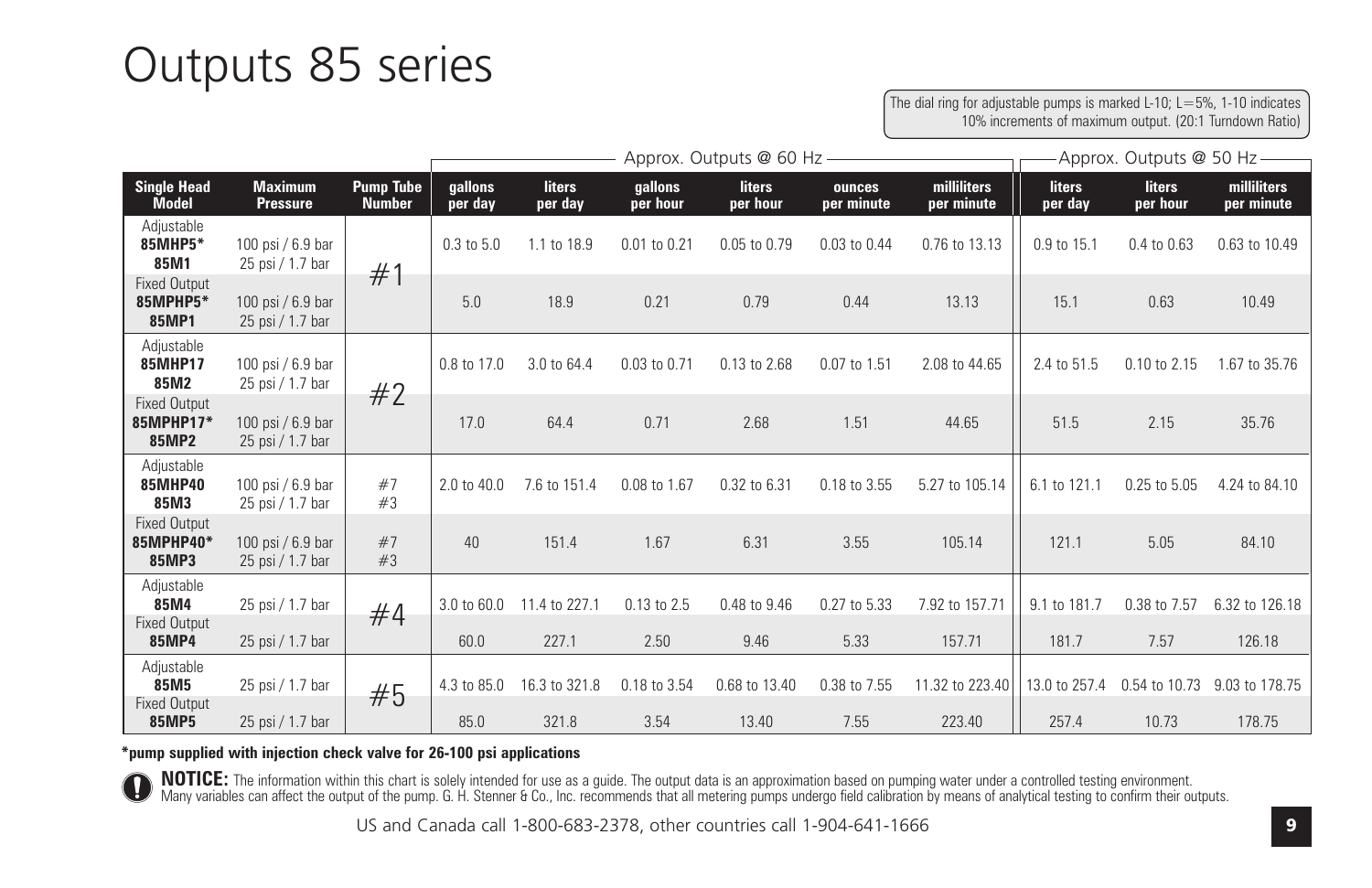# Outputs 100 series

#### The dial ring for adjustable pumps is marked L-10;  $L=5%$ , 1-10 indicates 10% increments of maximum output. (20:1 Turndown Ratio)

|                                                               |                                       |                                   |                           |                       | Approx. Outputs @ 60 Hz - |                           | Approx. Outputs @ 50 Hz — |                           |                          |                             |                           |
|---------------------------------------------------------------|---------------------------------------|-----------------------------------|---------------------------|-----------------------|---------------------------|---------------------------|---------------------------|---------------------------|--------------------------|-----------------------------|---------------------------|
|                                                               |                                       |                                   |                           |                       |                           |                           |                           |                           |                          |                             |                           |
| <b>Double Head</b><br><b>Model</b>                            | <b>Maximum</b><br><b>Pressure</b>     | <b>Pump Tube</b><br><b>Number</b> | <b>gallons</b><br>per day | liters<br>per day     | gallons<br>per hour       | <b>liters</b><br>per hour | ounces<br>per minute      | milliliters<br>per minute | <b>liters</b><br>per day | liters<br>per hour          | milliliters<br>per minute |
| Adjustable<br>100DMHP5*<br>100DM1                             | 100 psi / 6.9 bar<br>25 psi / 1.7 bar | #1                                | $0.3$ to $6.0$            | 1.1 to 22.7           | 0.01 to 0.25              | 0.05 to 0.95              | 0.03 to 0.53              | 0.76 to 15.76             | 0.9 to 18.2              | 0.04 to 0.76                | 0.61 to 12.64             |
| <b>Fixed Output</b><br>100DMPHP5*<br><b>100DMP1</b>           | 100 psi / 6.9 bar<br>25 psi / 1.7 bar |                                   | 6.0                       | 22.7                  | 0.25                      | 0.95                      | 0.53                      | 15.76                     | 18.2                     | 0.76                        | 12.64                     |
| Adjustable<br>100DMHP20*<br>100DM2                            | 100 psi / 6.9 bar<br>25 psi / 1.7 bar | #2                                | 1.0 to 20.0               | 3.8 to 75.7           | 0.04 to 0.83              | 0.16 to 3.15              | 0.09 to 1.78              | 2.64 to 52.57             | 3.0 to 60.6              | 0.13 to 2.53                | 2.11 to 42.06             |
| <b>Fixed Output</b><br>100DMPHP20*<br><b>100DMP2</b>          | 100 psi / 6.9 bar<br>25 psi / 1.7 bar |                                   | 20.0                      | 75.7                  | 0.83                      | 3.15                      | 1.78                      | 52.57                     | 60.6                     | 2.53                        | 42.06                     |
| Adjustable<br>100DM3<br><b>Fixed Output</b><br><b>100DMP3</b> | 25 psi / 1.7 bar<br>25 psi / 1.7 bar  | #3                                | 2.2 to 44.0<br>44.0       | 8.3 to 166.5<br>166.5 | 0.09 to 1.83<br>1.83      | 0.35 to 6.94<br>6.94      | 0.19 to 3.91<br>3.91      | 5.76 to 115.63<br>115.63  | 6.6 to 133.2<br>133.2    | 0.28 to 5.55<br>5.55        | 4.58 to 92.50<br>92.50    |
| Adjustable<br>100DM4                                          | 25 psi / 1.7 bar                      |                                   | 3.5 to 70.0               | 13.2 to 265.0         | 0.15 to 2.92              | 0.55 to 11.04             | 0.31 to 6.22              | 9.17 to 184.03            | 10.6 to 212.0            | 0.44 to 8.83                | 7.36 to 147.22            |
| <b>Fixed Output</b><br><b>100DMP4</b>                         | 25 psi / 1.7 bar                      | #4                                | 70.0                      | 265.0                 | 2.92                      | 11.04                     | 6.22                      | 184.03                    | 212.0                    | 8.83                        | 147.22                    |
| Adjustable<br>100DM5                                          | 25 psi / 1.7 bar                      | #5                                | 5.0 to 100.0              | 18.9 to 378.5         | 0.21 to 4.17              | 0.79 to 15.77             | 0.44 to 8.88              | 13.13 to 262.88           |                          | 15.1 to 302.8 0.63 to 12.61 | 10.49 to 210.28           |
| <b>Fixed Output</b><br><b>100DMP5</b>                         | 25 psi / 1.7 bar                      |                                   | 100.0                     | 378.5                 | 4.17                      | 15.77                     | 8.88                      | 262.88                    | 302.8                    | 12.61                       | 210.28                    |

#### **\*pump supplied with injection check valve for 26-100 psi applications**

NOTICE: The information within this chart is solely intended for use as a guide. The output data is an approximation based on pumping water under a controlled testing environment.<br>Many variables can affect the output of th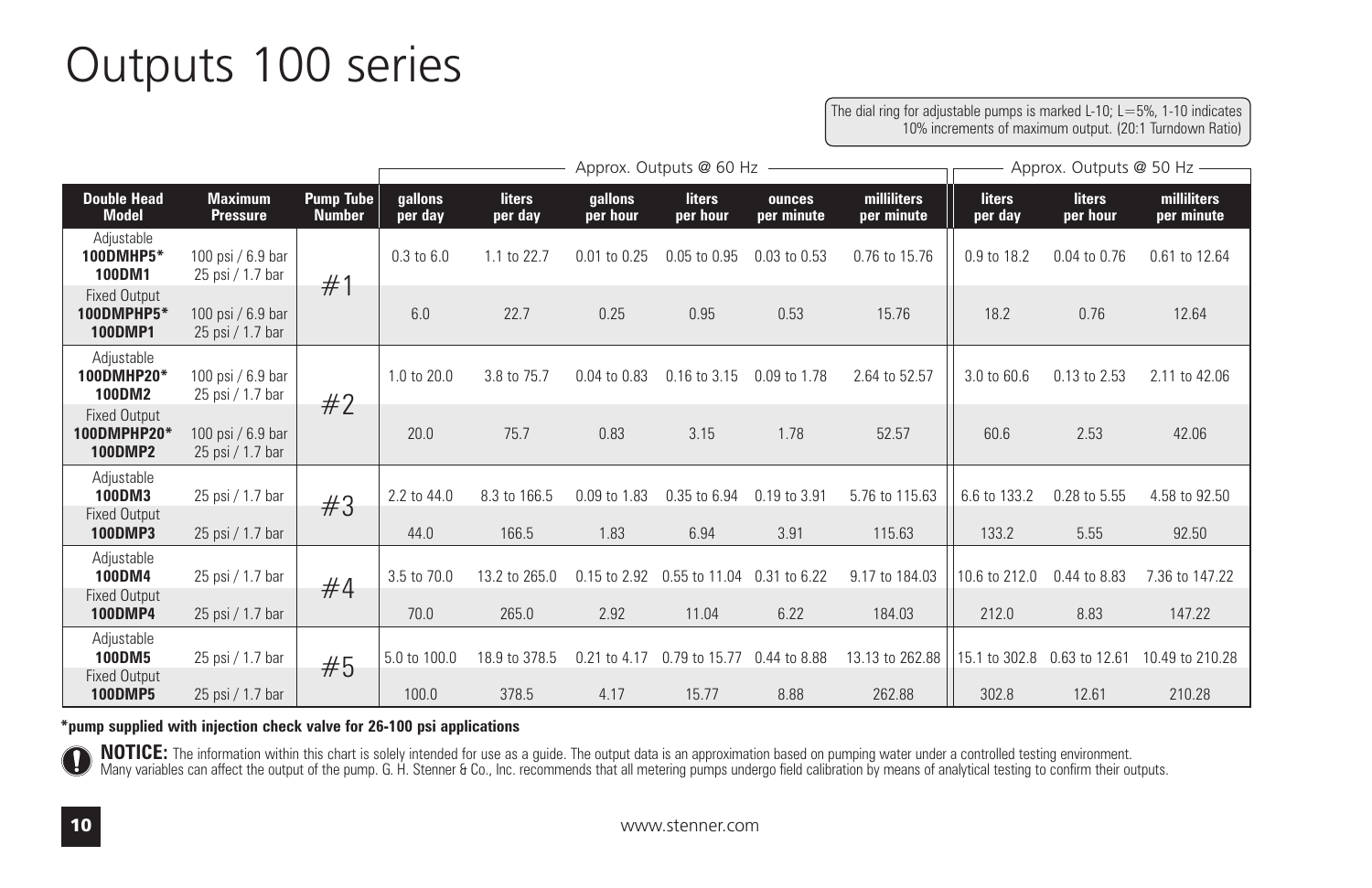# Outputs 170 series

The dial ring for adjustable pumps is marked L-10;  $L = 5\%$ , 1-10 indicates 10% increments of maximum output. (20:1 Turndown Ratio)

|                                                      |                                       |                                   |                    |                          | Approx. Outputs @ 60 Hz - |                             |                      | Approx. Outputs @ 50 Hz - |                          |                           |                           |
|------------------------------------------------------|---------------------------------------|-----------------------------------|--------------------|--------------------------|---------------------------|-----------------------------|----------------------|---------------------------|--------------------------|---------------------------|---------------------------|
|                                                      |                                       |                                   |                    |                          |                           |                             |                      |                           |                          |                           |                           |
| <b>Double Head</b><br><b>Model</b>                   | <b>Maximum</b><br><b>Pressure</b>     | <b>Pump Tube</b><br><b>Number</b> | qallons<br>per day | <b>liters</b><br>per day | qallons<br>per hour       | liters<br>per hour          | ounces<br>per minute | milliliters<br>per minute | <b>liters</b><br>per day | <b>liters</b><br>per hour | milliliters<br>per minute |
| Adjustable<br>170DMHP9*<br>170DM1                    | 100 psi / 6.9 bar<br>25 psi / 1.7 bar | #1                                | 0.5 to 10.0        | 1.9 to 37.9              | 0.02 to 0.42              | 0.08 to 1.58                | 0.04 to 0.89         | 1.32 to 26.32             | 1.5 to 30.3              | 0.06 to 1.26              | 1.04 to 21.04             |
| <b>Fixed Output</b><br>170DMPHP9*<br><b>170DMP1</b>  | 100 psi / 6.9 bar<br>25 psi / 1.7 bar |                                   | 10.0               | 37.9                     | 0.42                      | 1.58                        | 0.89                 | 26.32                     | 30.3                     | 1.26                      | 21.04                     |
| Adjustable<br>170DMHP34*<br>170DM2                   | 100 psi / 6.9 bar<br>25 psi / 1.7 bar | #2                                | 1.7 to 34.0        | 6.4 to 128.7             | 0.07 to 1.42              | 0.27 to 5.36                | 0.15 to 3.02         | 4.44 to 89.38             | 5.1 to 103.0             | 0.21 to 4.29              | 3.54 to 71.55             |
| <b>Fixed Output</b><br>170DMPHP34*<br><b>170DMP2</b> | 100 psi / 6.9 bar<br>25 psi / 1.7 bar |                                   | 34.0               | 128.7                    | 1.42                      | 5.36                        | 3.02                 | 89.38                     | 103.0                    | 4.29                      | 71.55                     |
| Adjustable<br>170DM3                                 | 25 psi / 1.7 bar                      | #3                                | 4.0 to 80.0        | 15.1 to 302.8            | 0.17 to 3.33              | 0.63 to 12.62 0.35 to 7.11  |                      | 10.49 to 210.28           | 12.1 to 242.2            | 0.50 to 10.09             | 8.40 to 168.22            |
| <b>Fixed Output</b><br><b>170DMP3</b>                | 25 psi / 1.7 bar                      |                                   | 80.0               | 302.8                    | 3.33                      | 12.62                       | 7.11                 | 210.28                    | 242.2                    | 10.09                     | 168.22                    |
| Adjustable<br>170DM4                                 | 25 psi / 1.7 bar                      | #4                                | 6.0 to 120.0       | 22.7 to 454.2            | 0.25 to 5.00              | 0.95 to 18.93 0.53 to 10.66 |                      | 15.76 to 315.42           | 18.2 to 363.4            | 0.76 to 15.14             | 12.64 to 252.36           |
| <b>Fixed Output</b><br><b>170DMP4</b>                | 25 psi / 1.7 bar                      |                                   | 120.0              | 454.2                    | 5.00                      | 18.93                       | 10.66                | 315.42                    | 363.4                    | 15.14                     | 252.36                    |
| Adjustable<br>170DM5                                 | 25 psi / 1.7 bar                      | #5                                | 8.5 to 170.0       | 32.2 to 643.5            | 0.35 to 7.08              | .34 to 26.8                 | 0.76 to 15.10        | 22.36 to 446.88           | 25.7 to 514.8            | 1.07 to 21.45             | 17.92 to 357.50           |
| <b>Fixed Output</b><br><b>170DMP5</b>                | 25 psi / 1.7 bar                      |                                   | 170.0              | 643.6                    | 7.08                      | 26.8                        | 15.10                | 446.88                    | 514.8                    | 21.45                     | 357.50                    |

**\*pump supplied with injection check valve for 26-100 psi applications**

NOTICE: The information within this chart is solely intended for use as a guide. The output data is an approximation based on pumping water under a controlled testing environment.<br>Many variables can affect the output of th

US and Canada call 1-800-683-2378, other countries call 1-904-641-1666 **11**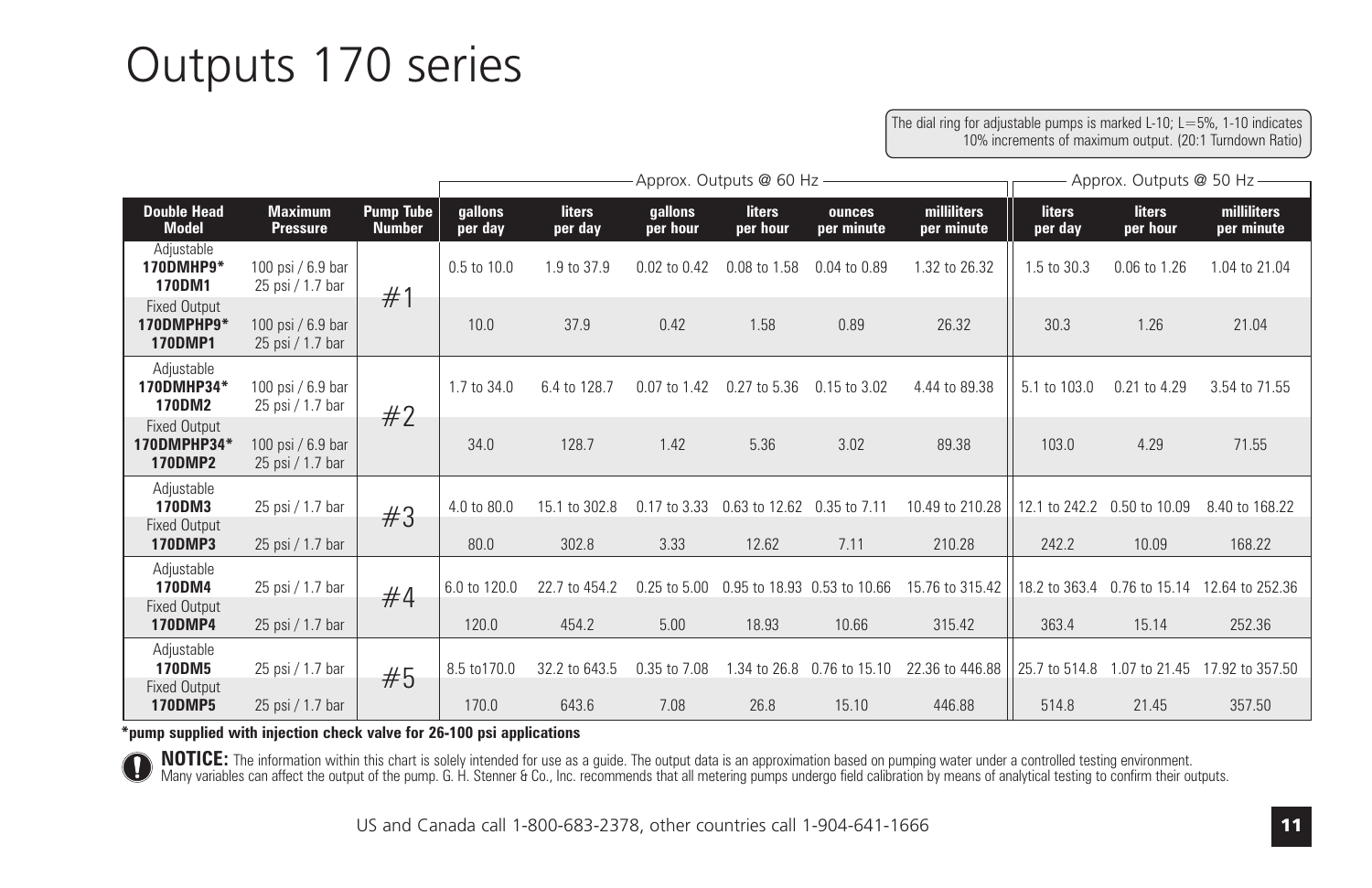# Outputs 100 MDC series

#### **Determining Output for Dual Head Dual Control Models**

- The dial ring for adjustable pumps is marked L-10; L=5%, 1-10 indicates 10% increments of maximum output.
- The turndown ratio is 20:1.
- On the MDC models, the outer pump head operates on a percentage of the inner head (closest to the motor).
- Setting #10 on both pump heads will deliver the pump's maximum output and is the only time each pump head will output the same amount.

#### **Example Using 100MDC5**

- Decide on the desired output for the inner head.
- Note the setting on the dial ring that represents the desired output.

For example setting  $#4 = 40\%$  of max output In the 100MDC5 model, setting  $#4 = 20$  GPD

• Repeat the above steps to calculate the output of the outer head.

Using setting #3 in this example, #3 = 30% of the inside head output 20 GPD x 30% = 6 GPD

In this example using pump model 100MDC5, the output for the inside head would be 20 GPD and 6 GPD for the outside head.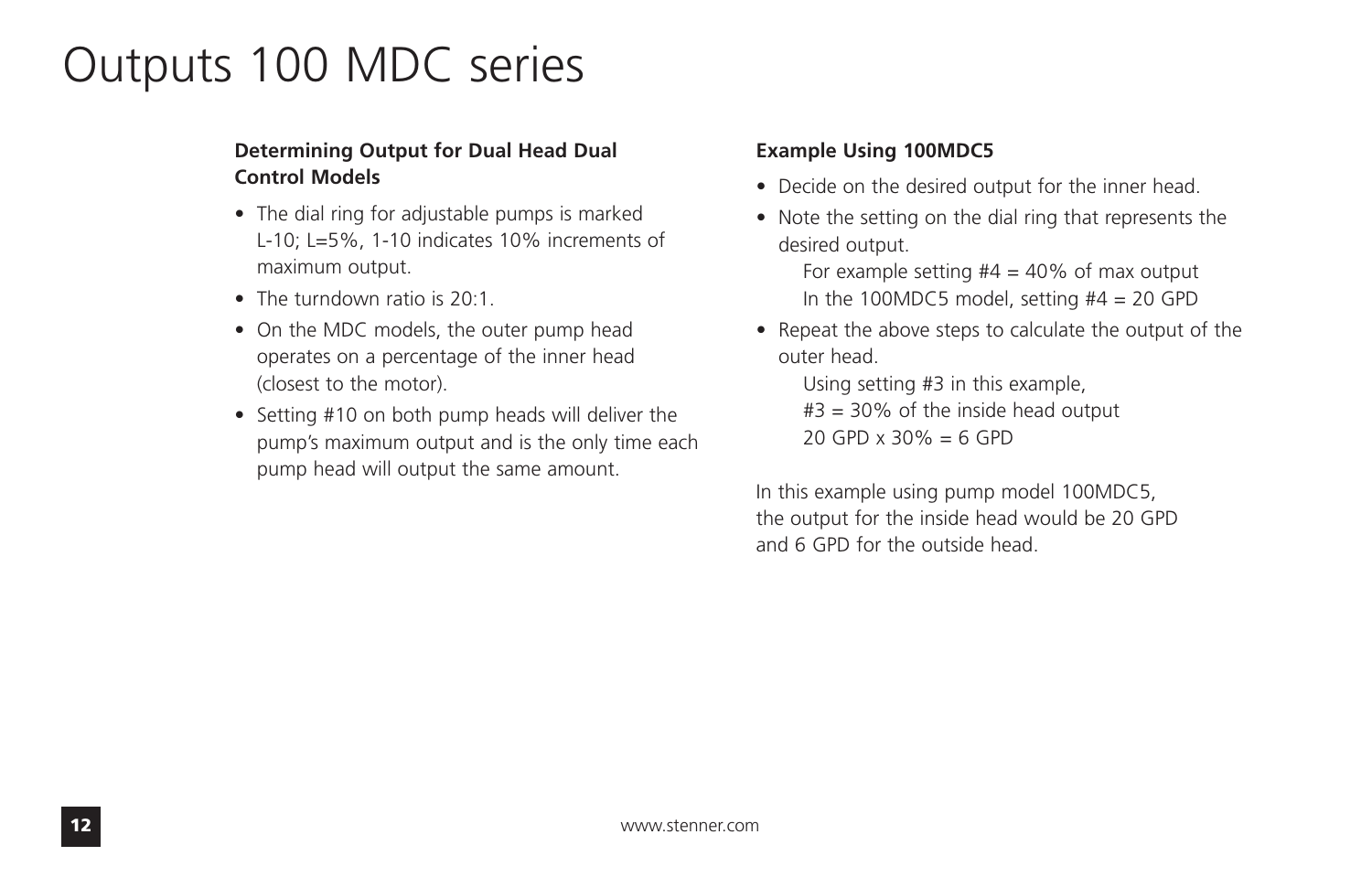# Outputs 100 MDC series

#### **Outputs for Inner Pump Head Only**

The dial ring for adjustable pumps is marked L-10;  $L = 5\%$ , 1-10 indicates 10% increments of maximum output. (20:1 Turndown Ratio)

|                                                         |                                        |                                   |                    | Approx. Outputs @ 60 Hz  |                     |                           |                      |                           | Approx. Outputs @ 50 Hz- |                           |                           |
|---------------------------------------------------------|----------------------------------------|-----------------------------------|--------------------|--------------------------|---------------------|---------------------------|----------------------|---------------------------|--------------------------|---------------------------|---------------------------|
| <b>Dual Head</b><br><b>Dual Control</b><br><b>Model</b> | <b>Maximum</b><br><b>Pressure</b>      | <b>Pump Tube</b><br><b>Number</b> | qallons<br>per day | <b>liters</b><br>per day | gallons<br>per hour | <b>liters</b><br>per hour | ounces<br>per minute | milliliters<br>per minute | <b>liters</b><br>per day | <b>liters</b><br>per hour | milliliters<br>per minute |
| Adjustable<br>100MDCHP5*<br><b>100MDC1</b>              | 100 psi $/6.9$ bar<br>25 psi / 1.7 bar | #1                                | $0.2$ to $3.0$     | 0.8 to 11.4              | $0.01$ to $0.13$    | 0.03 to 0.48              | $0.02$ to $0.27$     | 0.56 to 7.92              | $0.6$ to $9.1$           | $0.03$ to $0.38$          | 0.42 to 6.32              |
| 100MDCHP20*<br><b>100MDC2</b>                           | 100 psi / 6.9 bar<br>25 psi / 1.7 bar  | #2                                | $0.5$ to $10.0$    | 1.9 to 37.9              | $0.02$ to $0.42$    | 0.08 to 1.58              | 0.04 to 0.89         | 1.32 to 26.32             | 1.5 to 30.3              | 0.06 to 1.26              | 1.04 to 21.04             |
| <b>100MDC3</b>                                          | 25 psi / 1.7 bar                       | #3                                | 1.1 to 22.0        | 4.2 to 83.3              | 0.05 to 0.92        | 0.18 to 3.47              | 0.10 to 1.96         | 2.92 to 57.85             | 3.3 to 66.6              | 0.14 to 2.78              | 2.29 to 46.25             |
| <b>100MDC4</b>                                          | 25 psi / 1.7 bar                       | #4                                | 1.7 to 35.0        | 6.4 to 132.5             | 0.07 to 1.46        | 0.27 to 5.52              | 0.15 to 3.11         | 4.44 to 92.01             | 5.1 to 106.0             | 0.21 to 4.42              | 3.54 to 73.61             |
| <b>100MDC5</b>                                          | 25 psi / 1.7 bar                       | #5                                | 2.5 to 50.0        | 9.5 to 189.3             | 0.10 to 2.08        | 0.40 to 7.89              | 0.22 to 4.44         | 6.60 to 131.46            | 7.6 to 151.4             | 0.32 to 6.31              | 5.28 to 105.14            |

#### **\*pump supplied with injection check valve for 26-100 psi applications**

NOTICE: The information within this chart is solely intended for use as a guide. The output data is an approximation based on pumping water under a controlled testing environment.<br>Many variables can affect the output of th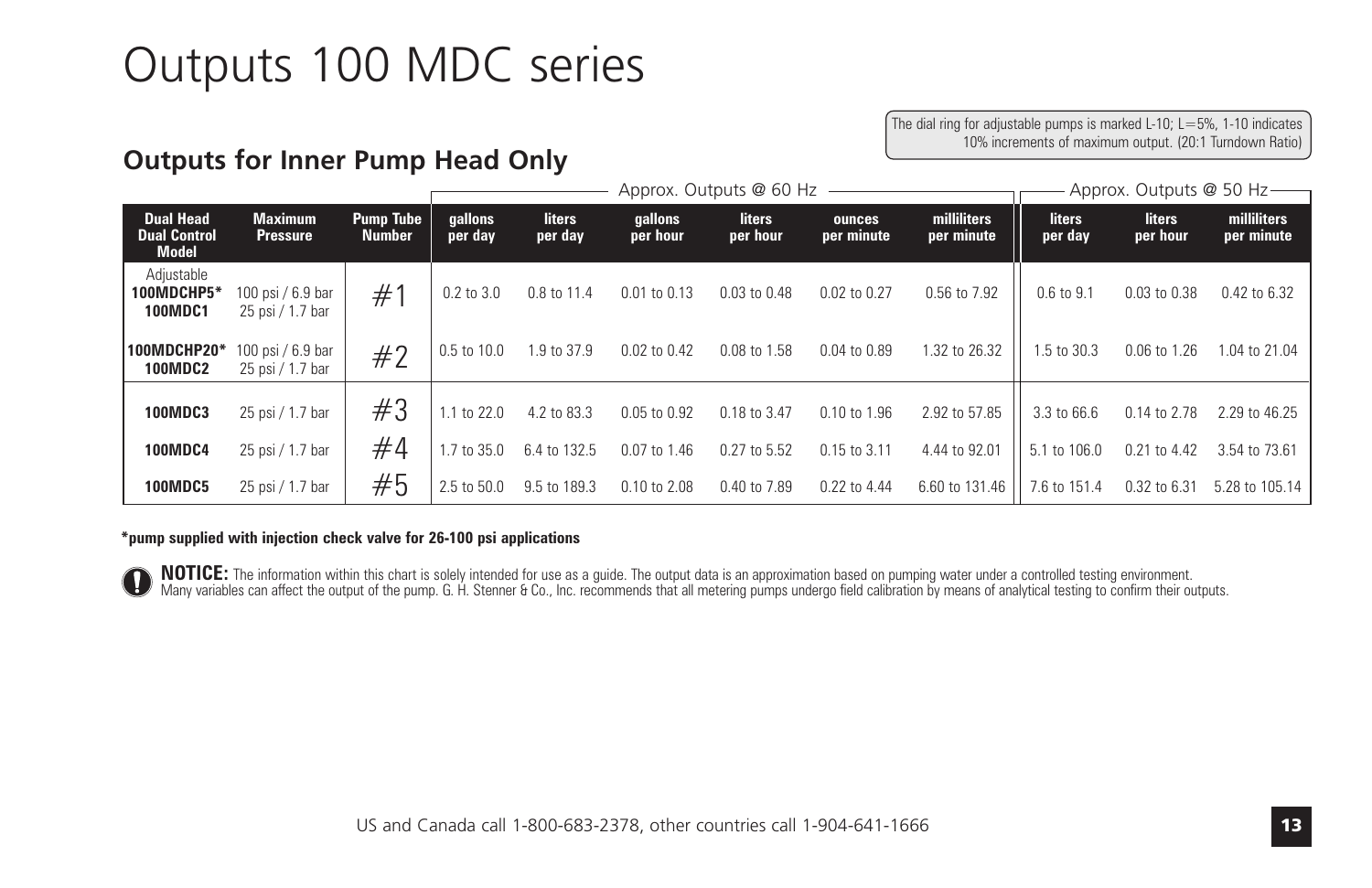# Outputs 170 MDC series

#### **Determining Output for Dual Head Dual Control Models**

- The dial ring for adjustable pumps is marked L-10; L=5%, 1-10 indicates 10% increments of maximum output.
- The turndown ratio is 20:1.
- On the MDC models, the outer pump head operates on a percentage of the inner head (closest to the motor).
- Setting #10 on both pump heads will deliver the pump's maximum output and is the only time each pump head will output the same amount.

#### **Example Using 170MDCHP34**

- Decide on the desired output for the inner head.
- Note the setting on the dial ring that represents the desired output.

For example setting  $#8 = 80\%$  of max output In the 170MDCHP34 model, setting  $#8 = 13.6$  GPD

• Repeat the above steps to calculate the output of the outer head.

Using setting #6 in this example,  $#6 = 60\%$  of the inner head output

13.6 GPD x 60% = 8.5 GPD

In this example using pump model 170MDCHP34, the output for the inner head would be 13.6 GPD and 8.5 GPD for the outer head.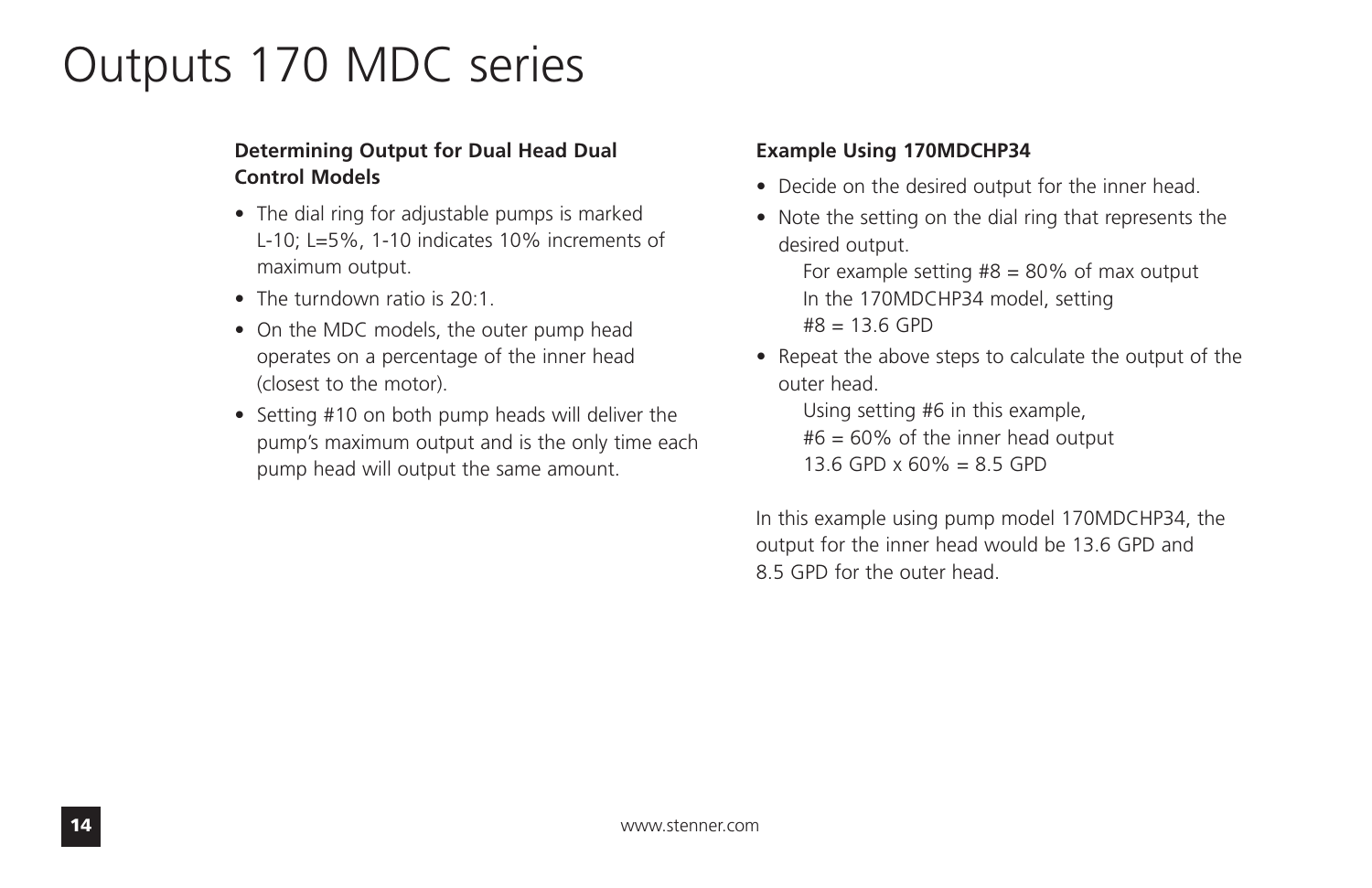# Outputs 170 MDC series

The dial ring for adjustable pumps is marked L-10;  $L = 5\%$ , 1-10 indicates 10% increments of maximum output. (20:1 Turndown Ratio)

#### **Outputs for Inner Pump Head Only**

|                                                  |                                       |                                   |                        | Approx. Outputs @ 60 Hz  |                     |                    |                             |                           | Approx. Outputs @ 50 Hz — |                           |                           |
|--------------------------------------------------|---------------------------------------|-----------------------------------|------------------------|--------------------------|---------------------|--------------------|-----------------------------|---------------------------|---------------------------|---------------------------|---------------------------|
| <b>Dual Head</b><br><b>Dual Control</b><br>Model | <b>Maximum</b><br><b>Pressure</b>     | <b>Pump Tube</b><br><b>Number</b> | qallons<br>per day     | <b>liters</b><br>per day | gallons<br>per hour | liters<br>per hour | <b>ounces</b><br>per minute | milliliters<br>per minute | <b>liters</b><br>per day  | <b>liters</b><br>per hour | milliliters<br>per minute |
| Adjustable<br>170MDCHP9*<br><b>170MDC1</b>       | 100 psi / 6.9 bar<br>25 psi / 1.7 bar | # <sup>1</sup>                    | $0.3 \text{ to } 5.0$  | 1.1 to 18.9              | $0.01$ to $0.21$    | $0.05$ to $0.79$   | $0.03$ to $0.44$            | 0.76 to 13.13             | 0.9 to 15.1               | $0.4 \text{ to } 0.63$    | 0.63 to 10.49             |
| 170MDCHP34*<br><b>170MDC2</b>                    | 100 psi / 6.9 bar<br>25 psi / 1.7 bar | #2                                | 0.8 to 17.0            | 3.0 to 64.4              | $0.03$ to $0.71$    | 0.13 to 2.68       | 0.07 to 1.51                | 2.08 to 44.65             | 2.4 to 51.5               | $0.10$ to $2.15$          | 1.67 to 35.76             |
| <b>170MDC3</b>                                   | 25 psi / 1.7 bar                      | #3                                | 2.0 to 40.0            | 7.6 to 151.4             | 0.08 to 1.67        | 0.32 to 6.31       | 0.18 to 3.55                | 5.27 to 105.14            | 6.1 to 121.1              | 0.25 to 5.05              | 4.24 to 84.10             |
| <b>170MDC4</b>                                   | 25 psi / 1.7 bar                      | #4                                | $3.0 \text{ to } 60.0$ | 11.4 to 227.1            | 0.13 to 2.5         | 0.48 to 9.46       | 0.27 to 5.33                | 7.92 to 157.71            | 9.1 to 181.7              | 0.38 to 7.57              | 6.32 to 126.18            |
| <b>170MDC5</b>                                   | 25 psi / 1.7 bar                      | #5                                | 4.3 to 85.0            | 16.3 to 321.8            | 0.18 to 3.54        | 0.68 to 13.40      | 0.38 to 7.55                | 11.32 to 223.40           | 13.0 to 257.4             | 0.54 to 10.73             | 9.03 to 178.75            |

#### **\*pump supplied with injection check valve for 26-100 psi applications**

NOTICE: The information within this chart is solely intended for use as a guide. The output data is an approximation based on pumping water under a controlled testing environment.<br>Many variables can affect the output of th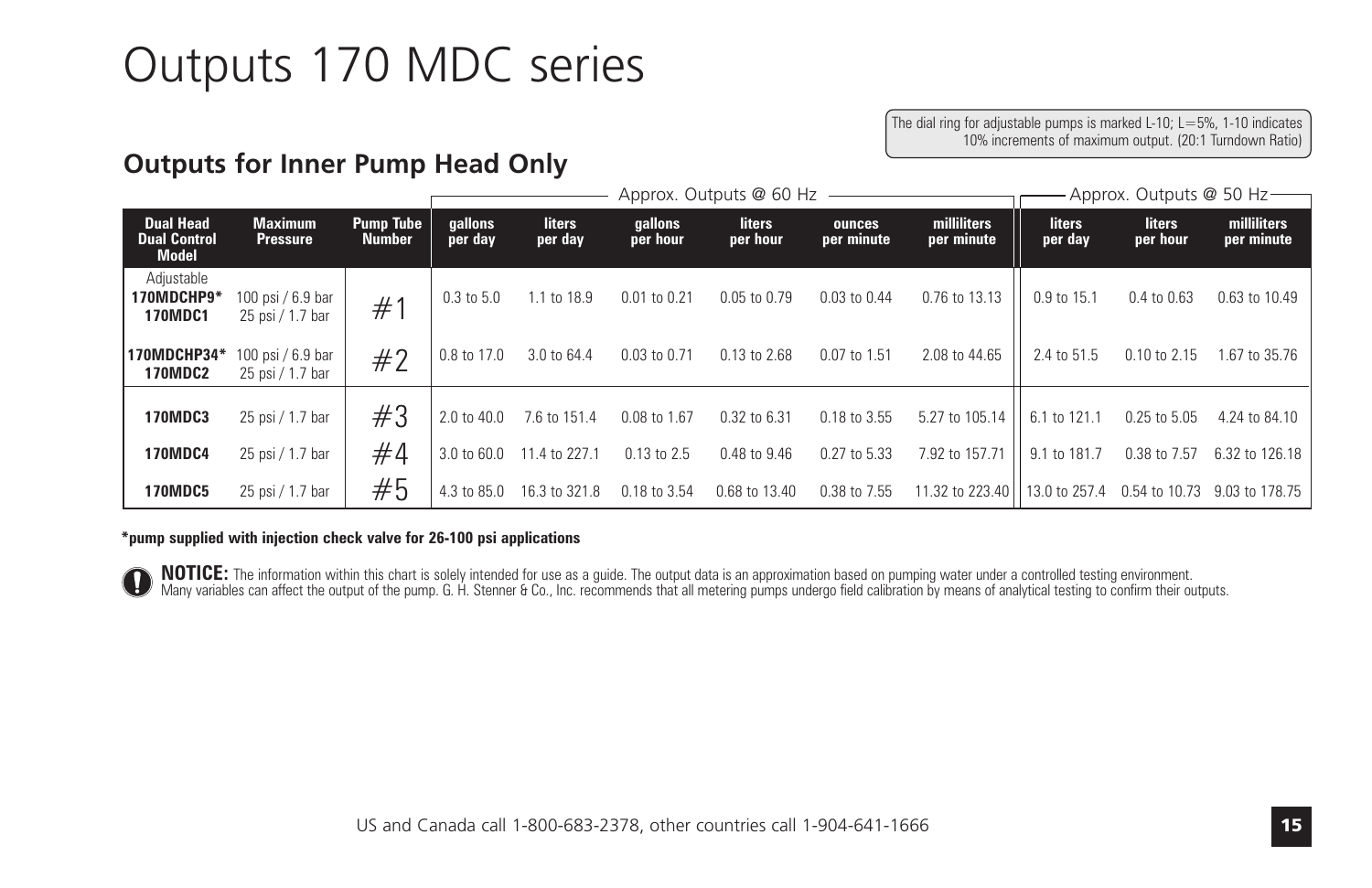# Materials of Construction

| All Housings* Lexan® Polycarbonate Plastic                                                                                        |                                                                                                |  |  |  |  |  |  |
|-----------------------------------------------------------------------------------------------------------------------------------|------------------------------------------------------------------------------------------------|--|--|--|--|--|--|
| Peristaltic Tube** Santoprene® FDA Approved<br>Check Valve Duckbill                                                               |                                                                                                |  |  |  |  |  |  |
| Peristaltic Tube <sup>t</sup> Tygothane® FDA Approved                                                                             |                                                                                                |  |  |  |  |  |  |
| Check Valve Duckbill <sup>**</sup> Pellathane <sup>®</sup>                                                                        |                                                                                                |  |  |  |  |  |  |
| Suction/Discharge Tubing LDPE Polyethylene-NSF/FDA Approved<br>Ferrules $(1/4"$ & 6mm)                                            |                                                                                                |  |  |  |  |  |  |
| Tube Fittings Type 1 Rigid PVC-NSF Listed<br><b>Connecting Nuts</b><br>Check Valve Fittings<br>Strainer (ceramic weight included) |                                                                                                |  |  |  |  |  |  |
| All Fasteners Stainless Steel                                                                                                     |                                                                                                |  |  |  |  |  |  |
| *Lexan® is a registered trademark of General Electric.<br>Consult General Electric for chemical resistance of Lexan®.             | *Tygothane® is a registered trademark of Saint-Gobain<br>Performance Plastics, Pittsburgh, PA. |  |  |  |  |  |  |
| **Santoprene® is a registered trademark of Advanced<br>Elastomer System, Akron, OH.                                               | "Pellathane® is a registered trademark of The Dow<br>Company, Midland, MI.                     |  |  |  |  |  |  |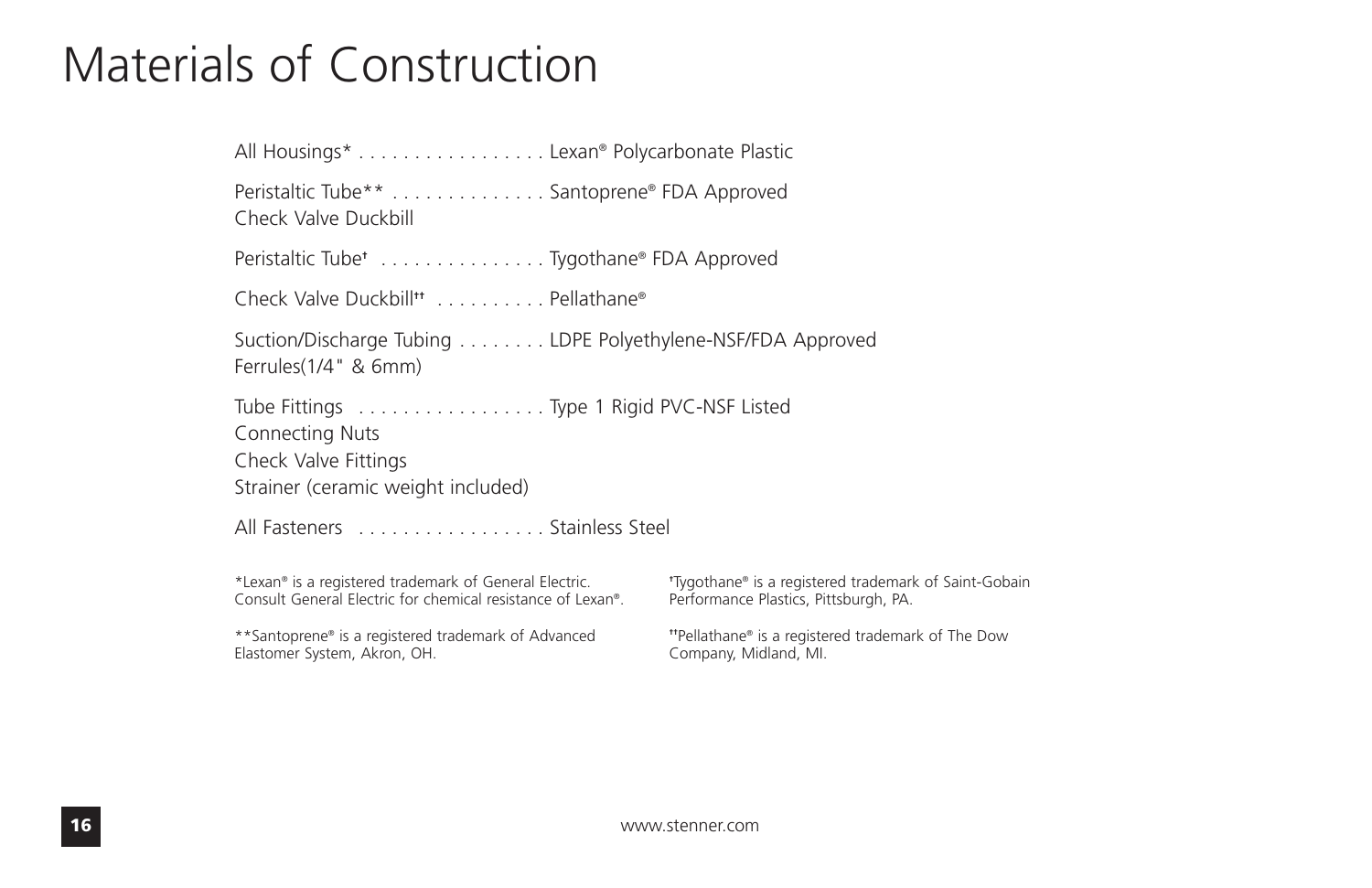# Accessory Checklist – pre-installation

#### **25 psi unit includes:**

- (3) Connecting Nuts (1/4" or 3/8")
- (3) Ferrules w/1/4" & 6mm or (2) Ferrules w/3/8"
- (1) Injection Fitting
- (1) Suction Line Strainer 1/4", 3/8" or 6mm (ceramic weight included)
- (1) 20' Roll of Suction & Discharge Tubing 1/4" or 3/8" white or UV black
	- OR
	- 6mm (Europe) white
- (1) Spare Pump Tube
- (1) Mounting Bracket
- (1) Installation Manual

#### **100 psi unit includes:**

- (3) Connecting Nuts (1/4" or 3/8")
- (3) Ferrules w/1/4" & 6mm or (2) Ferrules w/3/8"
- (1) Injection Check Valve
- (1) Suction Line Strainer 1/4", 3/8" or 6mm (ceramic weight included)
- (1) 20' Roll of Suction & Discharge Tubing 1/4" or 3/8" white or UV black OR 6mm (Europe) white
- (1) Spare Pump Tube
- (1) Mounting Bracket
- (1) Installation Manual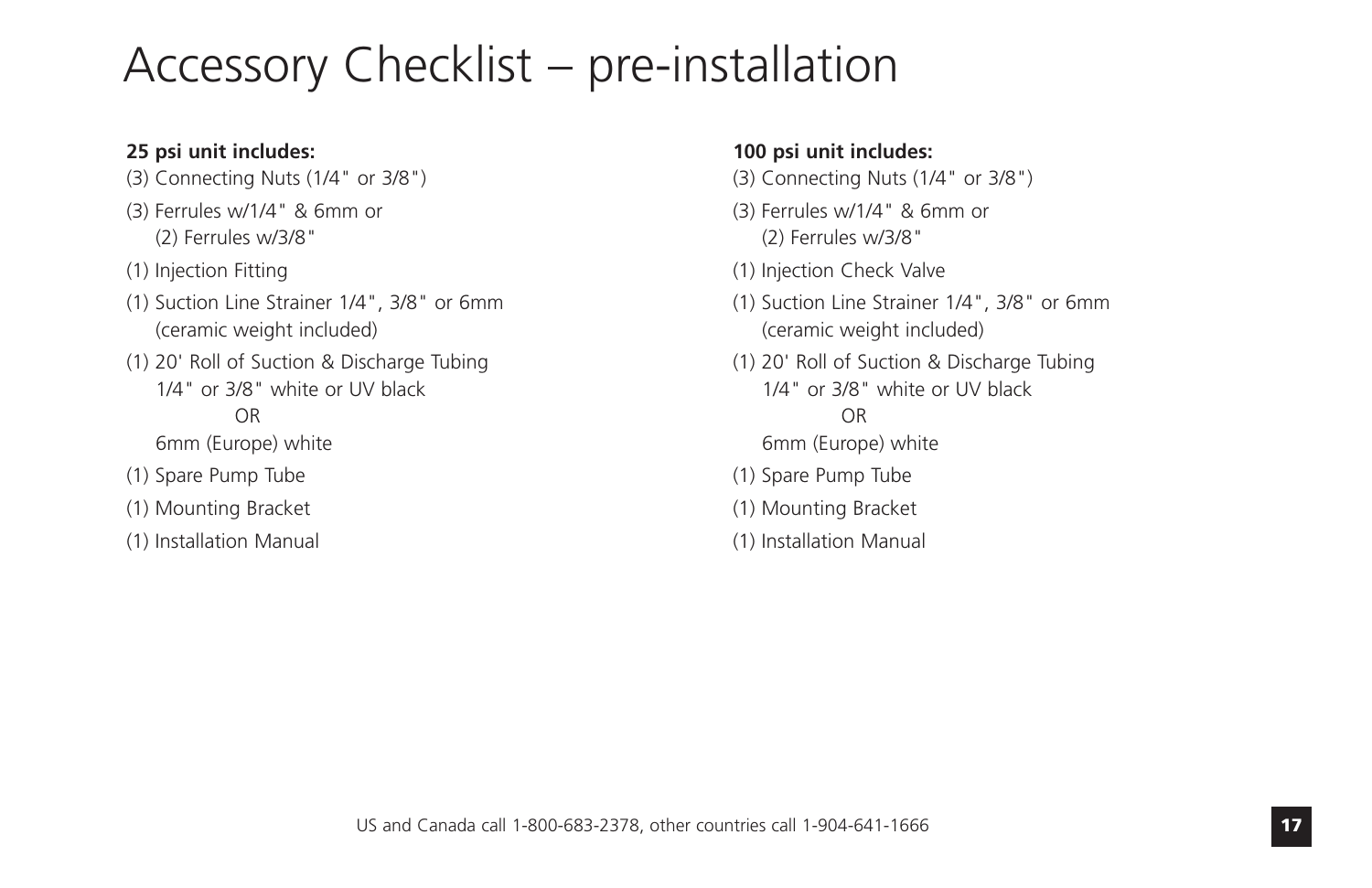# Installation – additional safety instructions

**NOTICE: Indicates special instructions or general mandatory action.**

**Read all safety hazards before installing or servicing the pump. The pump is designed for installation and service by properly trained personnel.**

**Use all required personal protective equipment when working on or near a chemical metering pump.**



**Install the pump so that it is in compliance with all national and local plumbing and electrical codes.** **Use the proper product to treat potable water systems, use only chemicals listed or approved for use.**



**Install the pump to work in conjunction with pool, spa, well pump, or system controls.**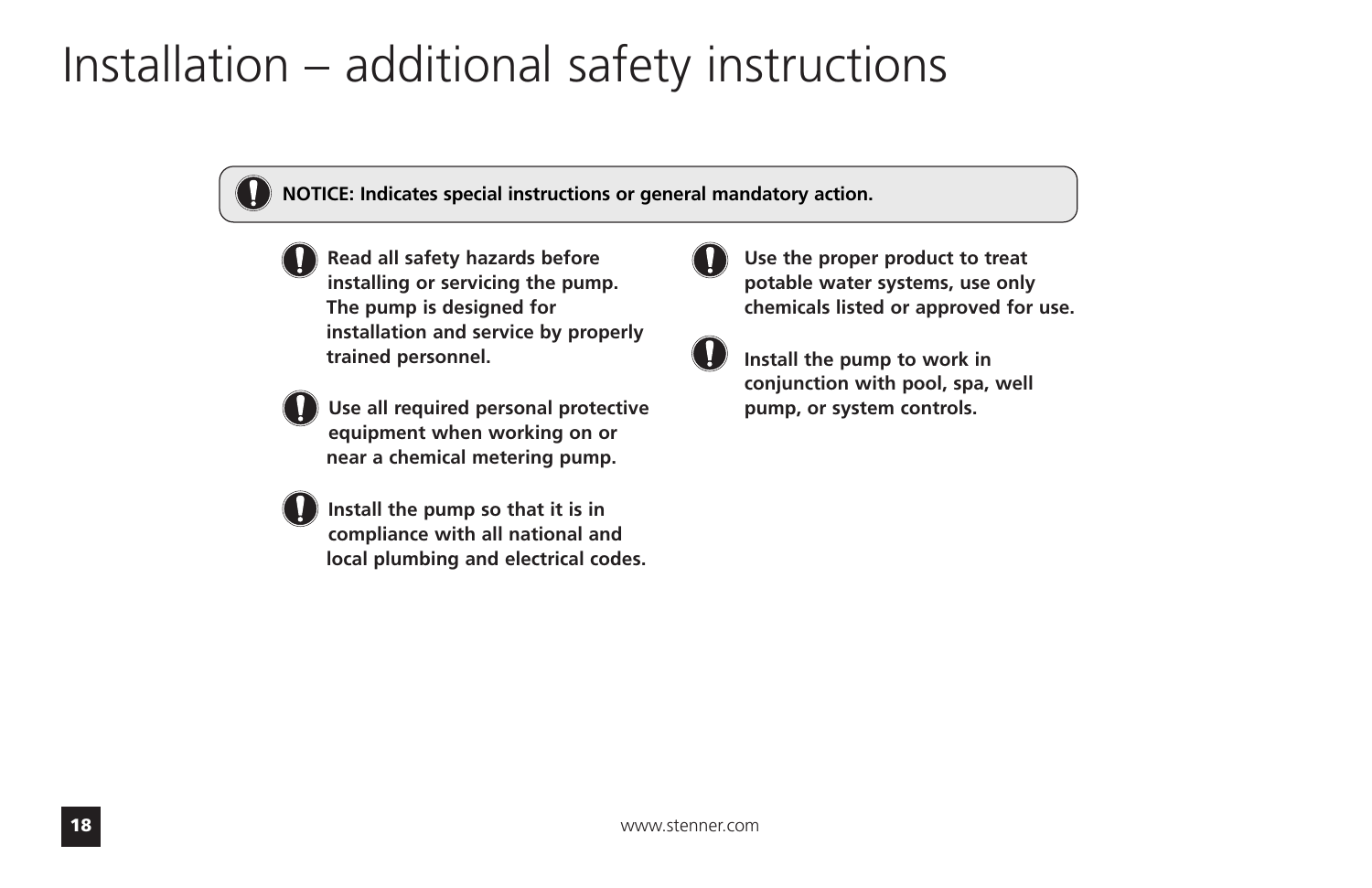# Installation continued – mount pump

#### **Mount Pump**

- - **Select a dry location (to avoid water intrusion and pump damage) above the solution tank. Best recommended location is above the solution tank in a vertical position with the pump head pointed downward and the spill recovery (see next page) in place to reduce the risk and severity of damage.**
	- **To prevent pump damage in the event of a pump tube leak, never mount the pump vertically with the pump head up.**
	- **To avoid chemical damage from fumes, do not mount pump directly over an open solution tank. Keep tank covered.**
	- **Avoid flooded suction or pump mounted lower than the solution container. Draw solution from the top of the tank. If pump is installed with a flooded suction, a shut-off valve or other device must be provided to stop flow to pump during service.**
- Use the mounting bracket as a template to drill pilot holes in mounting location.
- Secure bracket with fasteners or wall anchors. Slide pump into bracket.
- **Provide 8" clearance to allow pump orientation to be reversed during tube replacement. Do not allow water intrusion into the motor or corrosion and damage will occur.**
- **To prevent motor damage, verify with a volt meter that the receptacle voltage corresponds with the pump voltage.**
- Plug cord into receptacle and turn the motor power switch on. If the pump is adjustable, turn the dial ring to 10.
- Activate the pump by the pump control (flow switch, pressure switch, etc.) and verify rotation of the roller assembly within the clear pump head. Turn pump switch off.

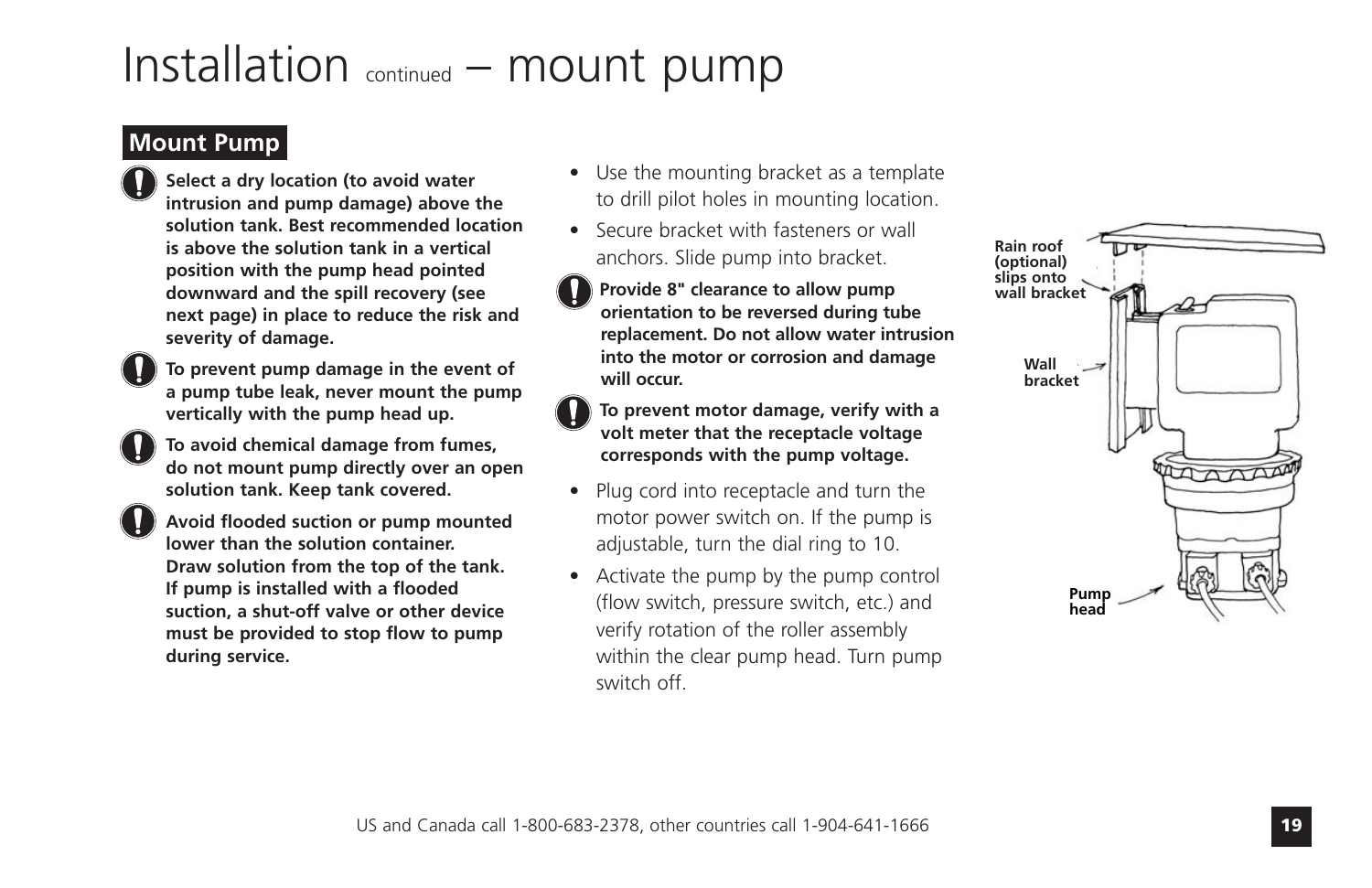# Installation continued – additional instructions for CE pumps

#### **Additional Installation Instructions**

- **1.** All Class II Pumps located in Zone 1 of swimming pool areas require locating where flooding cannot occur.
- **2.** This pump is intended to be installed as "fixed" as opposed to portable.
- **3.** The Rain Roof must be installed and "vertical orientation" mounting of entire unit observed.
- **4.** After installation, the power supply plug must be accessible during use.
- **5.** This unit must be scrapped if the supply cord is damaged.
- **6.** Observe and comply with all National Wiring **Standards**

#### **Zustazliche Installierungsanweisung un**

- **1.** Pumpen die sich in Zone 1 vom Schwimmbecken befinden sollen sind so einzurichten daß Ueberschwemmungen nicht vorkommen werden.
- **2.** Diese Pumpe ist als fest montierte Ausrustung bedacht und soll nicht umstellbar gebraucht werden.
- **3.** Der Regendach muss installiert werden. Eine vertikale Asrichtung der Montage muß erzielt werden.
- **4.** Die Stromversorgung muss nach der Installierung noch zuganglich sein.
- **5.** Bei beschadigter Verkabelung ist dieses Gerat nicht mehr zu gebrauchen.
- **6.** Staatliche Vernetzungsvorchriften mussen eingehalten werden.

#### **Instructions Supplémentaires d'Installtion**

- **1.** Toutes les pompes installées dans la Zone 1 du périmètre de la piscine doivent être situées de manière à ne pas pouvoir être inondées.
- **2.** Cette pompe est prévue pour installation fixe et non pas portative.
- **3.** L'abri anti-pluie doit être installé et l'orientation verticale doit toujours être observée.
- **4.** Après l'installation, la prise électrique doit rester accessible pendant l'utilisation.
- **5.** Cette unité doit être mise au rebut si le cordon électrique est endommagé.
- **6.** Observez et adhérez à toutes les Normes Nationales pour Installations Electriques.

#### **Instucciones Adicionales Para instalación**

- **1.** Todas las bombas Clase II situadas en la Zona 1 de las áreas de la piscina requieren colocarse donde no puedan ser inundadas.
- **2.** Esta bomba es para ser instalada "fija" en vez de portátil.
- **3.** Es necesario instalar el techo de lluvia, y montar la unidad entera siguiendo una orintación vertical.
- **4.** Depués de la instalación el enchufe suministrador de energia debe estar accesible durante el uso.
- **5.** Se deberá desechar la unidad si el cordón de abastecimiento se deteriora.
- **6.** Observe y cumpla con todas las Reglas Nacionales para Instalaciones Eléctricas.

#### **Istruzioni Supplementari Per L' installazione**

- **1.** Tutte le pompe Classe II localizzate nella Zona 1 della superficie circostante la piscina devono essere collocate dove gli allagamenti no possono accadere.
- **2.** Questa pompa, é inteso, deve essere installata come 'fissa' e non come portatile.
- **3.** La tettoia deve essere installata e il montaggio 'orientazione verticale' dell'intera unitá deve essere osservato.
- **4.** Dopo l'installazione, la spina deve essere accessibile durante l'uso.
- **5.** Questa unitá deve essere gettata via se il filo elettrico é danneggiato.
- **6.** Osservare e aderire a tutte le Norme Nazionali Sugli Impianti Elettrici.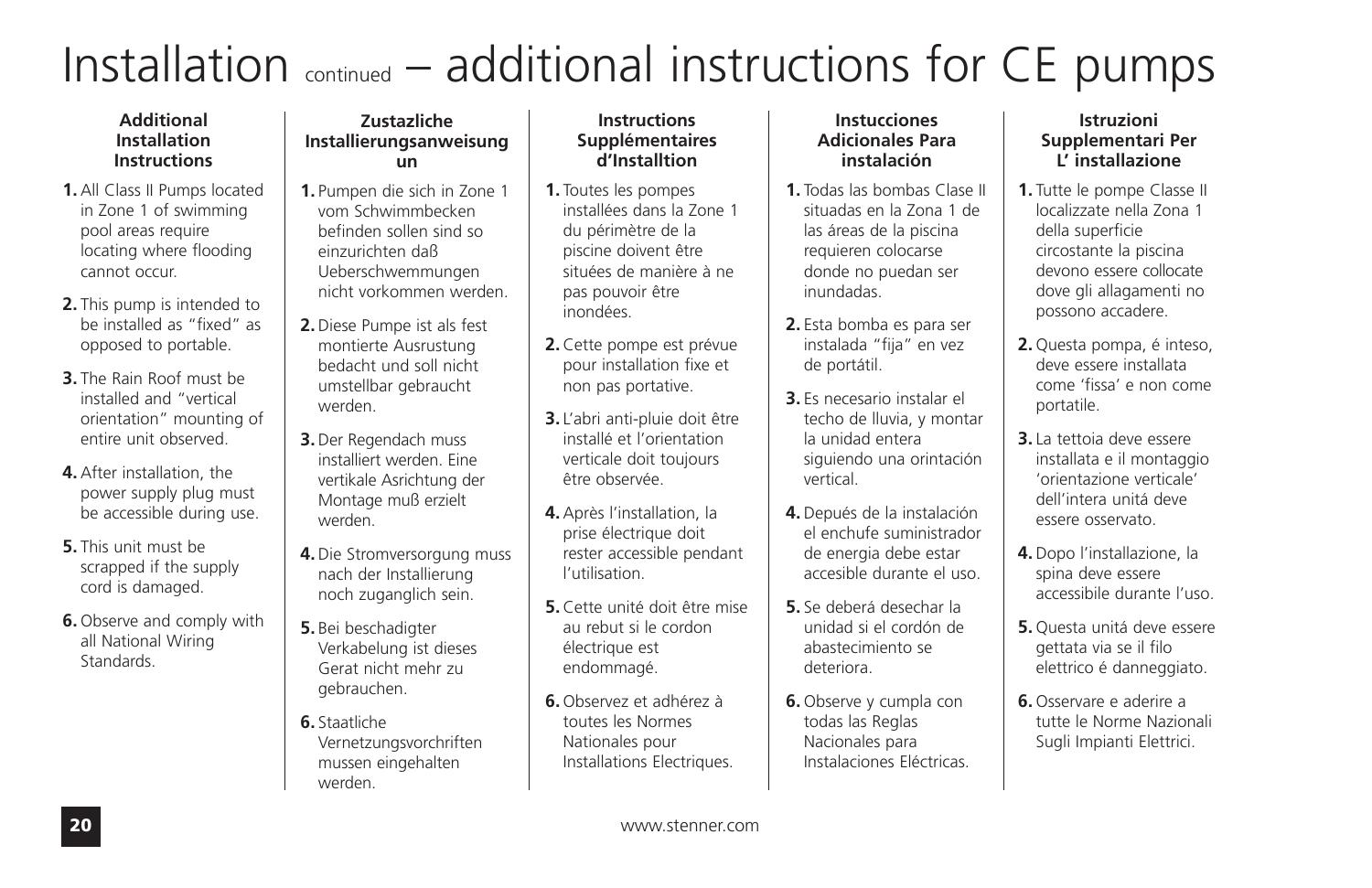# Installation Diagram



US and Canada call 1-800-683-2378, other countries call 1-904-641-1666 **21**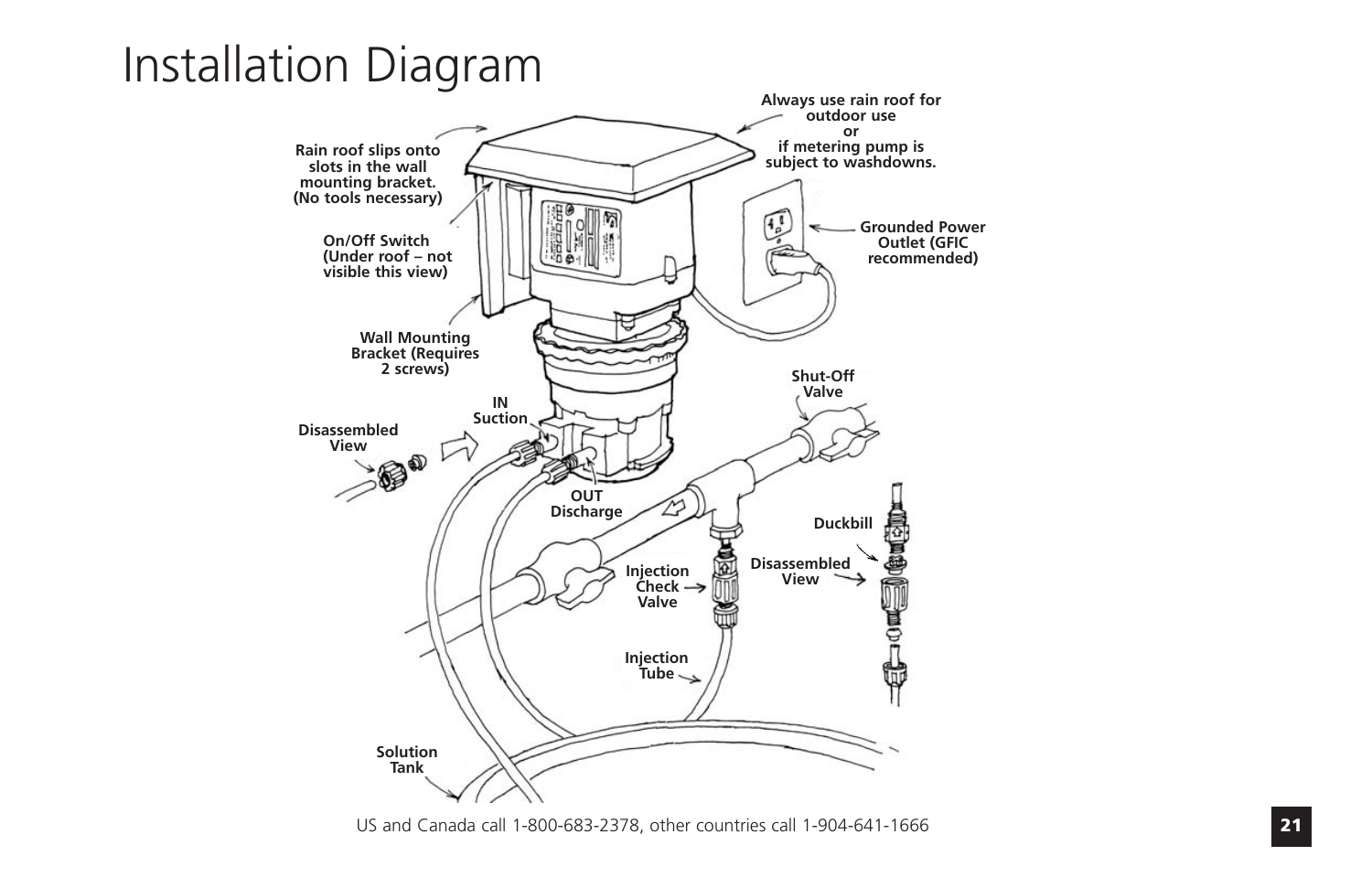# Installation continued – spill recovery

#### **Spill Recovery** In case of tube rupture, chemical  $\begin{picture}(120,15) \put(0,0){\line(1,0){15}} \put(15,0){\line(1,0){15}} \put(15,0){\line(1,0){15}} \put(15,0){\line(1,0){15}} \put(15,0){\line(1,0){15}} \put(15,0){\line(1,0){15}} \put(15,0){\line(1,0){15}} \put(15,0){\line(1,0){15}} \put(15,0){\line(1,0){15}} \put(15,0){\line(1,0){15}} \put(15,0){\line(1,0){15}} \put(15,0){\line($ drains back into solution tank, preventing spillage onto ground/floor and stops chemical from collecting in tube housing. Ø  $\mathcal{D}$ **Spill recovery tube drains solution back to tank. Partial hole is punched through with a #2 Phillips head screwdriver. 1/4" plastic spill recovery tube is inserted in hole. Use section of suction/discharge tubing.**



**Strainer w/weight**

**22** www.stenner.com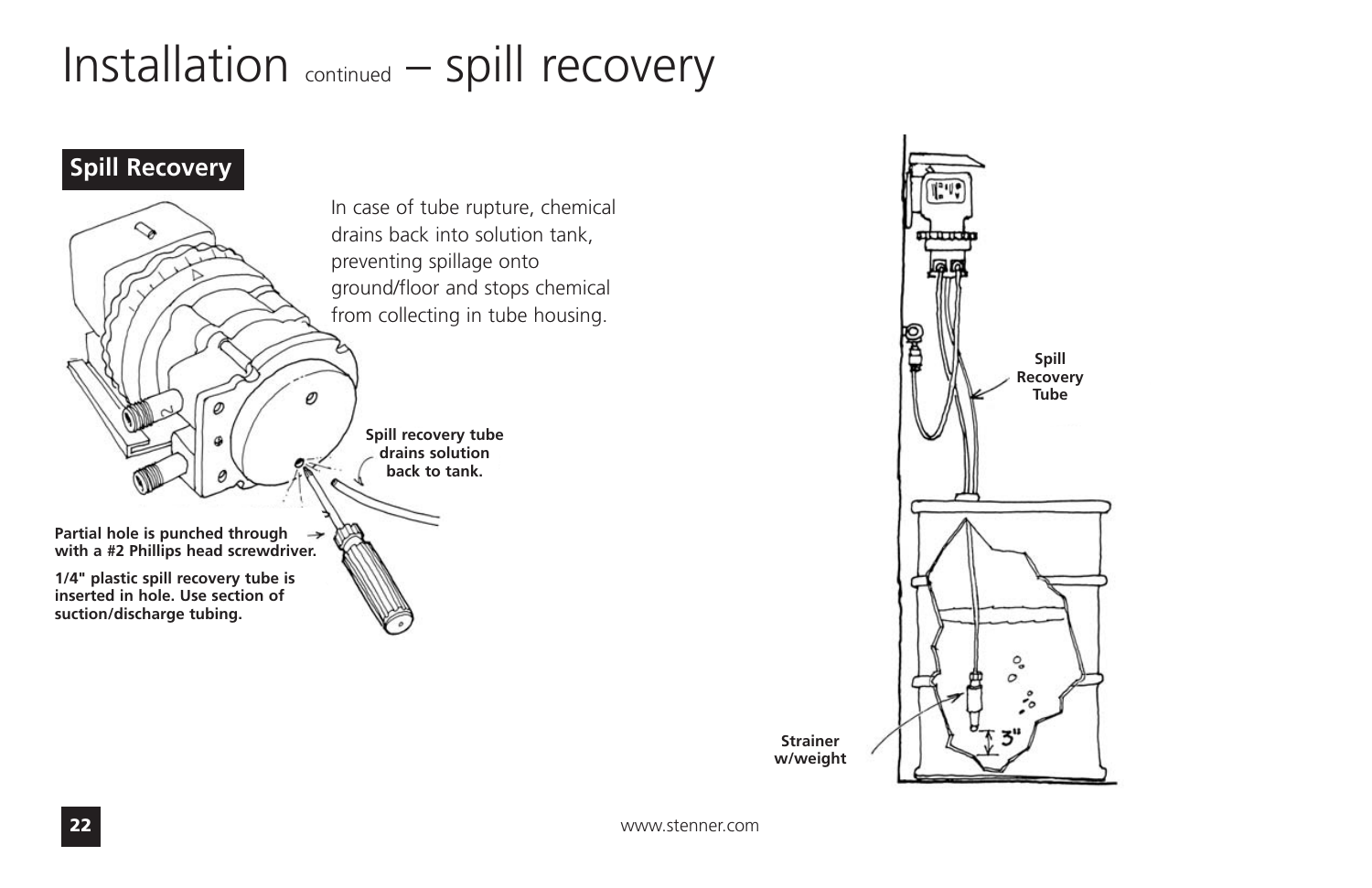# Installation  $_{\text{continued}}$  – suction line

#### **Install Suction Line**

• Uncoil the suction line and cut a section to assure that the end will be 2-3" above the bottom of the solution tank. Use the outside of the solution tank as a guide to cut to proper length.



- **Allow sufficient slack to avoid kinks and stress cracks. Always make a clean square cut to assure that the suction line is burr free. Normal maintenance requires trimming.**
- **Suction lines that extend to the bottom of the tank can result in debris pickup leading to clogged injectors and possible tube failure.**
- Slide the suction line through the connecting nut and ferrule and fully insert the line into the bottom pump tube fitting as indicated by the "IN" on the tube housing cover.
- Finger tighten nut to the threaded tube fitting while holding the tube fitting.
- **Over tightening the ferrule and nut with a wrench may result in damaged fittings, crushed ferrules, and air pickup.**
- **Do not use thread sealant tape on pump tube connections or tools to tighten connections.**



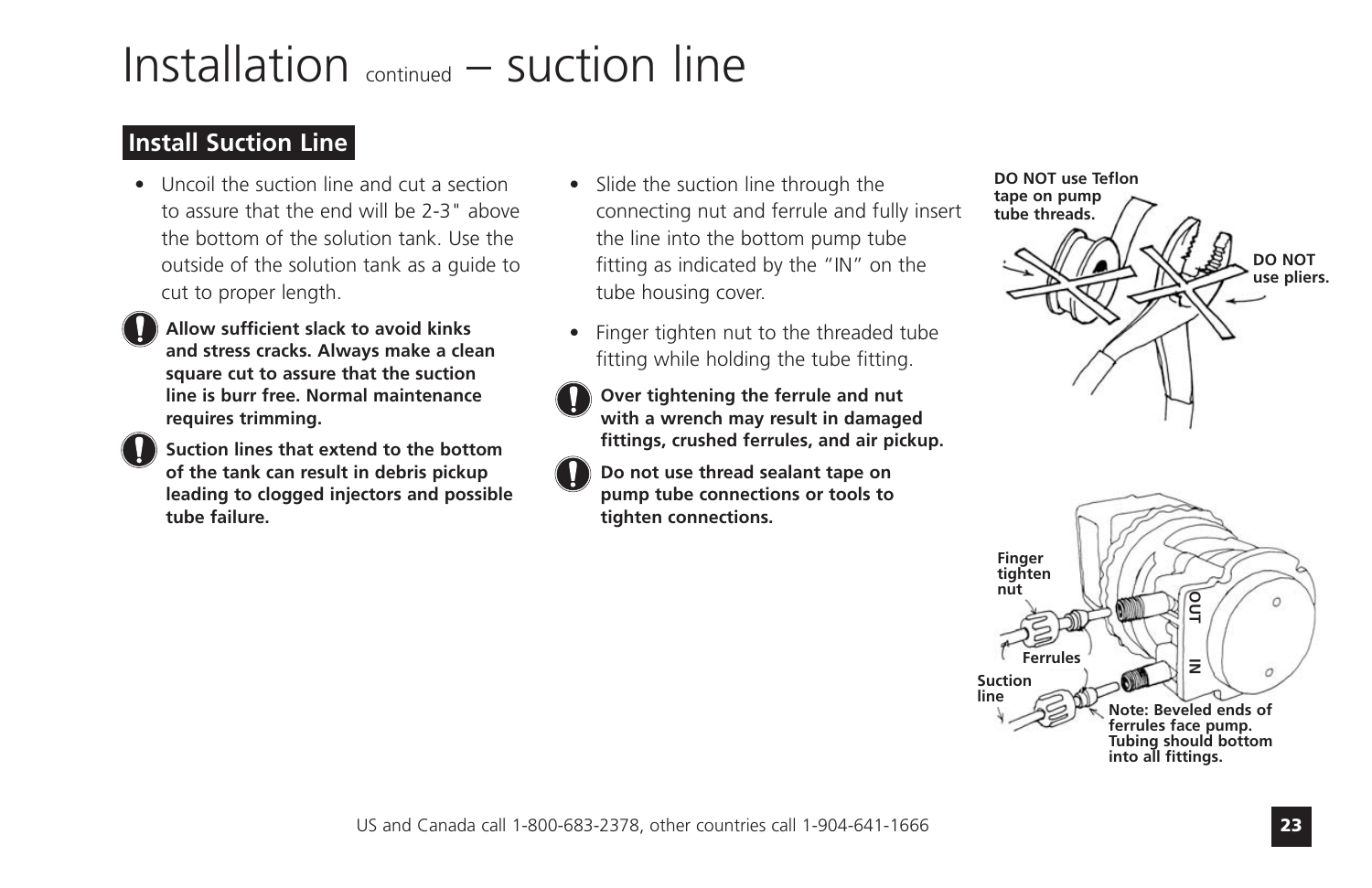# Installation continued – suction line



- Drill a 17/64" hole into the lid or bung cap of the solution tank. Secure strainer weight to the end of the suction line as per provided instructions and feed it into the hole.
- Suspend 2-3" above the tank bottom.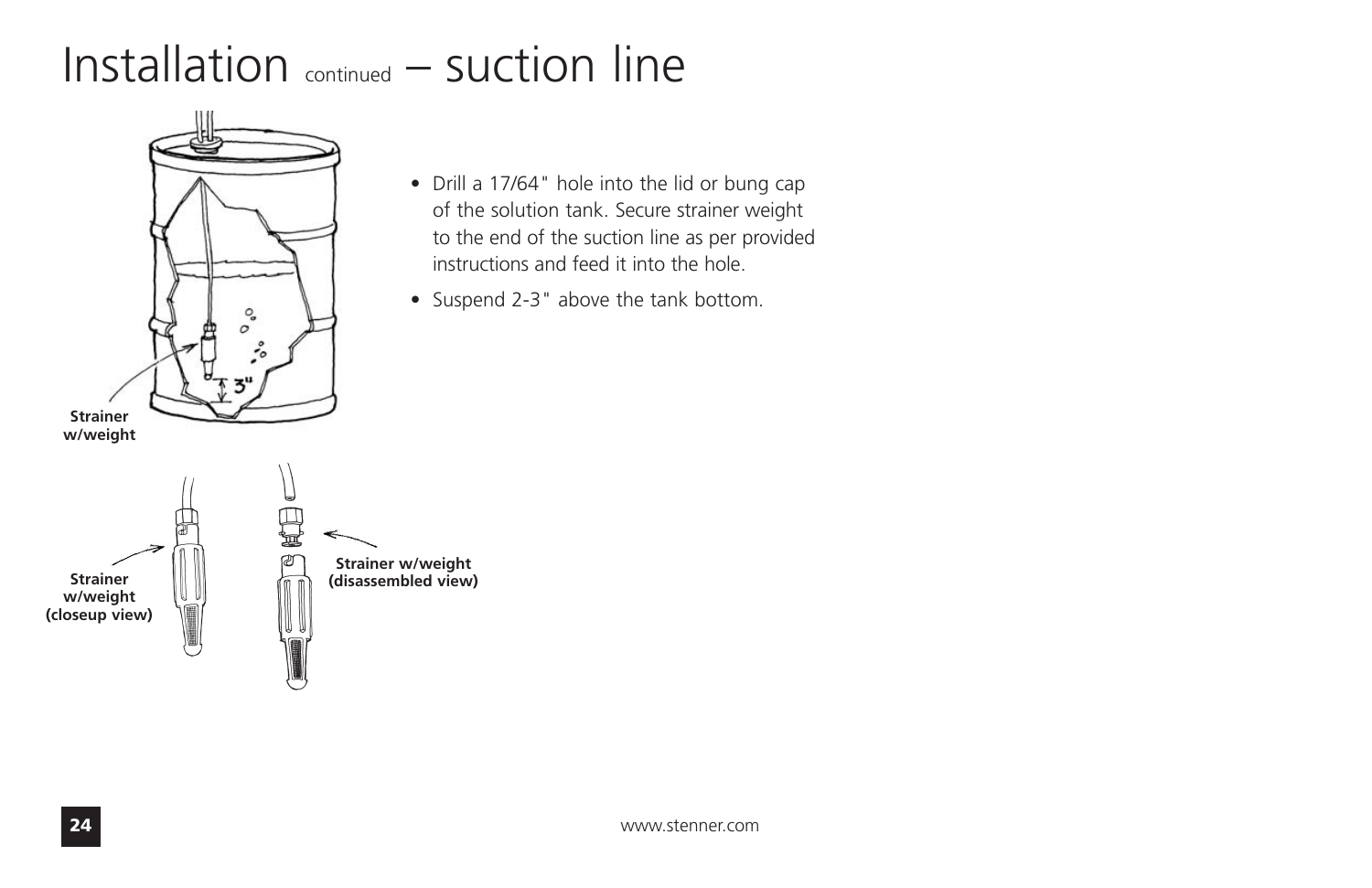# Installation continued – discharge line

#### **Install Discharge Line**

• Make a secure finger tight connection on the discharge fitting of the pump head as instructed in Install Suction Line instructions.

**Do not use thread sealant tape on pump tube connections or tools to tighten connections.**

## A WARNING

#### **HAZARDOUS PRESSURE:**

**Shut off water or circulation system and bleed off any system pressure.**

- **Locate a point of injection beyond all pumps and filters or as determined by the application.**
- A 1/4" or 1/2" female NPT connection is required for the injection fitting. If there is no FNPT fitting available, provide one by either tapping the pipe or installing FNPT pipe tee fitting.
- Wrap MNPT end of injection fitting with 2 to 3 turns of threading tape. If necessary trim straight-sided extension tip so it is in the flow of water. *See Illustration*
- Tighten the injection fitting into the FNPT fitting.



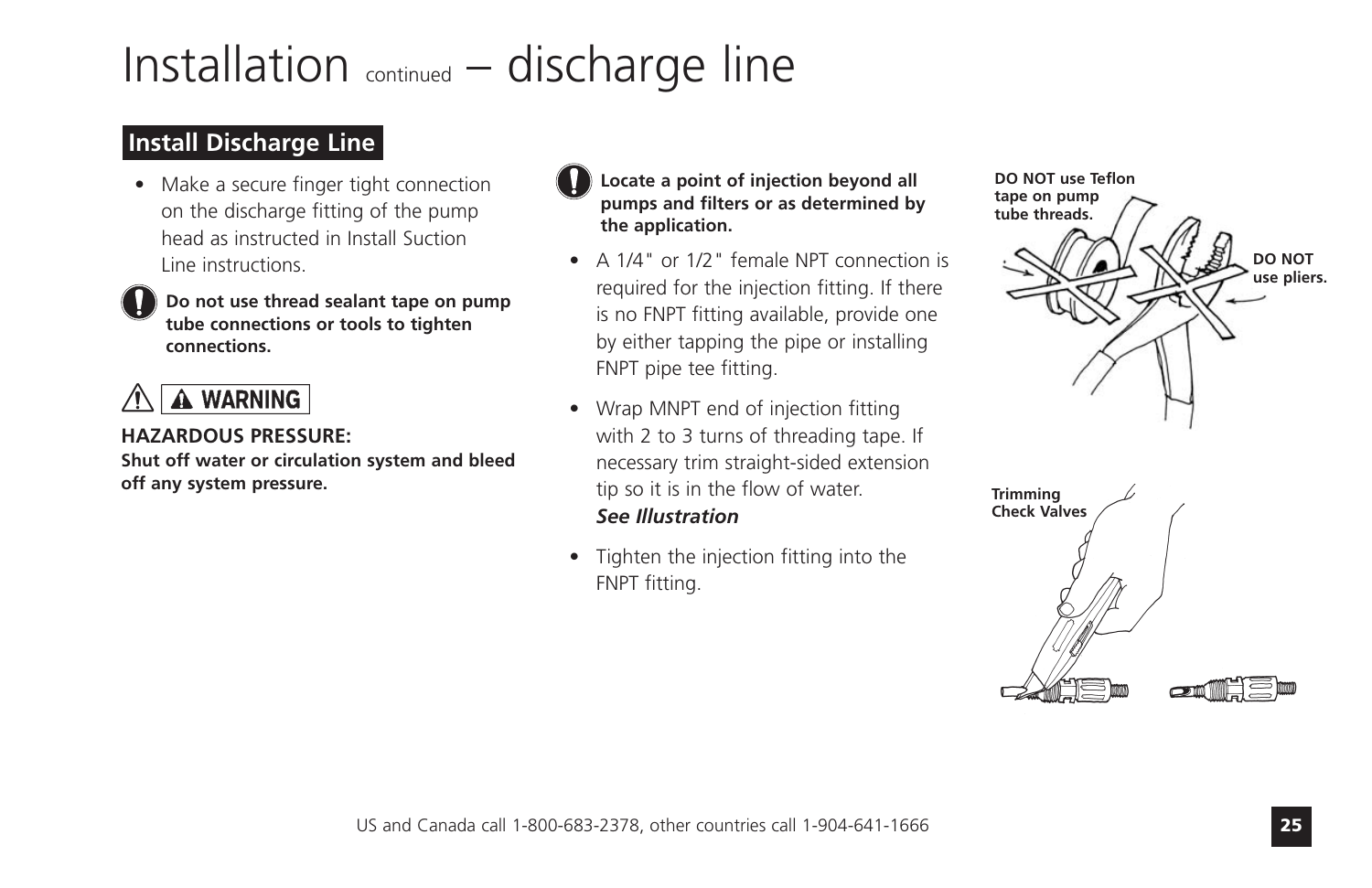# Installation continued – discharge line





**HAZARDOUS PRESSURE:** 

**Shut off water or circulation system and bleed off any system pressure.**

**The injection point and fitting require periodic maintenance to clean any deposits or buildup. To allow quick access to the point of injection, Stenner recommends the installation of shut-off valves.**

#### **26-100 psi models:**

- Prior to making tubing connection, test check valve and NPT threads for leaks by pressurizing system.
- Tighten an additional 1/4 turn if necessary. Make final tube connection as instructed in Install Suction Line instructions.

#### **0-25 psi models:**

- Low-pressure models do not have a check valve and check valve body. Insert the tubing 3/4" to 1" into the injection fitting and make tubing connection as instructed in Install Suction Line instructions.
- Turn pump switch on and observe chemical flow as actuated by system.
- **Do not mix chemicals in the solution container. Follow recommended mixing procedures according to the manufacturer.**
- **Do not operate pump unless chemical is completely in solution. Turn pump off when replenishing solution.**
- After a suitable amount of dosing time, perform tests for required chemical levels. If necessary, fine-tune dosing levels by rotating dial ring (adjustable pumps only).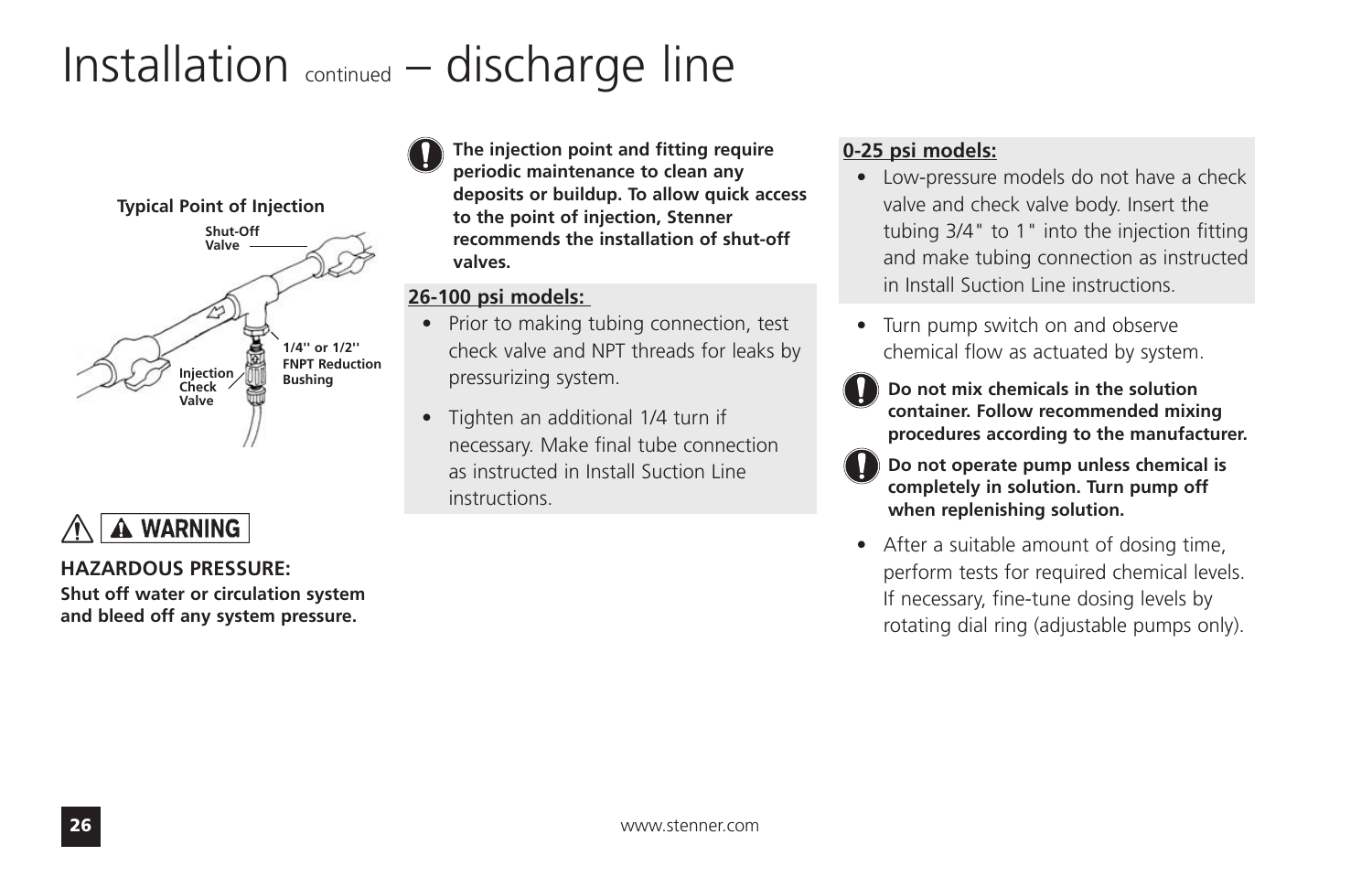# Troubleshooting – motor

| <b>PROBLEM</b>                                | <b>POSSIBLE CAUSE</b>                                        | <b>SOLUTION</b>                                                                                    |
|-----------------------------------------------|--------------------------------------------------------------|----------------------------------------------------------------------------------------------------|
| <b>Motor</b>                                  | A WARNING   HAZARDOUS VOLTAGE:<br>by trained personnel only. | <b>DISCONNECT</b> power cord before removing motor cover for service. Electrical service should be |
| Noise is excessively loud.                    | Ball bearings are worn.                                      | Replace rotor assembly.                                                                            |
|                                               | Lubrication is insufficient.                                 | Grease gears and gear posts.                                                                       |
|                                               | Gears or gear posts are worn.                                | Inspect/replace gears and gear posts.                                                              |
| Motor does not work; fan is not turning.      | Electrical supply is faulty.                                 | Check supply voltage circuit.                                                                      |
|                                               | Rotor bound to coil.                                         | Check bearing brackets for cracks and replace if necessary.                                        |
|                                               | Motor coil is damaged.                                       | Replace motor coil.                                                                                |
|                                               | Motor bearings are worn or damaged.                          | Replace rotor assembly.                                                                            |
|                                               | Power cord is damaged.                                       | Inspect/replace power cord.                                                                        |
|                                               | Rotor rusted to coil.                                        | Clean off coil and rotor or replace as needed.                                                     |
|                                               | Wire connections are faulty.                                 | Inspect/repair electrical connections.                                                             |
|                                               | Fan is obstructed.                                           | Remove obstruction.                                                                                |
| Motor runs; fan turns; output shaft does not. | Check all gears.                                             | Replace gears as needed.                                                                           |
| Motor overheats and shuts off and on.         | Voltage is incorrect.                                        | Check that voltage and frequency match data label.                                                 |
|                                               | Ambient temperature is high.                                 | Install pump in an area not to exceed a maximum of 125°F.                                          |
|                                               | Coil is damaged/malfunctioning.                              | Replace motor coil.                                                                                |
| Phenolic gear is stripping.                   | Water intrusion.                                             | Use rain roof.                                                                                     |
|                                               | Cracked bearing bracket.                                     | Replace bearing bracket.                                                                           |
|                                               | Gear posts worn.                                             | Replace gear posts.                                                                                |
|                                               | Rusted helical gear at end of rotor.                         | Buff off rotor or replace rotor.                                                                   |
|                                               | Worn gear case cover.                                        | Replace gear case.                                                                                 |
|                                               | Insufficient Iubrication.                                    | Lubricate with Aquashield®.                                                                        |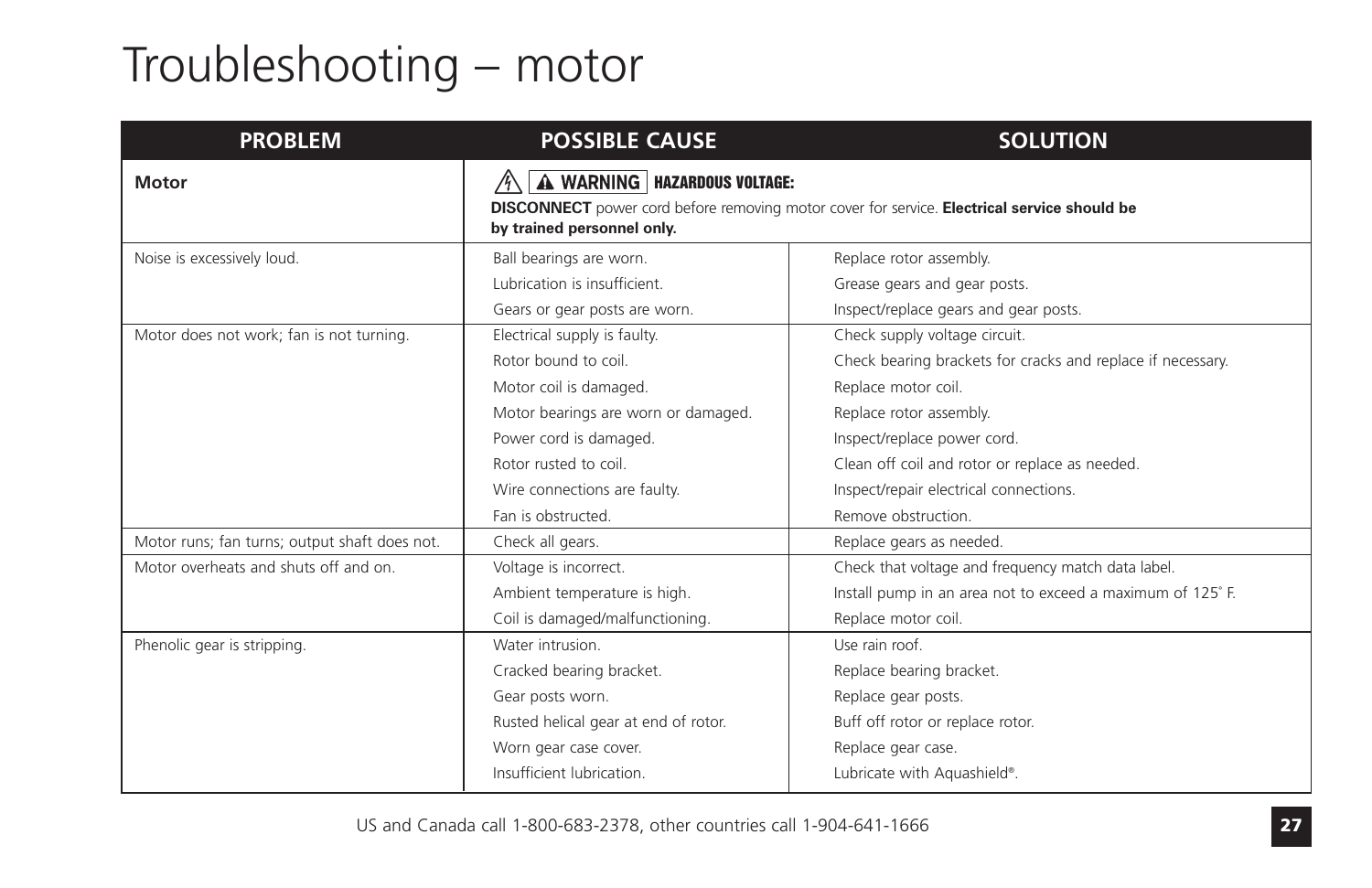# Troubleshooting continued – feed rate control

| <b>PROBLEM</b>                                | <b>POSSIBLE CAUSE</b>                              | <b>SOLUTION</b>                        |
|-----------------------------------------------|----------------------------------------------------|----------------------------------------|
| <b>Feed Rate Control</b>                      |                                                    |                                        |
| Adjustment ring will not turn.                | Variable cam has seized.                           | Grease variable cam and cam slot.      |
|                                               | Adjustment ring has seized.                        | Clean and lubricate ring.              |
| Adjustment ring turns, output doesn't change. | Variable cam has disengaged from ring.             | Re-insert 90° end into ring.           |
|                                               | Variable cam is broken.                            | Replace variable cam.                  |
| Pump head is not rotating.                    | Index plate is worn.                               | Turn over or replace index plate.      |
|                                               | Problem with the gear motor.                       | Refer to Motor Section                 |
|                                               | Pump head roller assembly is stripped.             | Replace roller assembly.               |
|                                               | Index pin holder backed out of<br>spider assembly. | Tighten holder into spider assembly.   |
|                                               | Index pin is broken.                               | Replace index pin and lifter assembly. |
| Pump head rotates continuously.               | Variable cam is installed incorrectly.             | Replace or re-insert variable cam.     |
| Indexing is erratic.                          | Index plate is worn.                               | Turn over or replace index plate.      |
|                                               | Variable cam is worn.                              | Replace variable cam.                  |
|                                               | Lifter is worn.                                    | Replace index pin and lifter assembly. |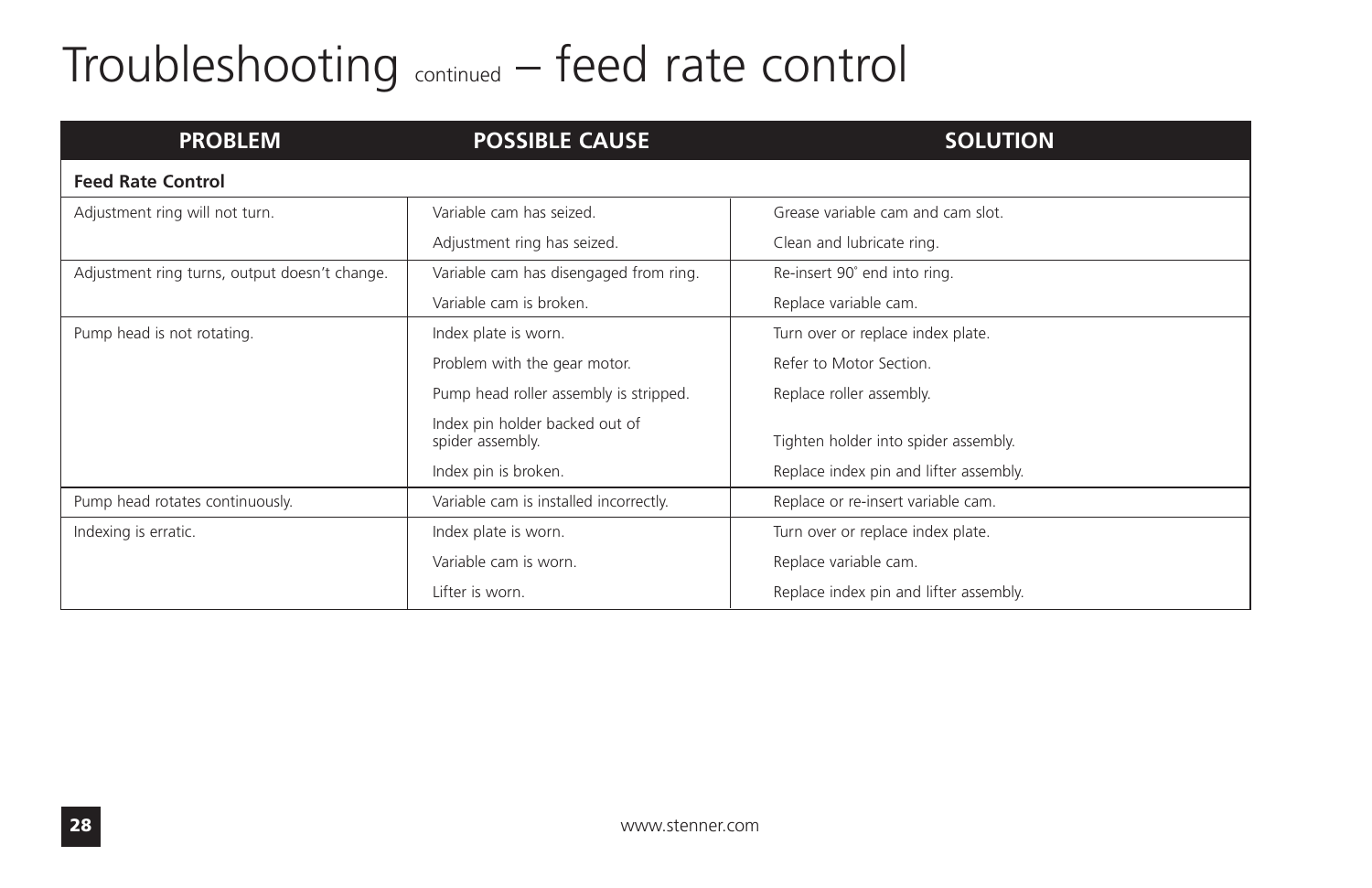# Troubleshooting continued – pump head

#### **Pump Head** Components are cracking. The Chemical attack. Chemical attack. Chemical chemical compatibility. Visible fluid in pump head. The rupture rupture rupture/leak. The replace pump tube and ferrules and center tube. No pump output; pump head rotates.  $\Box$  Depleted solution tank.  $\Box$  Replenish solution. Pump suction line weight is above solution.  $\parallel$  Maintain suction line  $2 - 3$ " off bottom of tank. Suction line leak. The suction line. Inspect or replace suction line. Ferrules installed incorrectly or damaged. Replace compression ferrules. Injection point is clogged. The inspect and clean injection point. Clogged suction/discharge tubing and/or injection check valve. Clean and/or replace as necessary. Life of pump tube is exhausted. The Replace pump tube. Low pump output; pump head rotates. Pump tube is worn. Replace pump tube. Rollers missing or cracked.  $\parallel$  Install new rollers or roller assembly. Injection point is restricted. This is not clean injection point. High system back pressure. Check tube psi rating against system pressure; replace accordingly. No pump output:  $\parallel$  Roller assembly is stripped. The Replace roller assembly. pump head not rotating. Feed Rate Control problem. Refer to Feed Rate Control section. Motor problem. The same section of the Refer to Motor section. Pump output is high. Incorrect tube size. Incorrect tube size. Replace tube with correct size. Roller assembly is broken. The same replace roller assembly. Malfunctioning Feed Rate Control. Refer to Feed Rate Control section. Incorrect model of motor. The settlement of the Replace with proper motor. **PROBLEM POSSIBLE CAUSE SOLUTION**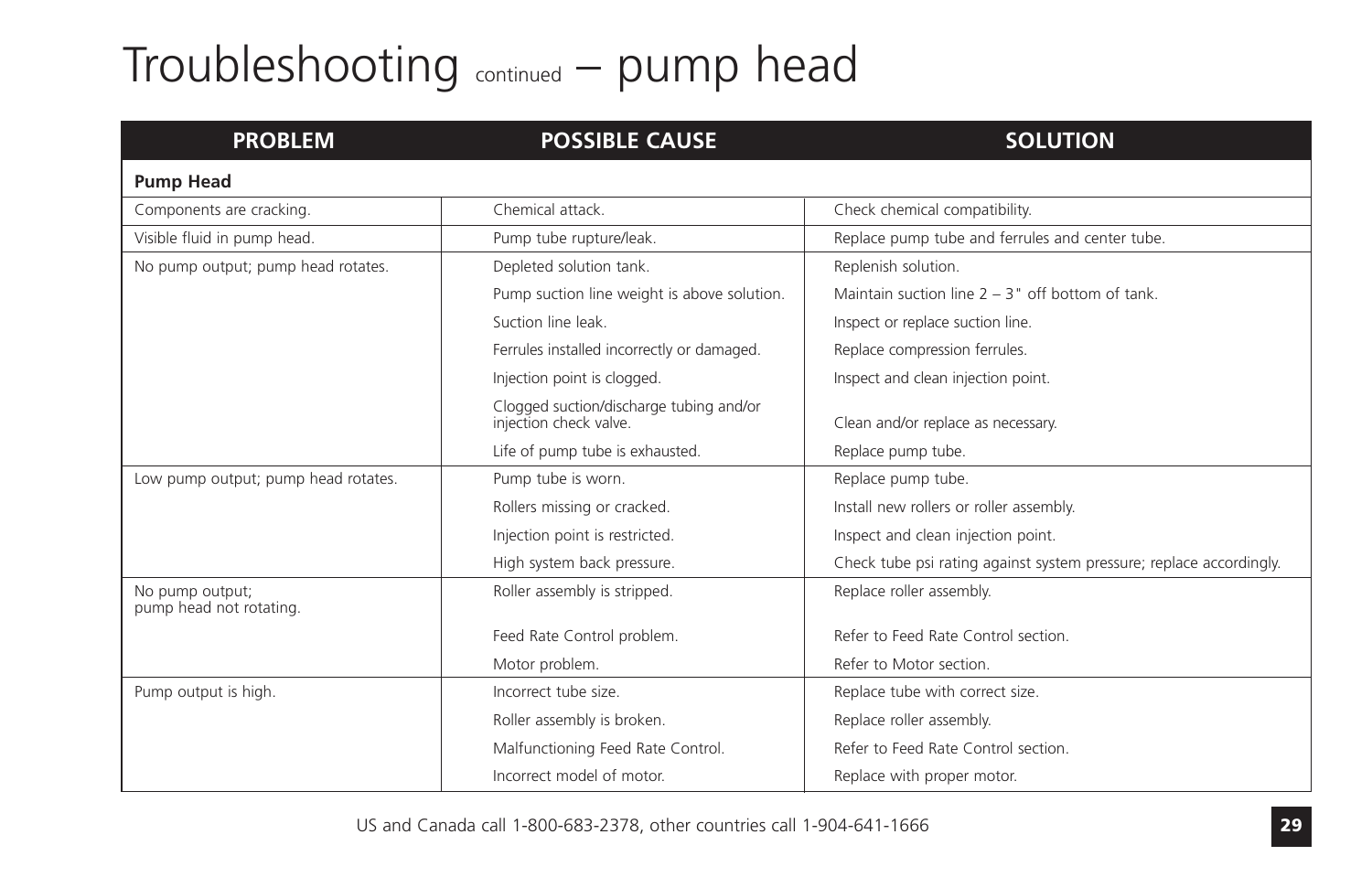# Troubleshooting continued – pump tube

| <b>PROBLEM</b>          | <b>POSSIBLE CAUSE</b>                                            | <b>SOLUTION</b>                                                                                                                                                                                      |
|-------------------------|------------------------------------------------------------------|------------------------------------------------------------------------------------------------------------------------------------------------------------------------------------------------------|
| <b>Pump Tube</b>        |                                                                  | <b>NOTICE:</b> A leaking pump tube damages the metering pump. Inspect pump frequently for leakage<br>and wear. Refer to Tube Replacement section for additional safety precautions and instructions. |
| Tube is leaking.        | Pump tube has ruptured.                                          | Replace pump tube at routine intervals.                                                                                                                                                              |
|                         | Calcium or mineral deposit.                                      | Clean injection fitting, replace pump tube.                                                                                                                                                          |
|                         | Excessive back pressure.                                         | Check tube psi rating against system pressure;<br>replace accordingly.                                                                                                                               |
|                         | Tube is twisted.                                                 | Replace tube according to instructions.                                                                                                                                                              |
|                         | Tube is not centered.                                            | Replace tube and center it.                                                                                                                                                                          |
| Tube life is shortened. | Chemical attack.                                                 | Check chemical compatibility.                                                                                                                                                                        |
|                         | Mineral deposit at injection point.                              | Remove deposit and replace pump tube.                                                                                                                                                                |
|                         | Sediment blockage at check valve.                                | Maintain suction line $2 - 3$ " above bottom of tank.<br>Use a suction line strainer.                                                                                                                |
|                         | Degraded check valve duckbill.                                   | Replace check valve duckbill at every tube change.                                                                                                                                                   |
|                         | Duckbill in wrong orientation.                                   | Reverse duckbill orientation.                                                                                                                                                                        |
|                         | Tube was manually stretched to lock<br>into discharge side slot. | See tube replacement instructions. Allow roller<br>assembly to stretch tube into place.                                                                                                              |
|                         | Seized rollers caused abrasion on tube.                          | Clean roller assembly or replace.                                                                                                                                                                    |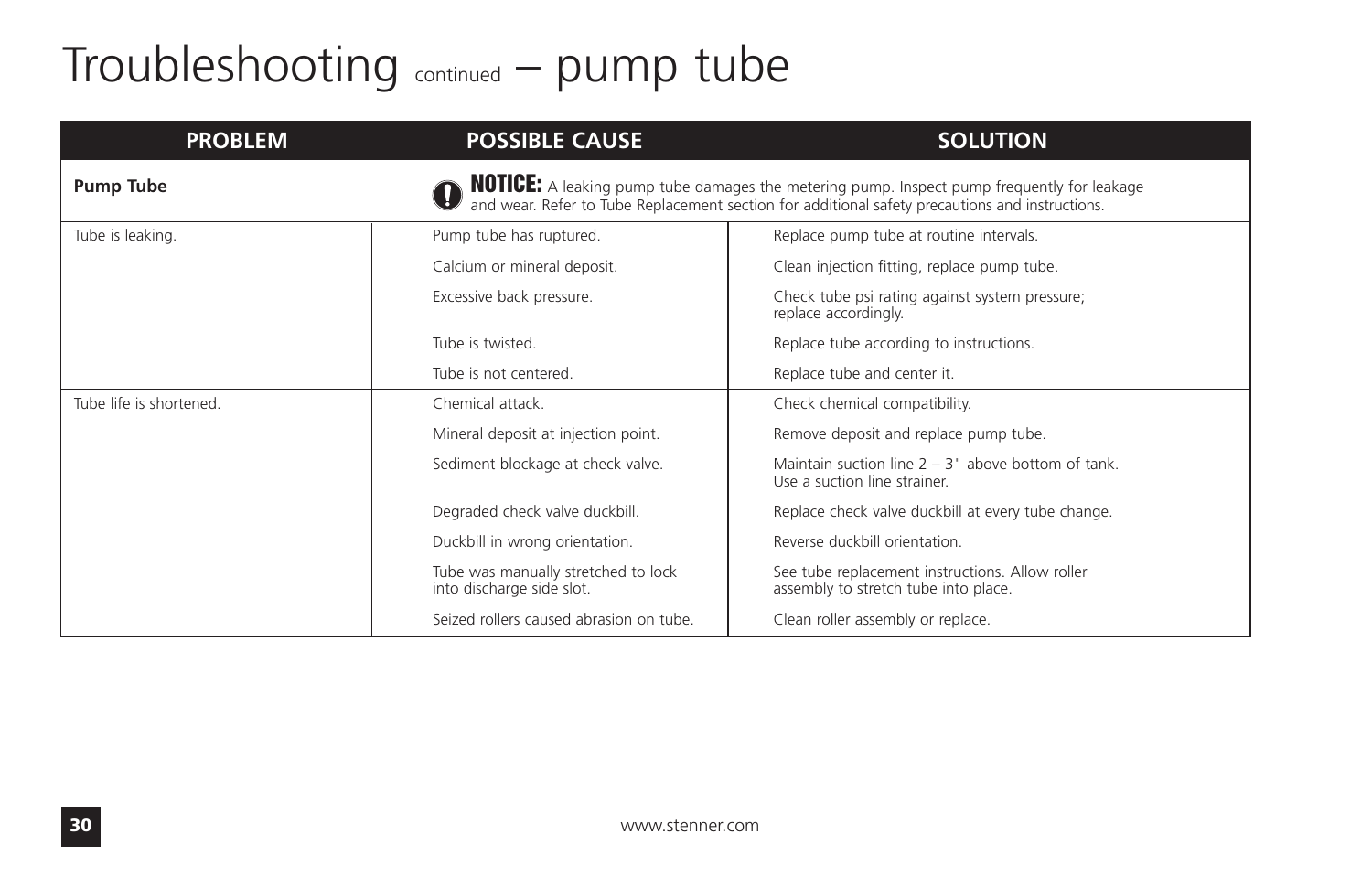# Tube Replacement – safety information

## **A WARNING** RISK OF CHEMICAL EXPOSURE:



To reduce risk of exposure, check the pump tube regularly for leakage. At the first sign of leakage, replace the pump tube.



To reduce risk of exposure, the use of proper personal protective equipment is mandatory when working on or near chemical metering pumps.



To reduce risk of exposure, and also prior to service, shipping, or storage, pump generous amounts of water or a compatible buffer solution to remove chemical from pump.



Consult chemical manufacturer and MSDS sheet for additional information and precautions for the chemical in use.



Personnel should be skilled and trained in the proper safety and handling of the chemicals in use.

## **A CAUTION** PINCH POINT HAZARD:



Use extreme caution when replacing pump tube. Be careful of your fingers and DO NOT place fingers near rollers.

#### **A WARNING HAZARDOUS PRESSURE/CHEMICAL EXPOSURE:**



Use caution and bleed off all resident system pressure prior to attempting service or installation.



Use caution when disconnecting discharge tubing from pump. Discharge may be under pressure. Tubing may contain chemical.

**NOTICE: Indicates special instructions or general mandatory action.**



- 
- **NOTICE:** Prior to pump tube replacement, inspect the entire pump head for cracks or damaged components. Ensure rollers turn freely.
- **NOTICE:** Rinse off chemical residual and clean all chemical and debris from pump head components prior to tube replacement. Apply Stenner grease to main shaft and tube housing cover bushing during tube replacement.
- 

**NOTICE:** DO NOT pull excessively on pump tube. Avoid kinks or damage during tube installation.



**NOTICE:** Inspect the suction/discharge tubing, injection point (into pipe), and injection check valve duckbill for blockages after any tube rupture. Clear or replace as required.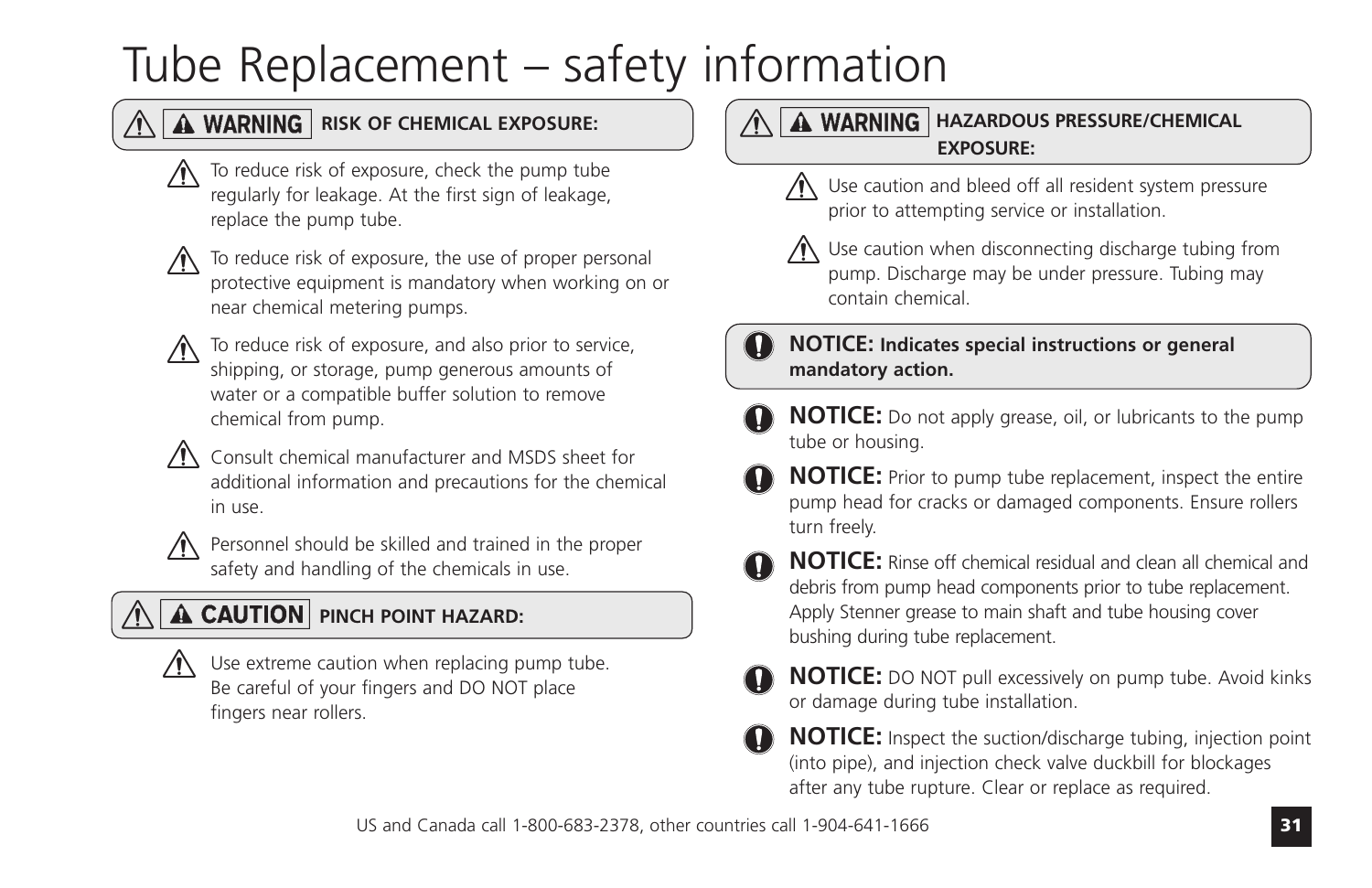# Tube Replacement continued – preparation

- **1.** Follow all safety precautions prior to tube replacement.
- **2.** Prior to service, pump water or a compatible buffer solution through the pump and suction/discharge line to remove chemical and avoid contact.
- **4.** Disconnect the suction and discharge connections from pump head.
- **5.** Plug power cord into constantly energized, properly grounded receptacle for service.

**3.** Turn pump off.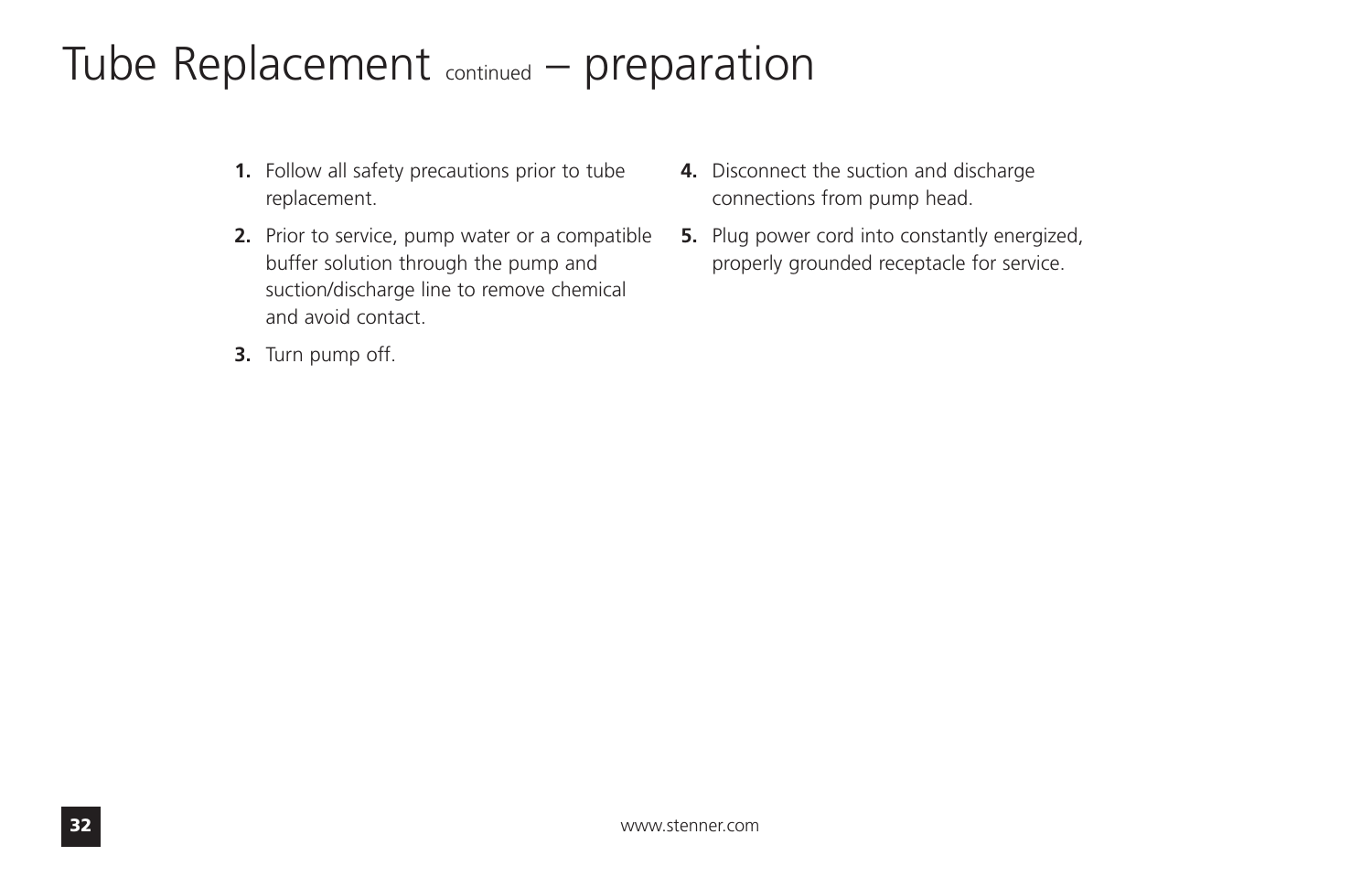# Tube Replacement continued – remove old tube

#### **REMOVE OLD TUBE A**

- **1.** Remove and set aside cover and screws.
- **2.** Set feed rate dial on the low setting until finished.
- **3.** Turn pump on and let it run until one of three roller assembly slots lines up with the tube fitting on the suction side. *Illustration A*
- **4.** Turn pump off.
- **5.** Lift tube fitting out of housing slot and pull it toward center of roller assembly. *Illustration B*
- **6.** Turn pump on and allow roller assembly to jog while guiding tube, with tension, up and out of housing. *Illustration C*
- **7.** Turn pump off. Remove and discard pump tube.
- **8.** Remove roller assembly, shaft, and housing.
- **9.** Use non-citrus all-purpose cleaner to clean chemical residue from pump head housing, roller, and cover.
- **10.**Check housing for cracks. Replace if cracked.
- **11.** Ensure rollers spin freely. *Illustration D*
- **12.** Replace roller assembly if: seized, excessive side play from bore wear, or if rollers are visibly worn.
- **13.** Reinstall clean tube housing.
- **14.** Grease shaft tip and install.
- **15.** Install roller assembly.







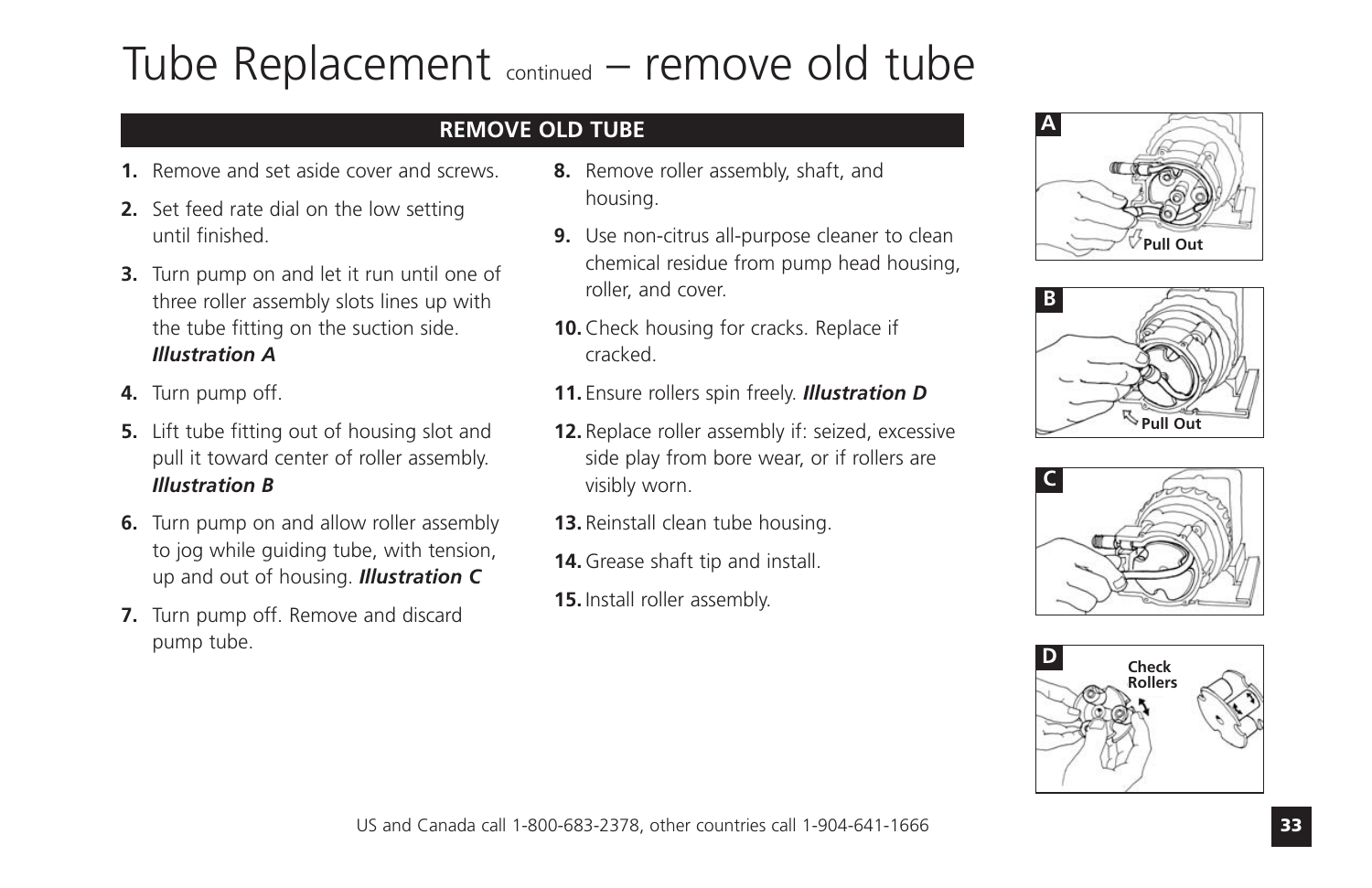# Tube Replacement continued – install new tube

housing slot.

*Illustration E*

pump on.

**1.** By manually rotating the roller assembly counter clockwise, align one of three roller assembly slots with the suction side

**2.** Place tube fitting into suction side slot of the housing and the roller assembly slot.

**3.** With pump setting on low, hold tube fitting and jog roller assembly by turning

**IMPORTANT!** Avoid rotating wrist, which can result in a twisted tube that will not center. Do not force tube and be careful of your fingers. **4.** Guide tube, with slight tension (toward the center) to prevent pinching between housing and roller assembly. *Illustration F*

#### **IMPORTANT! Do not lubricate pump tube or roller assembly.**







**NOTE:** Cover Screws are self-tapping and must be backed in to locate original thread before securing. If a screw boss is stripped, use alternate bosses and position opposite from each other. Never secure the cover plate with more than 2 screws.

#### **INSTALL NEW TUBE**

- **5.** When tube reaches the top housing slot, turn pump off.
- **6.** Turn dial ring to setting 10, hold tube fitting firmly, and turn pump on.

**NOTE:** An old tube will stretch approximately 3/4" and the new tube will appear to be stiff and short. Follow directions to allow rollers to stretch tube into place.

- **7.** Allow rollers to stretch tube into place while guiding tube into slot. *Illustration G*
- **8.** Turn pump off.
- **9.** Apply a small amount of grease (AquaShield®) to cover bushing ONLY and replace cover and two screws, leaving front screw in-between the fittings loose.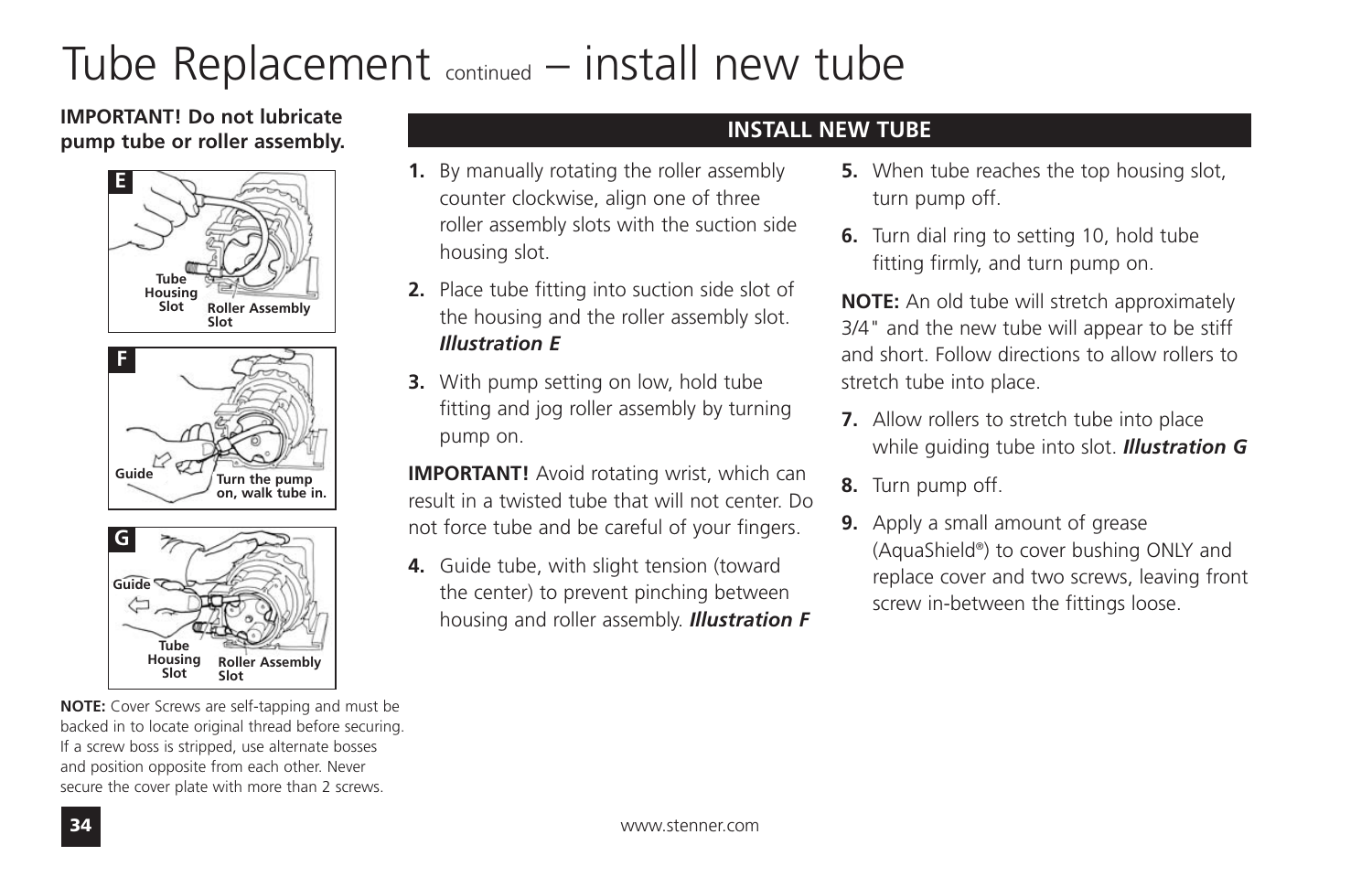# Tube Replacement  $_{\text{continued}}$  – center new tube

#### **CENTER NEW TUBE HH**

- **1.** To center pump tube on rollers, set feed rate dial to setting 10. Turn pump on. *Illustration H*
- **2.** Turn the tube fitting on the suction side not more than 1/8 of a turn in the direction tube must move.
- **3.** Do not let go of fitting until tube rides approximately in center of rollers.
- **4.** Turn pump off, let go of fitting, and tighten cover screws. Cover is not on securely if there is a gap between screw boss and cover.



#### **TUBE CHANGE FOR FIXED OUTPUT PUMP I**

**1.** To install a new tube in a fixed output pump, follow the instructions above and utilize the on/off switch to jog the roller assembly in the absence of the feed rate control. *Illustration I*

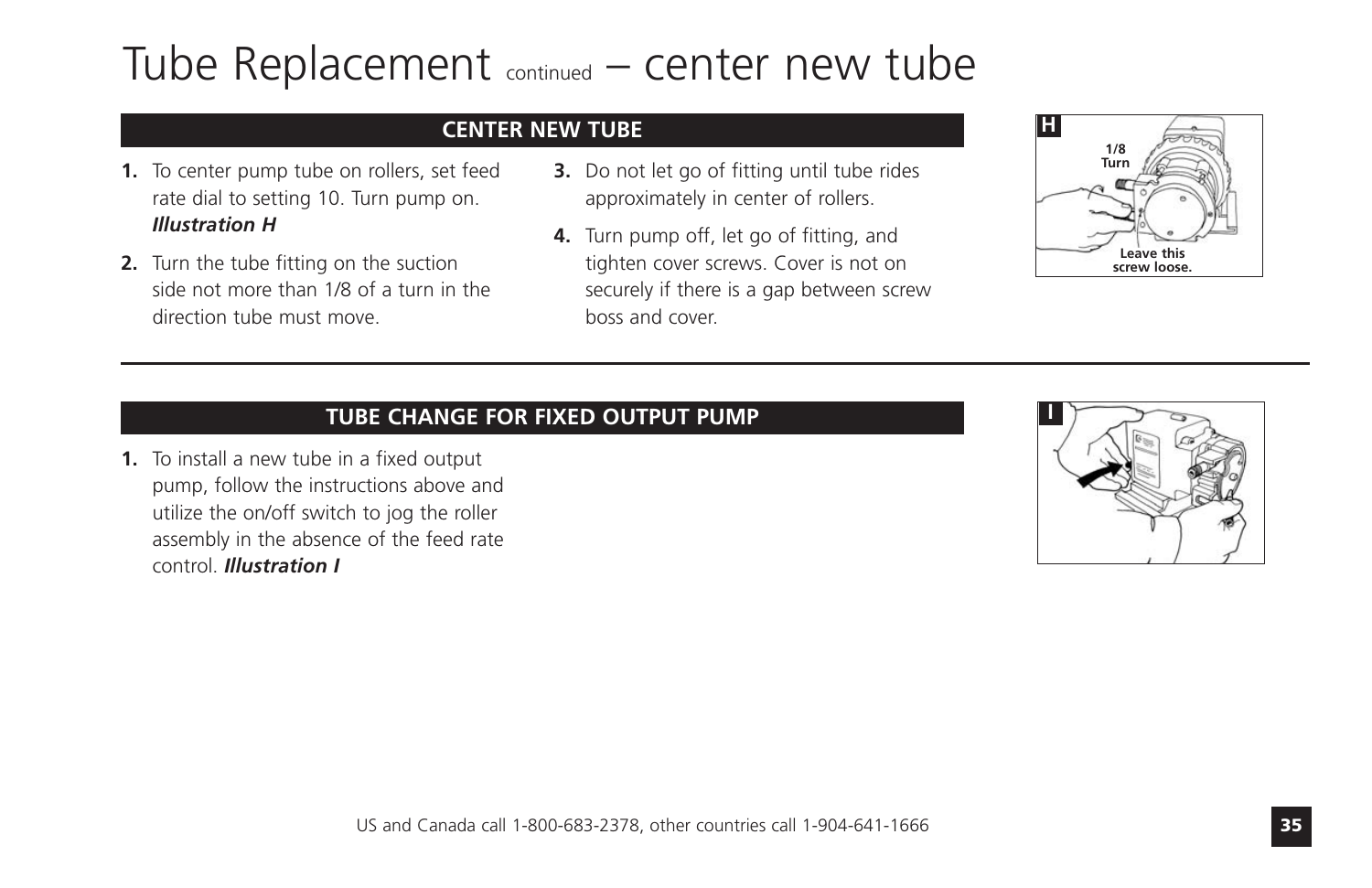# Motor – exploded view



**Contact factory for part numbers.**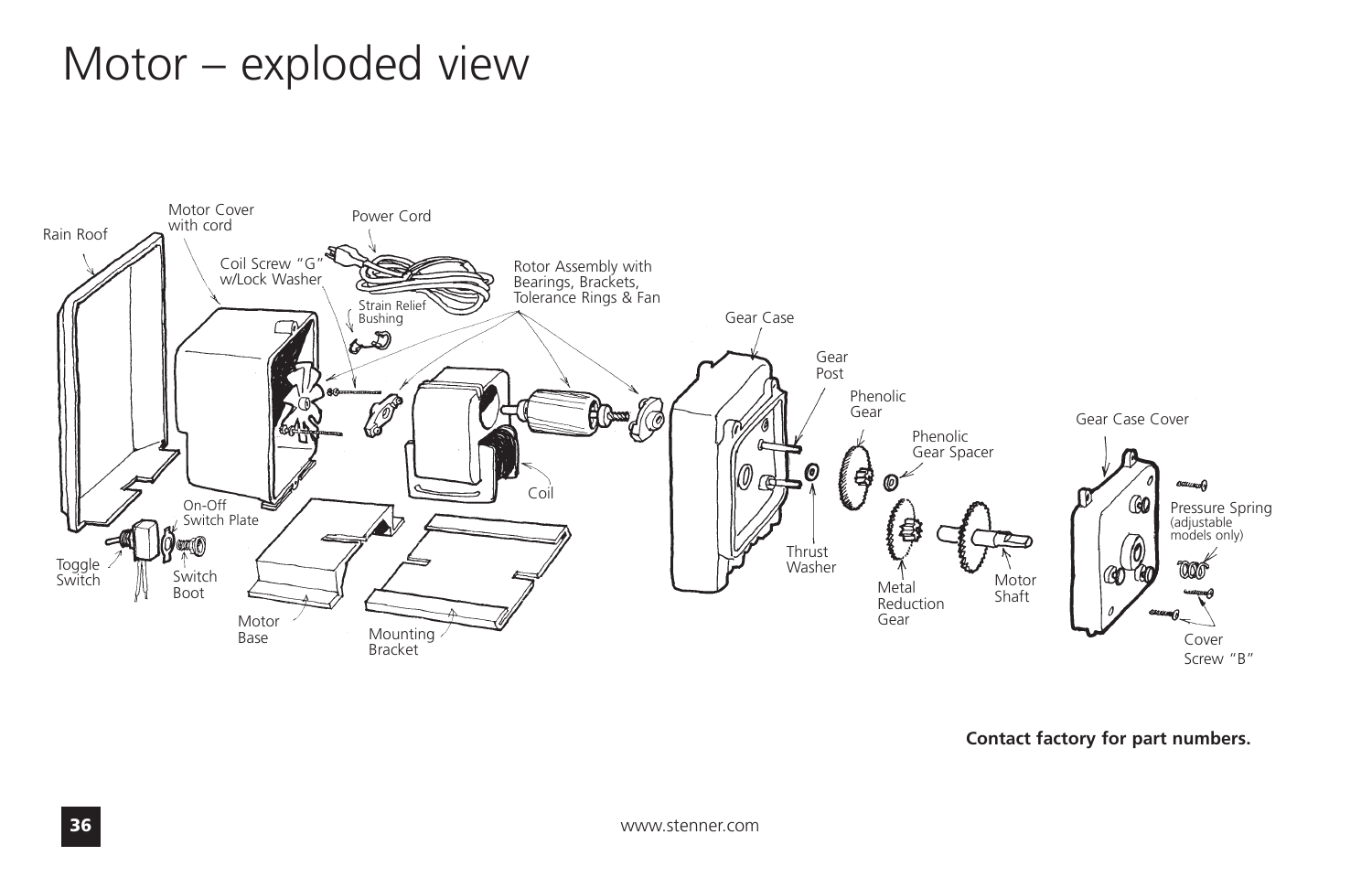# Motor continued – subassemblies

#### **MOTORS**

| <b>DESCRIPTION</b>                                    | <b>PART NUMBER</b> | <b>UM</b> | <b>PART NUMBER</b> | <b>UM</b> |
|-------------------------------------------------------|--------------------|-----------|--------------------|-----------|
| <b>Motor 60Hz</b> (adjustable output 45 & 100 series) | (120v) PM6041D     | EA        | (220v) PM6042D     | EΑ        |
| Motor 60Hz (adjustable output 85 & 170 series)        | (120v) PM6081D     | EΑ        | (220v) PM6082D     | EΑ        |
| Motor 60Hz (fixed output 45MP series only)            | (120v) ME6041D     | EΑ        | (220v) ME6042D     | EΑ        |
| Motor 60Hz (fixed output 85MP series only)            | (120v) ME6081D     | EΑ        | (220v) ME6082D     | EА        |
| <b>Motor 60Hz</b> (fixed output 100DMP series only)   | $(120v)$ DM6041D   | EΑ        | (220y) DM6042D     | EΑ        |
| <b>Motor 60Hz</b> (fixed output 170DMP series only)   | $(120v)$ DM6081D   | EΑ        | (220v) DM6082D     | EΑ        |

| Motor 50Hz (adjustable output 45 & 100 series)        | (230v) PM64230 | EA | (250v) PM6426D | EΑ |
|-------------------------------------------------------|----------------|----|----------------|----|
| <b>Motor 50Hz</b> (adjustable output 85 & 170 series) | (230v) PM68230 | EΑ | (250v) PM6826D | EΑ |
| <b>Motor 50Hz</b> (fixed output 45MP series only)     | (230v) ME64230 | EΑ | (250v) ME6426D | EΑ |
| <b>Motor 50Hz</b> (fixed output 85MP series only)     | (230v) ME68230 | EΑ | (250v) ME6826D | EΑ |
| <b>Motor 50Hz</b> ((fixed output 100DMP series only)  | (230y) DM64230 | EΑ | (250y) DM64250 | EΑ |
| <b>Motor 50Hz</b> (fixed output 170DMP series only)   | (230v) DM68230 | EΑ | (250v) DM68250 | EΑ |

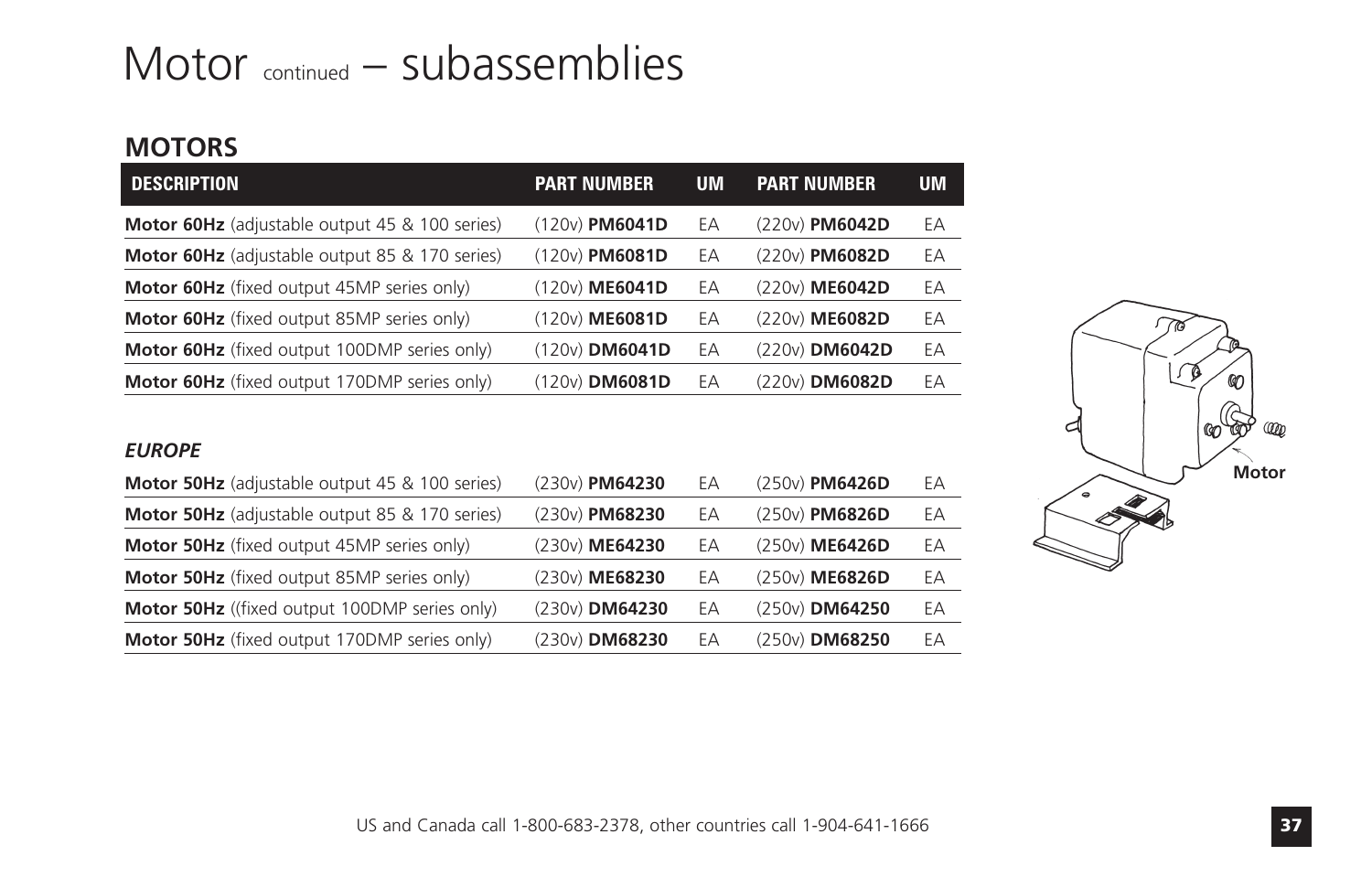# Motor continued – service kits



## Motor Service Kit<br>Wire Nuts Coil Screw "G"<br>**MOTOR SERVICE KITS**

| <b>DESCRIPTION</b>            | <b>PART NUMBER</b> | <b>UM</b> | <b>PART NUMBER</b>         | UМ  |
|-------------------------------|--------------------|-----------|----------------------------|-----|
| <b>Motor Service Kit 60Hz</b> | (120v) MSK120      | Kit       | (220 <sub>v</sub> ) MSK220 | Kit |

#### Rotor Assembly w/Bearings, Brackets, Tolerance Rings & Fan

#### **GEAR CASE SERVICE KITS**

| <b>DESCRIPTION</b>                                           | <b>PART NUMBER</b> | <b>UM</b> |
|--------------------------------------------------------------|--------------------|-----------|
| <b>Gear Case Service Kit</b><br>(adjustable output 45 & 100) | GSK45A             | Kit       |
| <b>Gear Case Service Kit</b>                                 |                    |           |
| (adjustable output 85 & 170)                                 | GSK85A             | Kit       |
| <b>Gear Case Service Kit</b>                                 |                    |           |
| (fixed output 45MP series only)                              | GSK45F             | Kit       |
| <b>Gear Case Service Kit</b>                                 |                    |           |
| (fixed output 85MP series only)                              | GSK85F             | Kit       |

#### **Gear Case Service Kit**

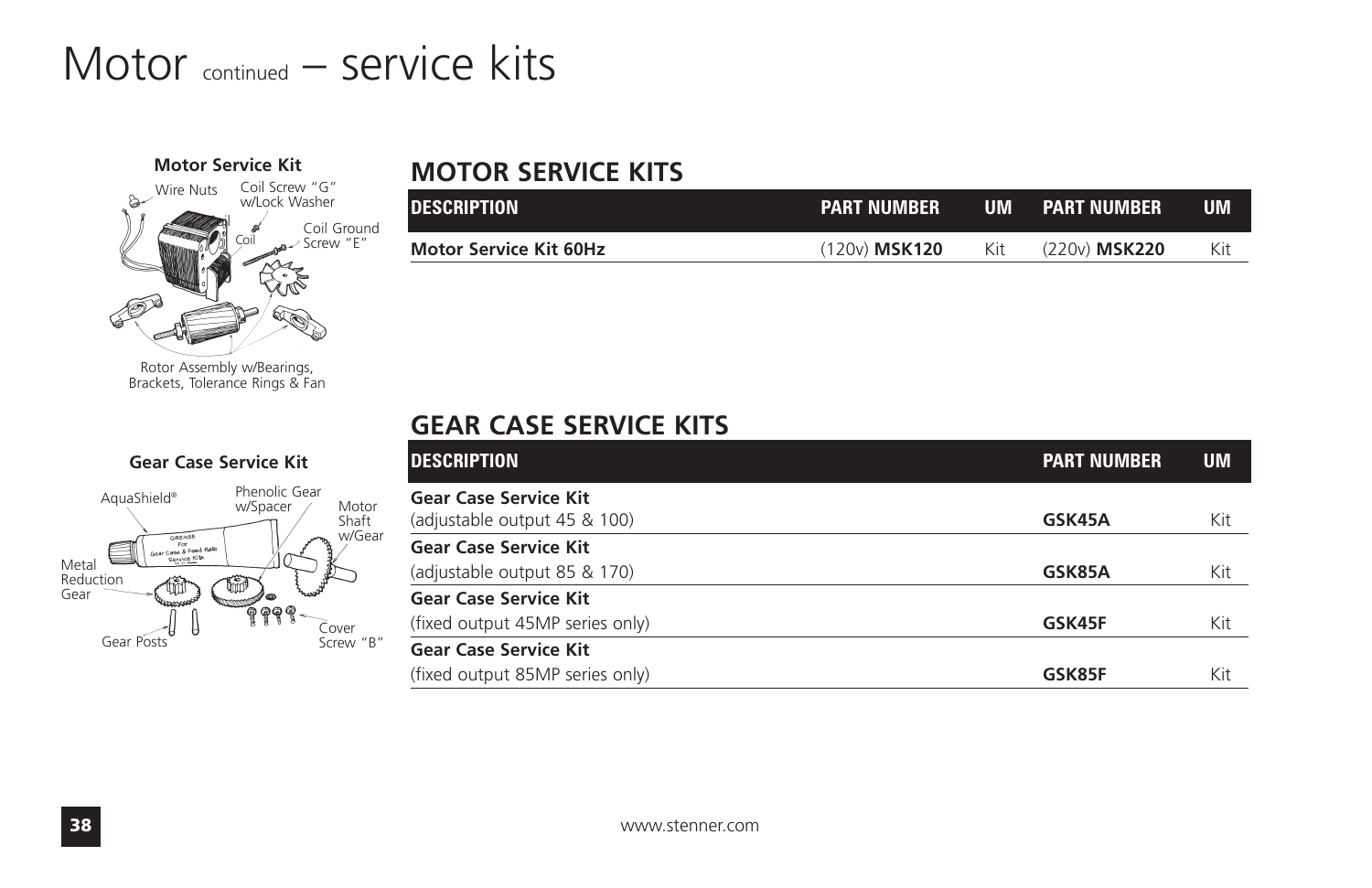# Feed Rate Control – exploded view



**Contact factory for part numbers.**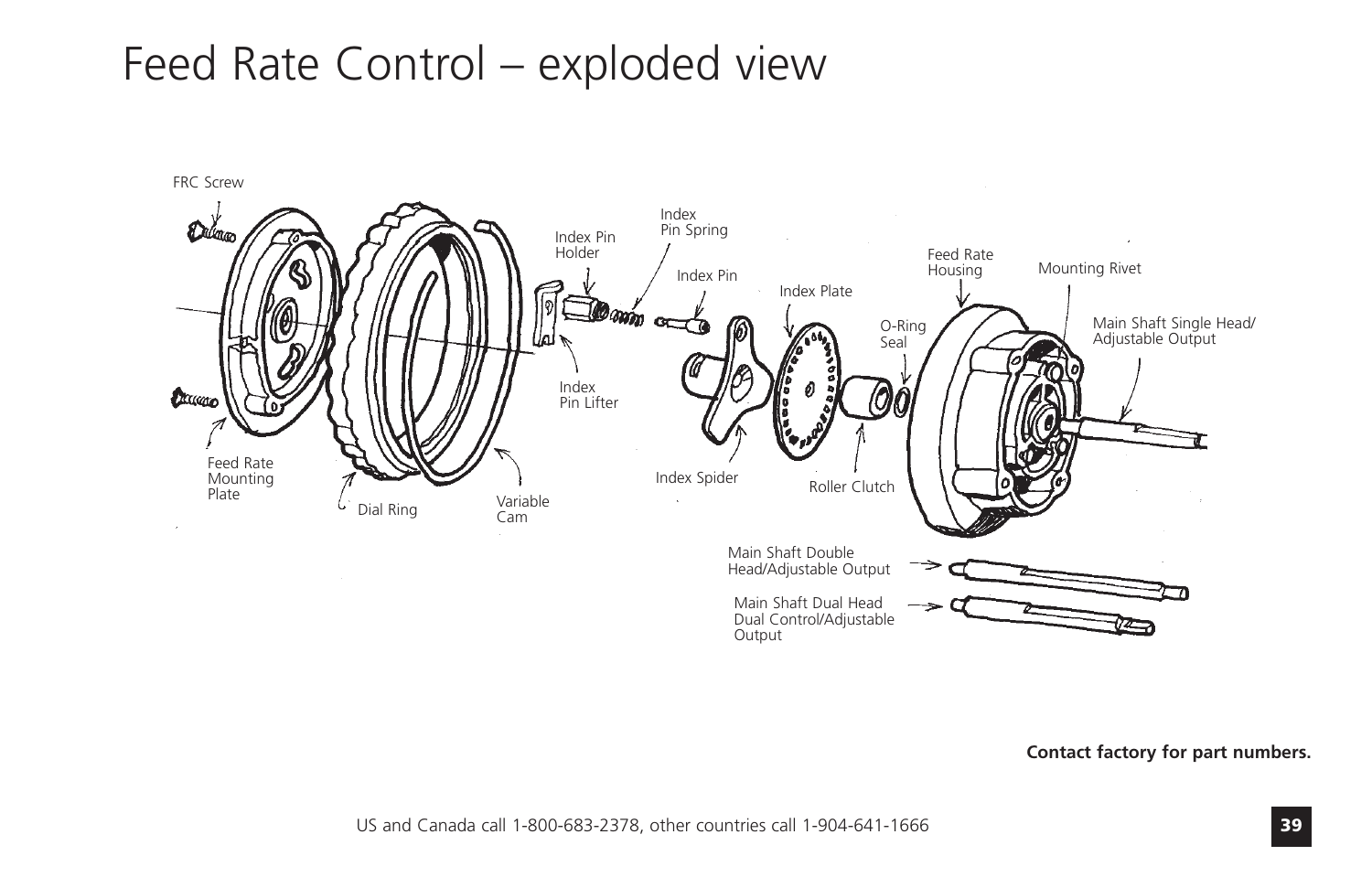# Feed Rate Control continued – subassemblies & service kits



#### **FEED RATE CONTROLS**

| <b>DESCRIPTION</b>                    | <b>PART NUMBER</b> | UM |
|---------------------------------------|--------------------|----|
| Feed Rate Control w/ shaft            |                    |    |
| (single head - 45/85 adjustable)      | <b>FC5040D</b>     | EА |
| Feed Rate Control w/ shaft            |                    |    |
| (double head - 100/170 adjustable)    | <b>DM5040D</b>     | EА |
| <b>Feed Rate Control w/shaft</b>      |                    |    |
| (dual head dual control - 100/170MDC) | DM504DC            | FА |

#### **Feed Rate Control Service Kit**





#### **FEED RATE CONTROL SERVICE KIT**

| <b>DESCRIPTION</b>                   | <b>PART NUMBER</b> | UM  |
|--------------------------------------|--------------------|-----|
| <b>Feed Rate Control Service Kit</b> | <b>FSK100</b>      | Kit |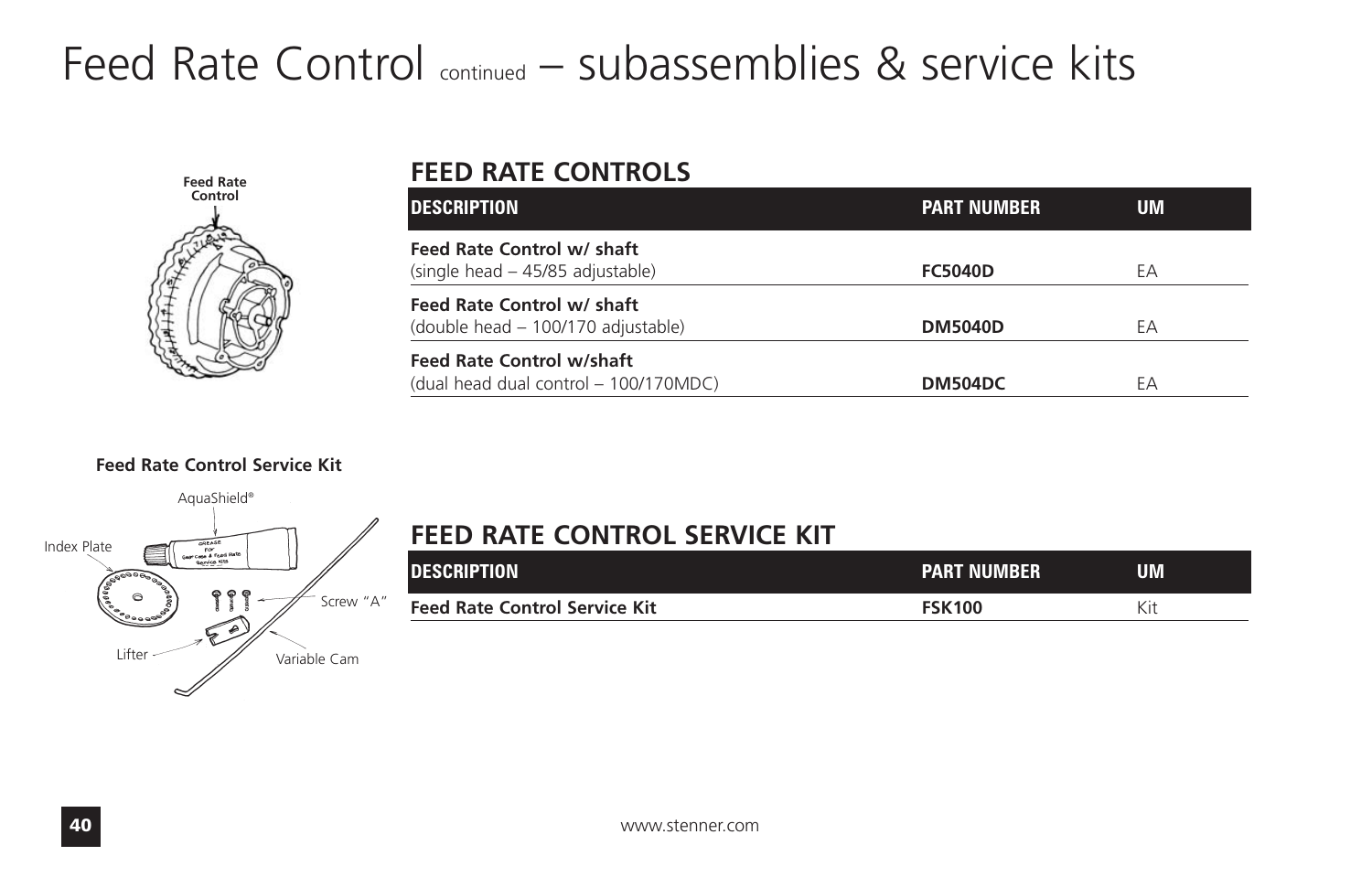# Pump Head – exploded view



**Contact factory for part numbers.**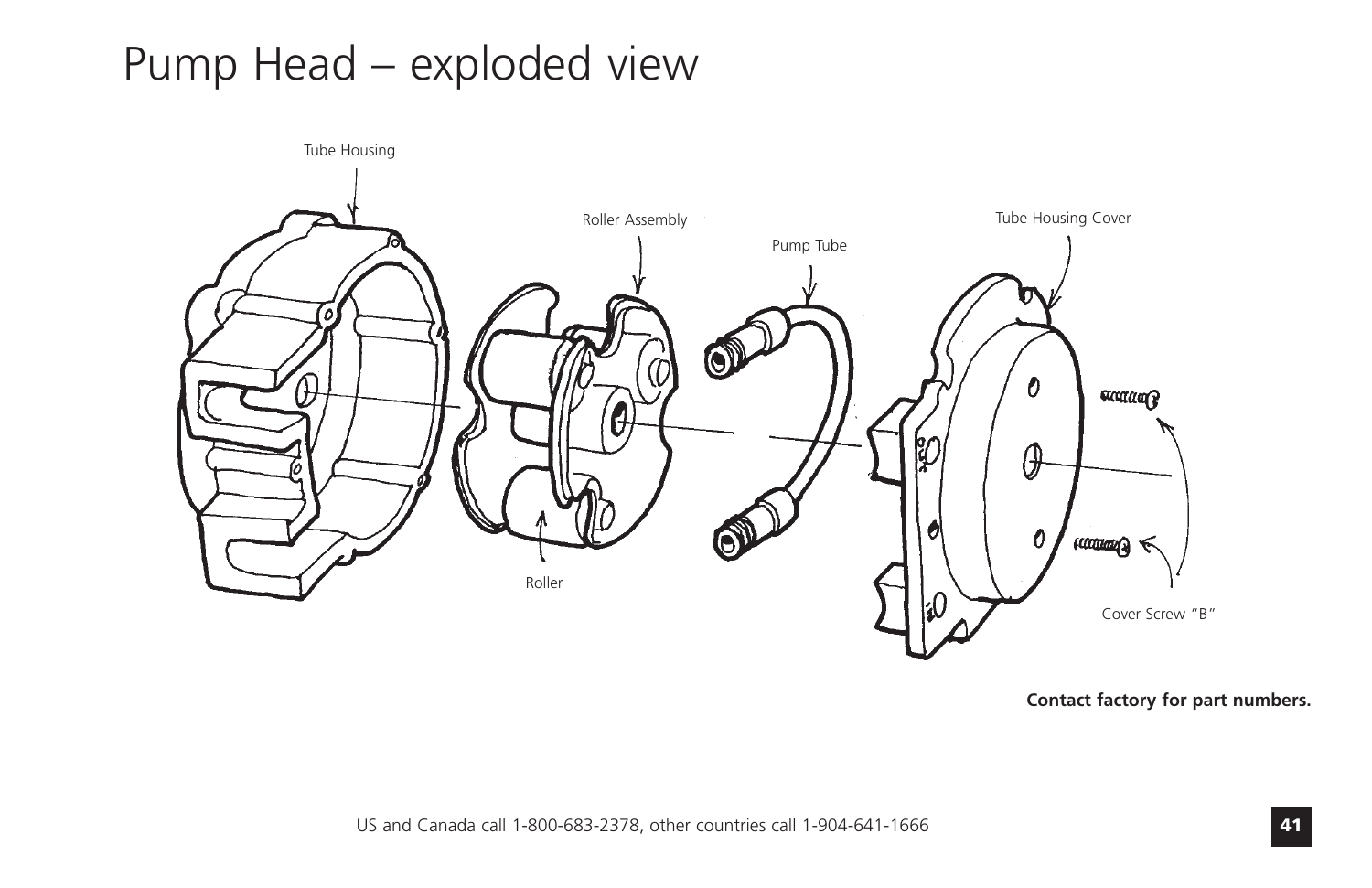# Pump Head continued – subassemblies

#### **PUMP HEADS**

| <b>Pump Head</b> |  |  |
|------------------|--|--|
|                  |  |  |
|                  |  |  |
|                  |  |  |
|                  |  |  |
|                  |  |  |
|                  |  |  |
|                  |  |  |
|                  |  |  |
|                  |  |  |

| <b>DESCRIPTION</b>                                                                          | <b>PART NUMBER</b>                                 | <b>UM</b> | <b>PART NUMBER UM</b> |         |
|---------------------------------------------------------------------------------------------|----------------------------------------------------|-----------|-----------------------|---------|
| Pump Head includes SANTOPRENE®<br>pump tube, ferrules 1/4"                                  | UCTHC * D<br>* select tube number 1, 2, 3, 4, 5, 7 | EA        | MCTHC * D             | PK of 2 |
| <b>Pump Head includes SANTOPRENE®</b><br>pump tube & duckbill, ferrules 1/4"                | UCPH * FD<br>* select tube number 1, 2, 7          | EA        | n/a                   | n/a     |
| <b>Pump Head includes TYGOTHANE®</b><br>pump tube, ferrules 1/4"                            | UCPHT0 *<br>* select tube number 2, 5              | EA        | n/a                   | n/a     |
| Pump head includes TYGOTHANE®<br>#2 pump tube, PELLATHANE® duckbill,<br>ferrules 1/4"       | UCPHTD2                                            | EA        | n/a                   | n/a     |
| <b>EUROPE</b>                                                                               |                                                    |           |                       |         |
| <b>Pump Head includes SANTOPRENE®</b><br>pump tube, ferrules 6mm                            | UCTH * CE<br>* select tube number 1, 2, 3, 4, 5, 7 | EA        | MCTH * CE             | PK of 2 |
| <b>Pump Head includes SANTOPRENE®</b><br>pump tube & duckbill, ferrules 6mm                 | UCPH * CE<br>* select tube number 1, 2, 7          | EA        | n/a                   | n/a     |
| Pump Head includes TYGOTHANE®<br>pump tube, ferrules 6mm                                    | UCPHT * CE<br>* select tube number 2, 5            | EA        | n/a                   | n/a     |
| <b>Pump head includes TYGOTHANE®</b><br>#2 pump tube, PELLATHANE® duckbill,<br>ferrules 6mm | <b>UCPHD2CE</b>                                    | EA        | n/a                   | n/a     |

#### **Pump Tube Numbers**

#1 and #2 for 26-100 psi pump (when used with check valve).

#1, 2, 3, 4, 5 for 25 psi pump.

#7 tube for 26-100 psi single head pump only.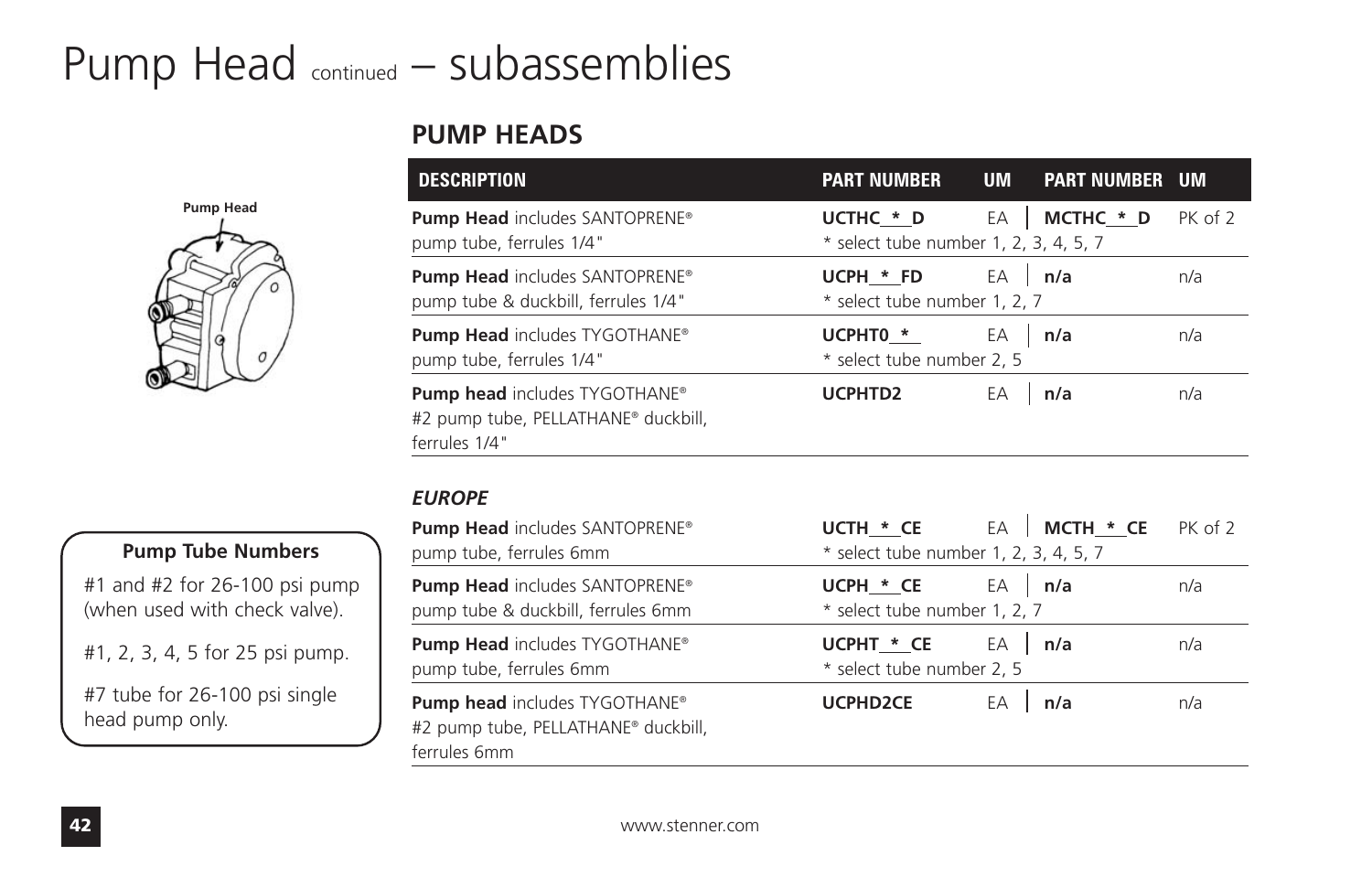# Pump Head continued – service kits

### **PUMP HEAD SERVICE KITS**



| SANTOPRENE® Kit (1.7 bar)                                                          | <b>PSKL * CE</b><br>KIT<br>$*$ select tube number 1, 2, 3, 4, 5 | 26-100 psi/6.9 bar                                               |
|------------------------------------------------------------------------------------|-----------------------------------------------------------------|------------------------------------------------------------------|
| SANTOPRENE <sup>®</sup> Kit $(1.7-6.9 \text{ bar})$                                | PSKH * CE<br>KIT<br>* select tube number 1, 2, 7                | Roller Assembly<br>Connecting<br>Nuts 1/4"<br>Duckbill           |
| TYGOTHANE <sup>®</sup> <b>Kit</b> $(1.7 \text{ bar})$                              | <b>PSKLT * CE</b><br>KIT<br>* select tube number 2 or 5         | 6<br>Ferrules 1/4" or<br>氚<br>6mm Europe<br>è<br>Gover Screw "B" |
| <b>KIT:</b> TYGOTHANE <sup>®</sup> #2 Pump Tube &<br>PELLATHANE® duckbill included | <b>PSKHT2CE</b><br>KIT                                          | <b>EXPERIENCE</b><br>Pump Tube                                   |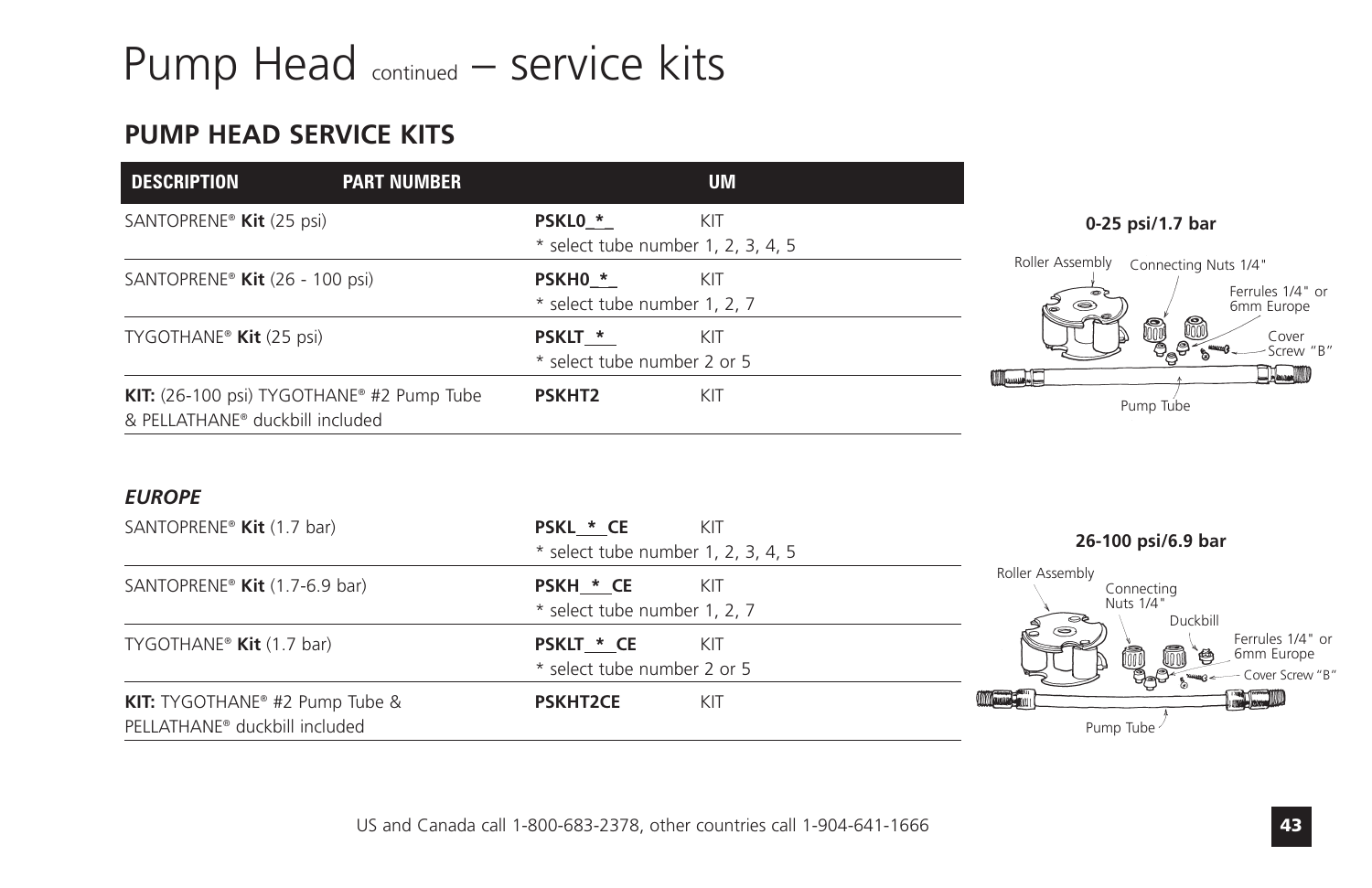# Adapter Pump Heads – subassemblies



#### **ADAPTER PUMP HEADS**

| <b>DESCRIPTION</b>                                                                                    | <b>PART NUMBER UM</b><br><b>PART NUMBER</b><br><b>UM</b>                  |
|-------------------------------------------------------------------------------------------------------|---------------------------------------------------------------------------|
| Adapter Pump Head includes SANTOPRENE®<br>pump tube, ferrules 1/4"                                    | UC1ATC * EA   MC1ATC *<br>PK of 2<br>$*$ select tube number 1, 2, 3, 4, 5 |
| Adapter Pump Head includes SANTOPRENE®<br>pump tube & duckbill, ferrules 1/4"                         | UCAH * FD EA<br>n/a<br>n/a<br>* select tube number 1, 2                   |
| Adapter Pump Head includes TYGOTHANE®<br>pump tube, ferrules 1/4"                                     | UCAHTO * EA  <br>n/a<br>n/a<br>* select tube number 2, 5                  |
| Adapter Pump Head includes #2 TYGOTHANE <sup>®</sup><br>pump tube PELLATHANE® duckbill, ferrules 1/4" | UCAHTD2<br>EA<br>n/a<br>n/a                                               |

| Adapter Pump Head includes SANTOPRENE®<br>pump tube, ferrules 6mm                         | UCAP * CE EA   MCAP * CE<br>$*$ select tube number 1, 2, 3, 4, 5 | PK of 2 |
|-------------------------------------------------------------------------------------------|------------------------------------------------------------------|---------|
| Adapter Pump Head includes SANTOPRENE®<br>pump tube & duckbill, ferrules 6mm              | UCAH $*$ CE EA   n/a<br>* select tube number 1, 2                | n/a     |
| Adapter Pump Head includes TYGOTHANE®<br>pump tube, ferrules 6mm                          | UCAT $*$ <sub>CE</sub> EA   n/a<br>* select tube number 2, 5     | n/a     |
| Adapter Pump Head includes #2 TYGOTHANE®<br>pump tube, PELLATHANE® duckbill, ferrules 6mm | UCT2DCE EA   n/a                                                 | n/a     |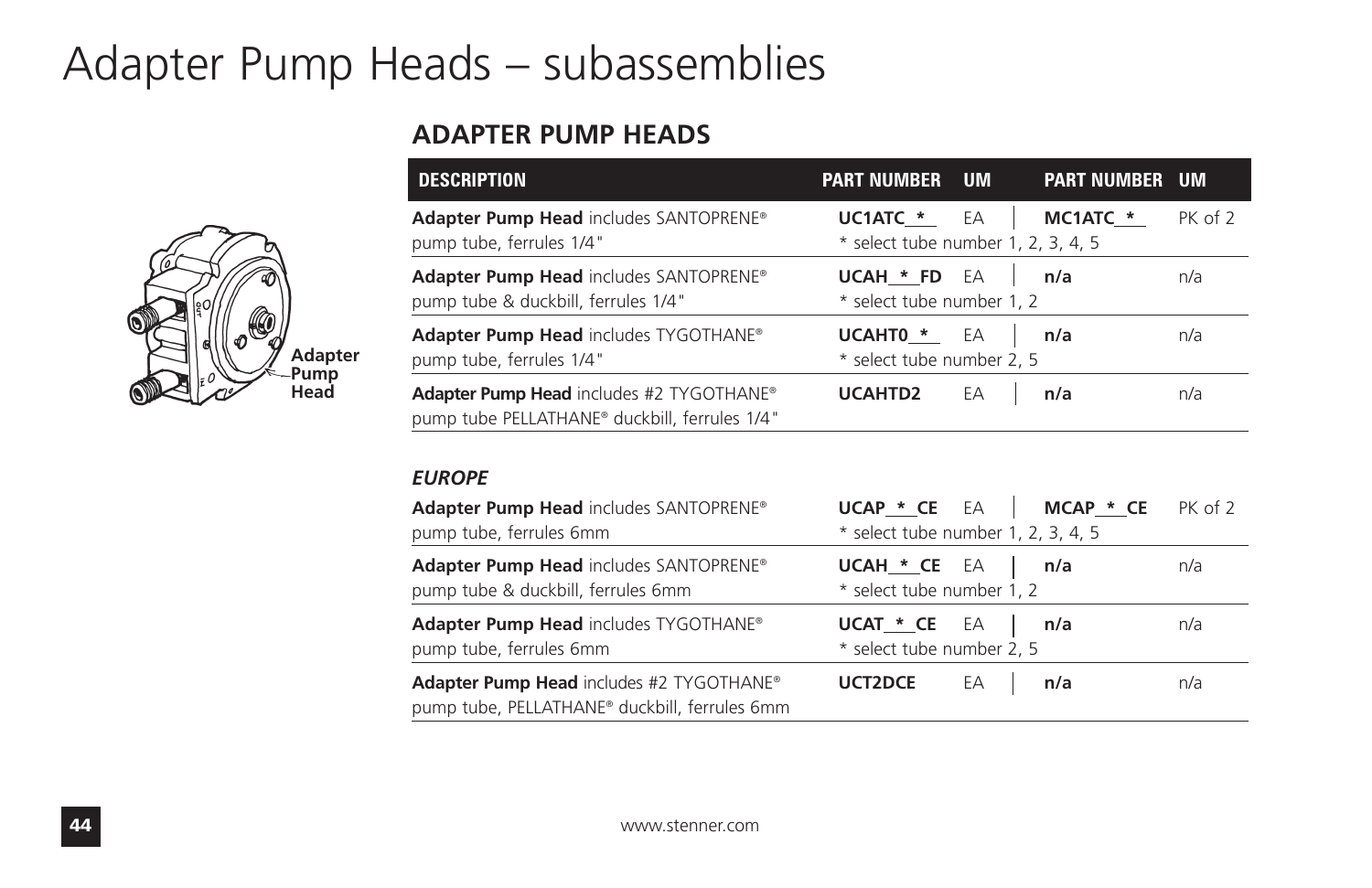# Pump Tubes

#### **PUMP TUBES**

| <b>DESCRIPTION</b>                                                           | <b>PART NUMBER UM</b>                                                            |                    | <b>PART NUMBER UM</b>           |         |
|------------------------------------------------------------------------------|----------------------------------------------------------------------------------|--------------------|---------------------------------|---------|
| SANTOPRENE® Pump Tube<br>includes ferrules 1/4"                              | UCCP20 $\cdot$ PK of 2   MCCP20 $\cdot$<br>* select tube number 1, 2, 3, 4, 5, 7 |                    |                                 | PK of 5 |
| SANTOPRENE <sup>®</sup> Pump Tube & duckbill,<br>ferrules 1/4"               | <b>UCCP</b> * FD $PK$ of 2   $n/a$<br>* select tube number 1, 2, 7               |                    |                                 | n/a     |
| TYGOTHANE <sup>®</sup> Pump Tube,<br>ferrules 1/4"                           | * select tube number 2, 5                                                        |                    | UCTYG0 $*$ PK of 2   MCTYG0 $*$ | PK of 5 |
| TYGOTHANE <sup>®</sup> #2 Pump Tube &<br>PELLATHANE® duckbill, ferrules 1/4" | UCTY2FD                                                                          | PK of $2 \mid n/a$ |                                 | n/a     |



| SANTOPRENE® Pump Tube<br>includes ferrules 6mm                              | UCCP2 $*$ CE PK of 2   MCCP2 $*$ CE PK of 5<br>* select tube number 1, 2, 3, 4, 5, 7 |         | <b>Pump Tube Numbers</b>        |
|-----------------------------------------------------------------------------|--------------------------------------------------------------------------------------|---------|---------------------------------|
| SANTOPRENE® Pump Tube & duckbill,                                           | $UC_*FDCE$ PK of 2   n/a                                                             | n/a     | #1 and #2 for 26-100 psi pump   |
| ferrules 6mm                                                                | * select tube number 1, 2, 7                                                         |         | (when used with check valve).   |
| TYGOTHANE® Pump Tube                                                        | UCTY $*$ CE PK of 2   MCTY $*$ CE                                                    | PK of 5 | #1, 2, 3, 4, 5 for 25 psi pump. |
| includes ferrules 6mm                                                       | * select tube number 2, 5                                                            |         | #7 tube for 26-100 psi single   |
| TYGOTHANE <sup>®</sup> #2 Pump Tube &<br>PELLATHANE® duckbill, ferrules 6mm | PK of $2 \mid n/a$<br><b>UCTY2DCE</b>                                                | n/a     | head pump only.                 |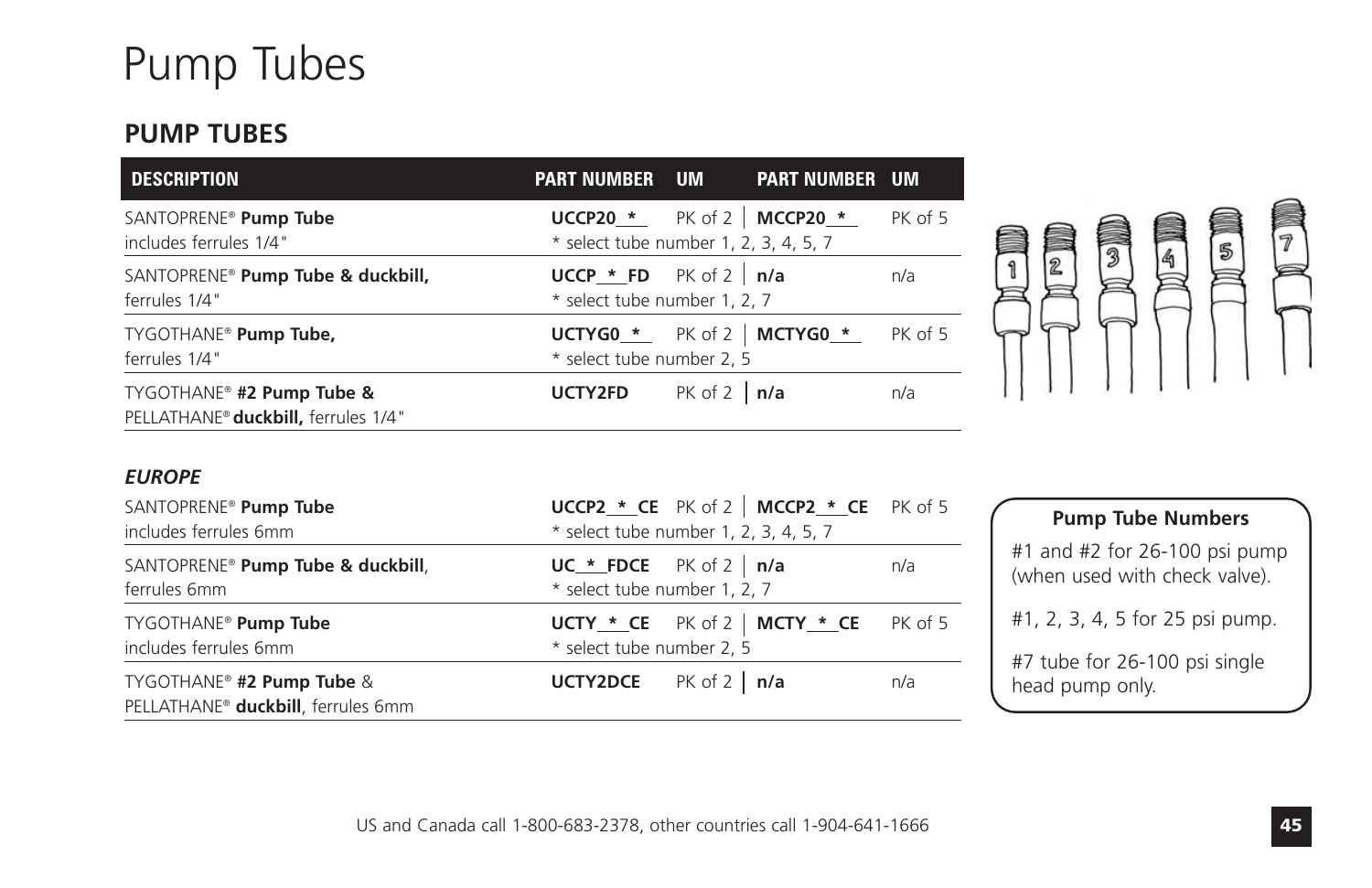# Check Valves

#### **CHECK VALVES**

#### **Injection Check Valve 1/4"**



| <b>DESCRIPTION</b>                                                     | <b>PART NUMBER</b> | <b>UM</b> | <b>PART NUMBER</b> | <b>UM</b> |
|------------------------------------------------------------------------|--------------------|-----------|--------------------|-----------|
| <b>Check Valve includes SANTOPRENE®</b><br>duckbill, ferrules 1/4"     | <b>UCDBINJ</b>     | EA        | <b>MCDBINJ</b>     | PK of 5   |
| Check Valve includes PELLATHANE®<br>duckbill, ferrules 1/4"            | <b>UCTYINJ</b>     | EA        | <b>MCTYINJ</b>     | PK of 5   |
|                                                                        |                    |           |                    |           |
|                                                                        |                    |           |                    |           |
| Check Valve includes SANTOPRENE®<br>duckbill, ferrules 3/8"            | UCINJ38            | EA        | MCINJ38            | PK of 5   |
| Check Valve includes PELLATHANE®<br>duckbill, ferrules 3/8"            | UCTYIJ38           | EA        | MCTYIJ38           | PK of 5   |
|                                                                        |                    |           |                    |           |
|                                                                        |                    |           |                    |           |
| <b>EUROPE</b>                                                          |                    |           |                    |           |
| Check Valve includes SANTOPRENE®<br>duckbill, ferrules 6mm             | <b>UCINJCE</b>     | EA        | <b>MCINJCE</b>     | PK of 5   |
| Check Valve includes PELLATHANE <sup>®</sup><br>duckbill, ferrules 6mm | <b>UCTINJCE</b>    | EA        | <b>MCTINJCE</b>    | PK of 5   |
|                                                                        |                    |           |                    |           |

## **Injection Check Valve 3/8"**

| <b>win</b> do (Ed) () |
|-----------------------|
|                       |

|                                                                                                                                                           | <b>EUROPE</b>                                                     |                 |    |                 |         |
|-----------------------------------------------------------------------------------------------------------------------------------------------------------|-------------------------------------------------------------------|-----------------|----|-----------------|---------|
| <b>Injection Check Valve 6mm</b><br><b>do the start of the start of the start of the start of the start of the start of the start of the start of the</b> | <b>Check Valve includes SANTOPRENE®</b><br>duckbill, ferrules 6mm | <b>UCINJCE</b>  | EA | <b>MCINJCE</b>  | PK of 5 |
|                                                                                                                                                           | <b>Check Valve includes PELLATHANE®</b><br>duckbill, ferrules 6mm | <b>UCTINJCE</b> | EA | <b>MCTINJCE</b> | PK of 5 |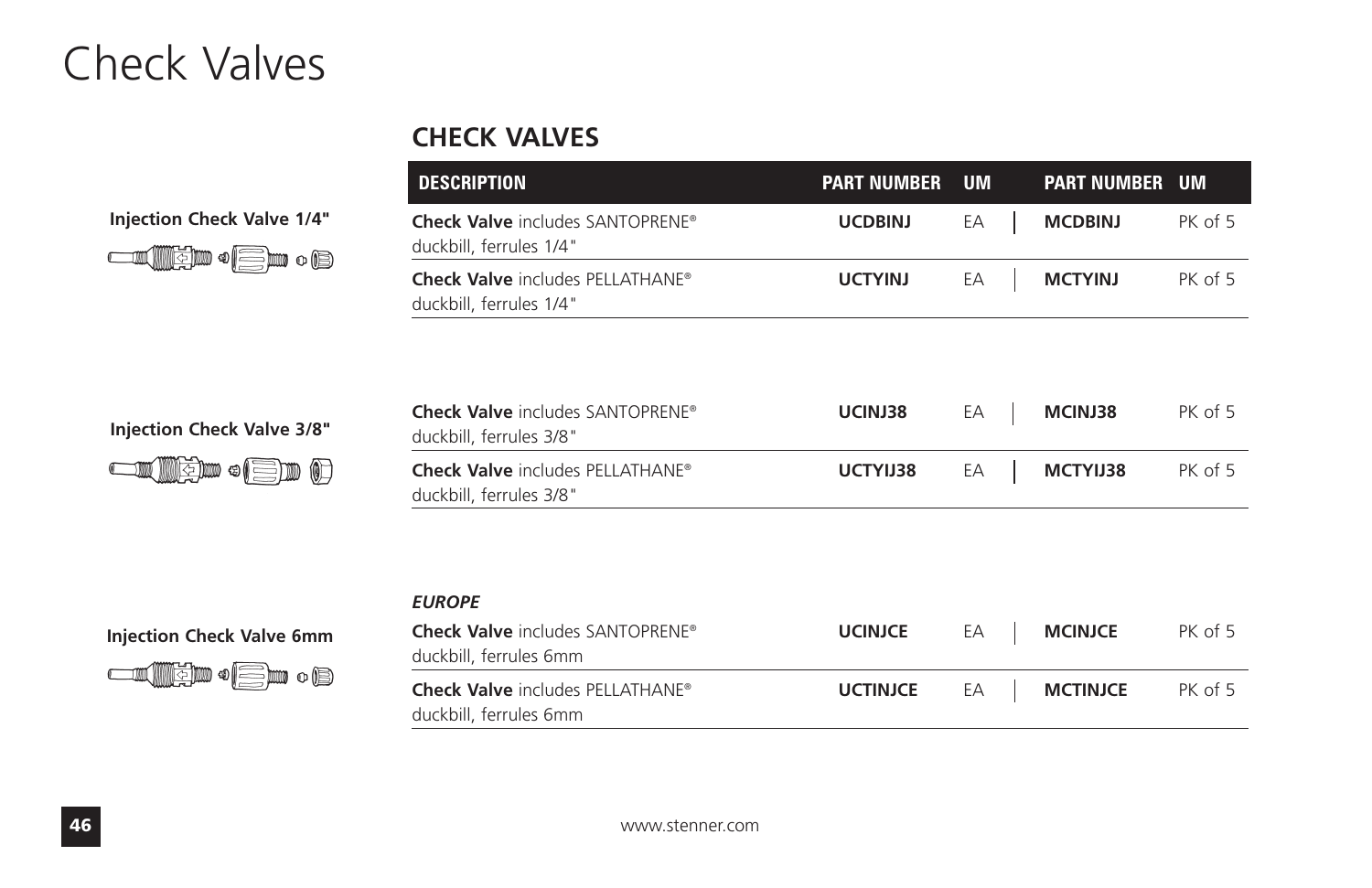# For Your Records

Model:

Serial Number:

Date of Installation: